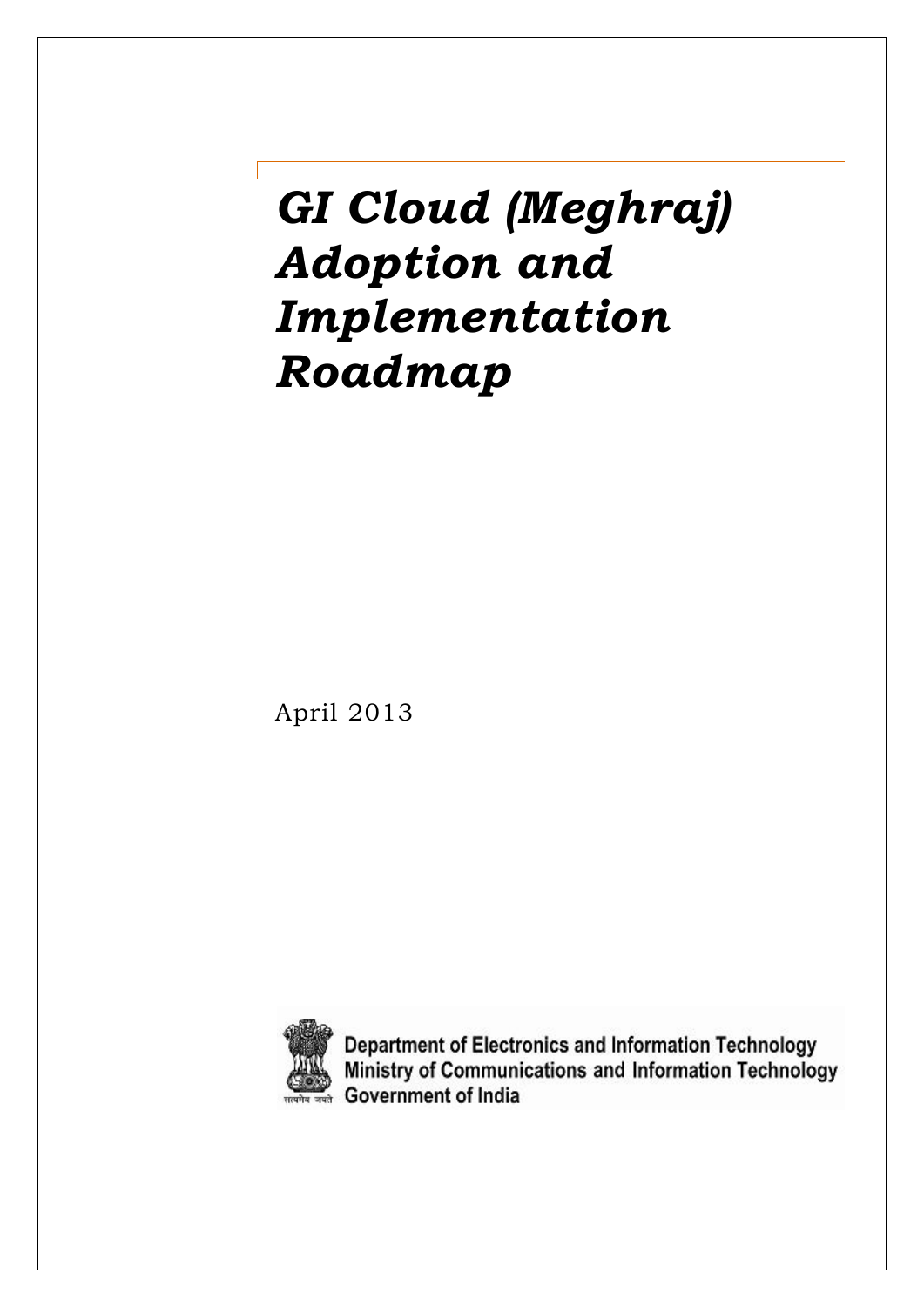### **Acknowledgement**

This document has been prepared by Department of Electronics and IT (DeitY) with inputs from the GI Cloud Task Force. We would like to thank all the Task Force members for their valuable suggestions and support. We would also like to thank the PwC Programme Office and others who have directly or indirectly contributed to this report.

In particular, we would like to thank CISCO IBSG, industry associations namely NASSCOM, USIBC and BSA who shared their experiences and provided necessary inputs in finalisation of this document.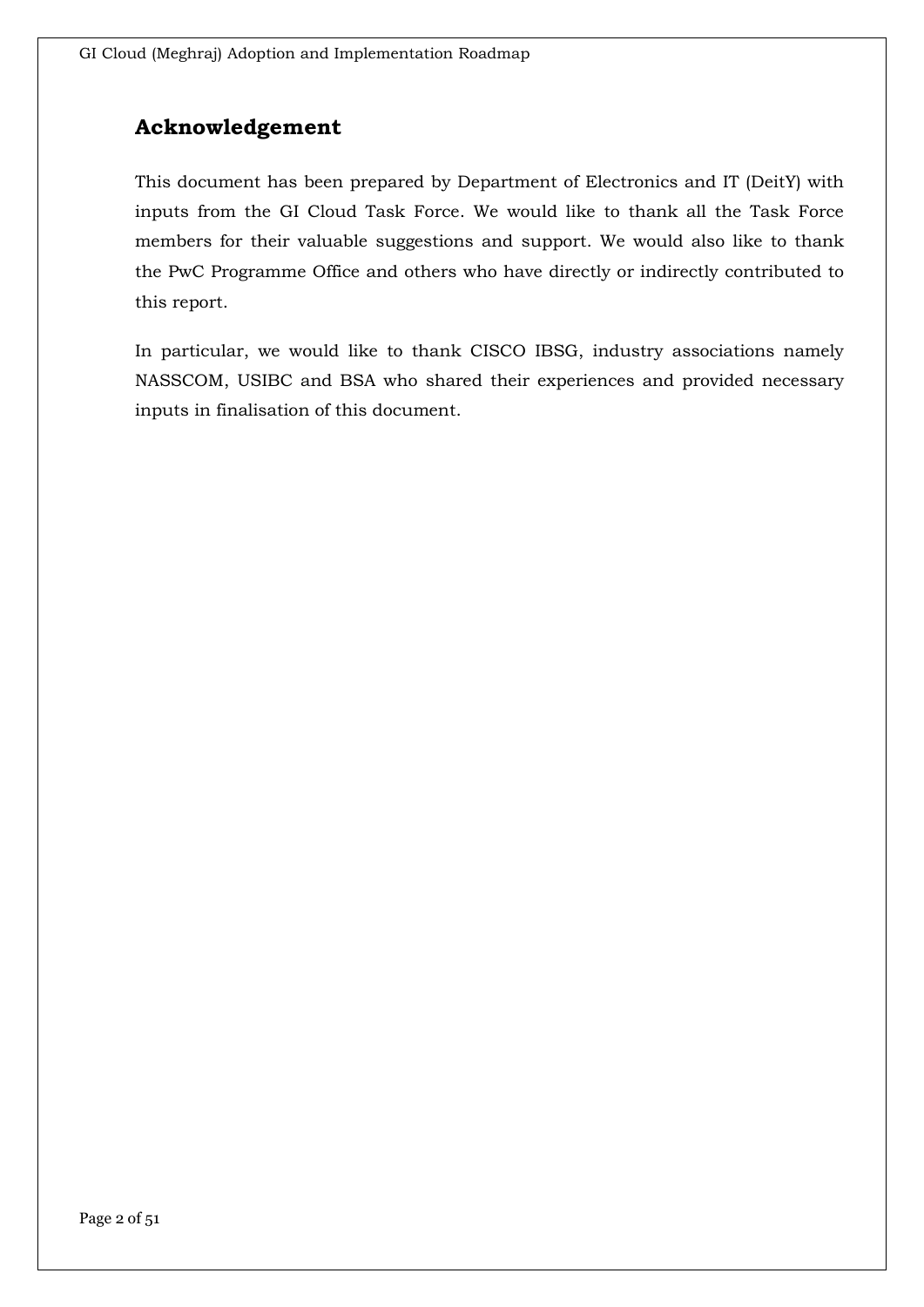# **Table of Contents**

| Assessment of Current Government ICT Infrastructure and National Information Infrastructure. 7<br>2 |                                                                      |  |  |
|-----------------------------------------------------------------------------------------------------|----------------------------------------------------------------------|--|--|
| 3                                                                                                   |                                                                      |  |  |
| 3.1                                                                                                 |                                                                      |  |  |
| 3.2                                                                                                 |                                                                      |  |  |
|                                                                                                     |                                                                      |  |  |
| 4.1                                                                                                 |                                                                      |  |  |
| 4.2                                                                                                 |                                                                      |  |  |
| 4.3                                                                                                 |                                                                      |  |  |
| 4.4                                                                                                 |                                                                      |  |  |
| 4.5                                                                                                 |                                                                      |  |  |
| 4.6                                                                                                 |                                                                      |  |  |
| 4.7                                                                                                 |                                                                      |  |  |
|                                                                                                     |                                                                      |  |  |
| 5.1                                                                                                 |                                                                      |  |  |
| 5.2                                                                                                 |                                                                      |  |  |
| 5.3                                                                                                 |                                                                      |  |  |
|                                                                                                     |                                                                      |  |  |
| 6.1                                                                                                 |                                                                      |  |  |
| 6.2                                                                                                 |                                                                      |  |  |
| 6.3                                                                                                 |                                                                      |  |  |
| 6.4                                                                                                 |                                                                      |  |  |
|                                                                                                     | 33<br>7 Business Model.                                              |  |  |
| 7.1                                                                                                 |                                                                      |  |  |
| 7.2                                                                                                 |                                                                      |  |  |
|                                                                                                     |                                                                      |  |  |
| 8.1                                                                                                 |                                                                      |  |  |
| 8.2                                                                                                 |                                                                      |  |  |
| 8.3                                                                                                 |                                                                      |  |  |
| 8.4                                                                                                 | Envisaged Risks, Challenges and Dependencies during Implementation41 |  |  |
| 9                                                                                                   |                                                                      |  |  |
|                                                                                                     |                                                                      |  |  |
| 11 Annexure III: Illustrative Evaluation Criteria for Hosting Applications on eGov AppStore48       |                                                                      |  |  |

Page 3 of 51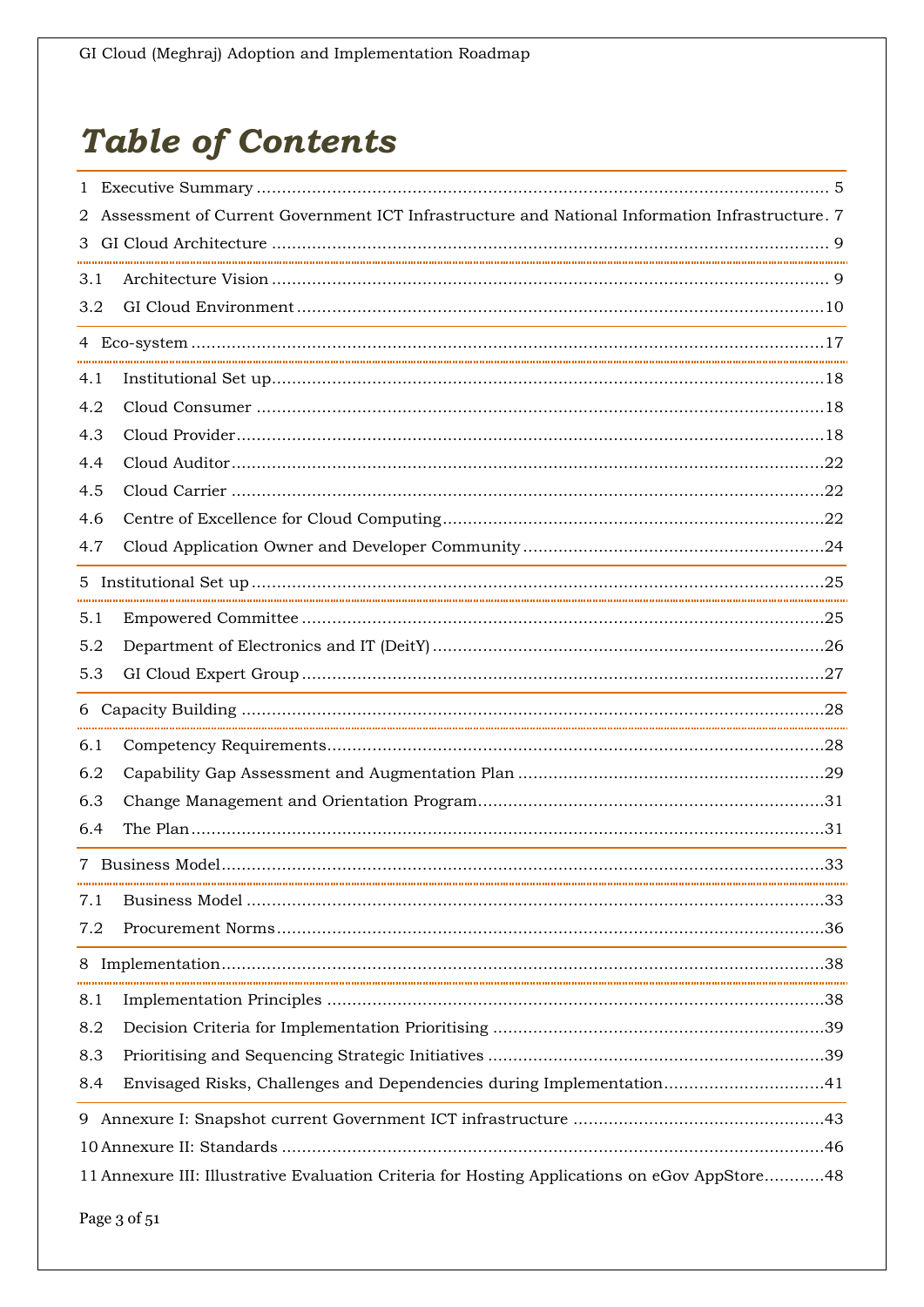GI Cloud (Meghraj) Adoption and Implementation Roadmap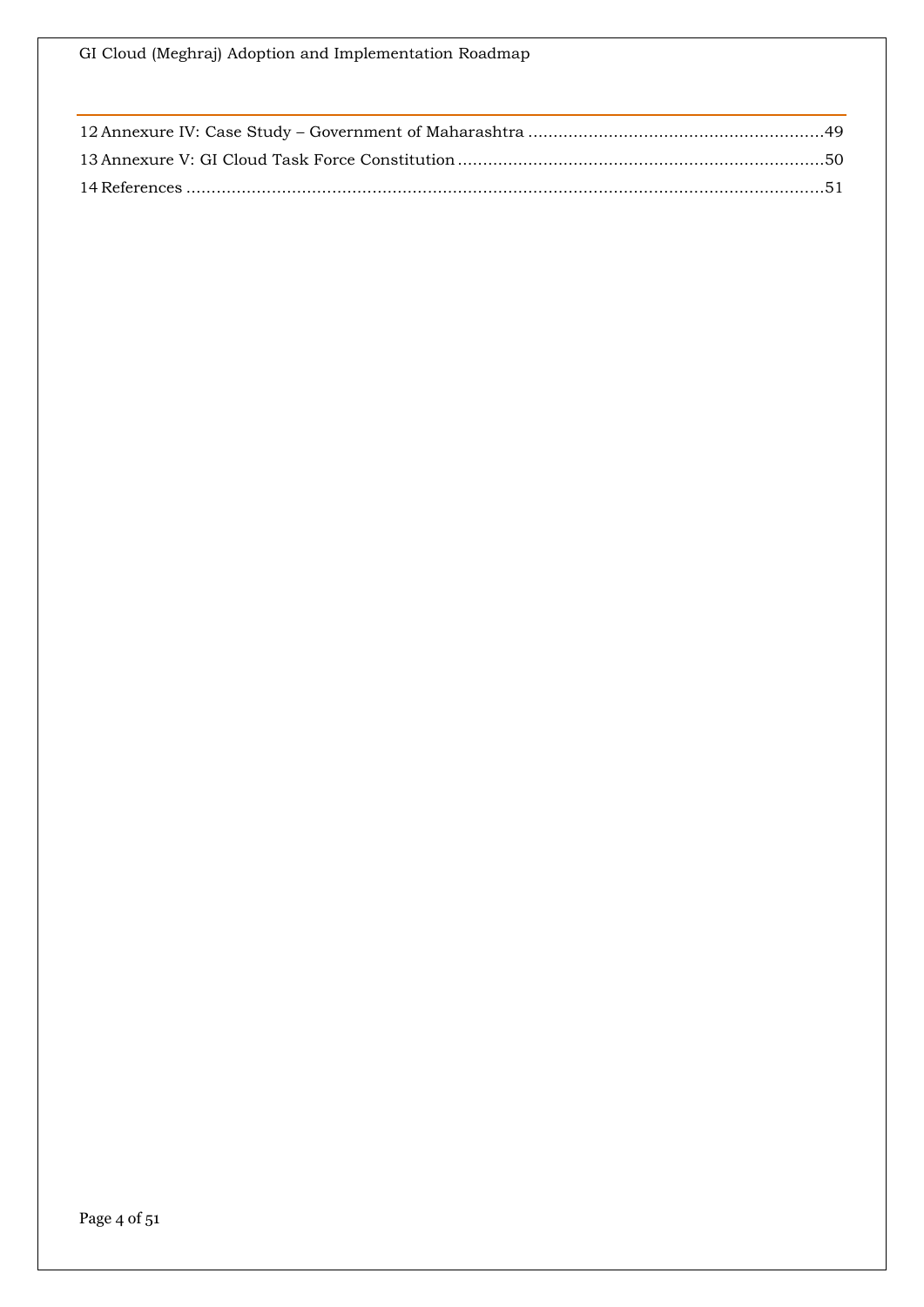## <span id="page-4-0"></span>*1 Executive Summary*

The Government of India initiated the National e-Governance Plan (NeGP) in May 2006 with a vision to make all government services accessible to citizens in their own locality, through common service delivery outlets at affordable costs. While ICT infrastructure is being put in place by states with funding and assistance from the central government, the deployment of application software, even after outsourcing it completely, has been tardy. The problem has been the elaborate procurement process to be followed and lack of expertise within departments to handle such large-scale procurement and application development initiatives. The government wants to accelerate implementation through the development and use of a shared applications platform.

The aim is to realise a comprehensive vision of a government private cloud environment available for use by central and state government line departments, districts and municipalities to accelerate their ICT-enabled service improvements (the NeGP Mission Mode Projects and other applications), to support the costeffective ongoing maintenance and evolution of the underlying ICT-enabled environment, and to support the overall vision of the NeGP, (i.e. improved government services to the common man).

In pursuit of the vision, the Department of Electronics and IT (DeitY) has embarked upon a National Cloud initiative termed as 'GI Cloud'. A task force has been set up to give necessary direction with respect to the various activities which include creation of a detailed plan on the cloud strategy, cloud architecture, cloud implementation plan and roadmap.

This document provides a roadmap for tapping the massive benefits on offer through enabling a cloud based computing environment across the country. It is to be read along with the 'GI Cloud – Strategic Direction paper', which addresses the strategy aspects of this initiative.

This roadmap document covers the brief study done to understand the present government ICT initiatives and provides an assessment of the current government ICT infrastructure. The objective is to understand the government's existing position in terms of IT enablement.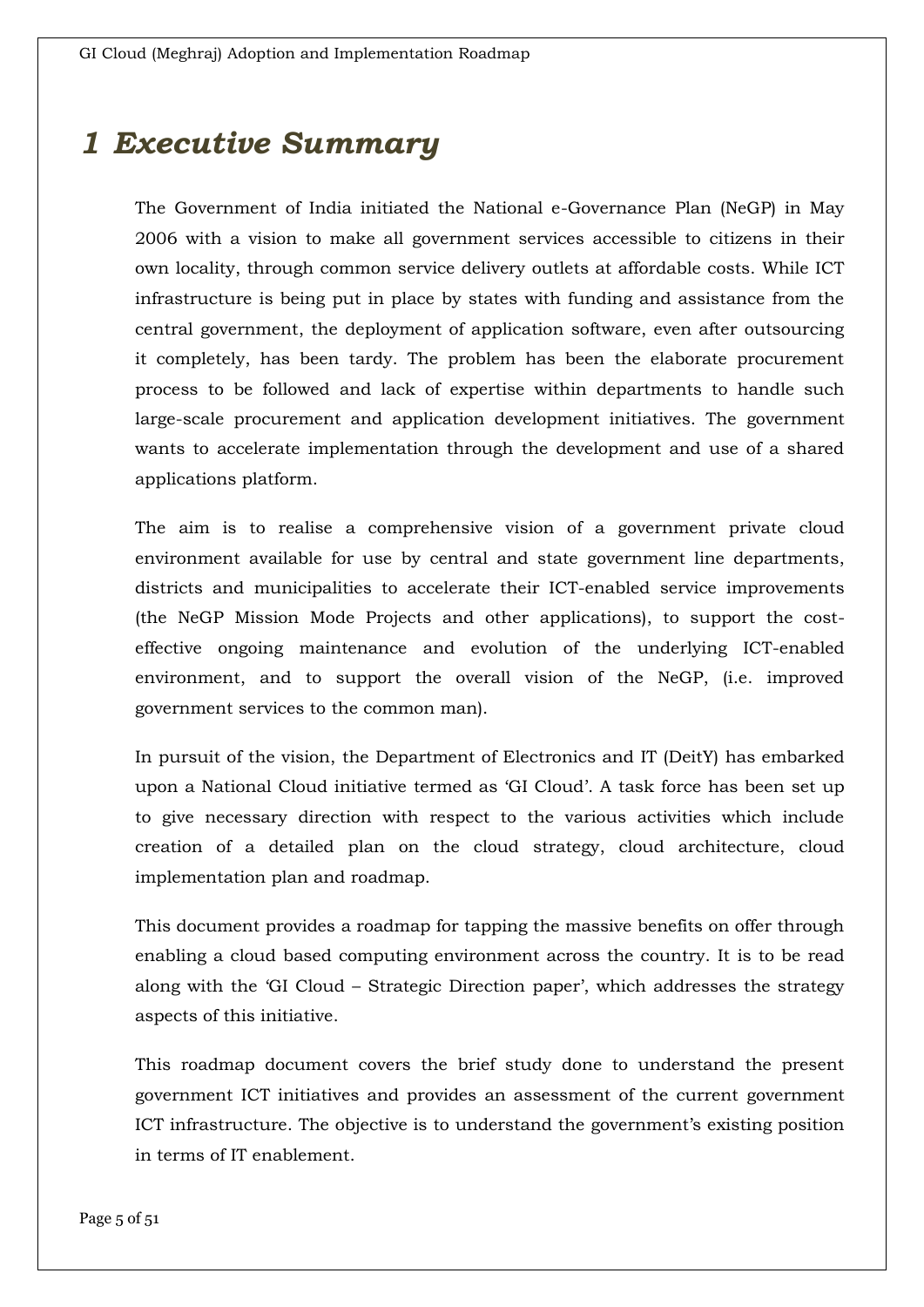The present assessment has helped to define the GI cloud architecture in the subsequent sections.

Section 3 defines an architectural vision and the GI Cloud environment. This section identifies the components of the GI Cloud viz. National and State Clouds, the eGov AppStore and the services that will be available from them.

Section 4 describes the eco-system of the GI Cloud environment and the role of each stakeholder in the eco-system and the identification of bodies fulfilling the mentioned roles.

Section 5 captures the institutional set up of GI Cloud. It details out the functions of the bodies under the institutional set up required for successful operations of the GI Cloud.

Section 6 elaborates the capacity and capability building requirements for GI Cloud. It defines a plan for gap assessment between present capability and the required capability and provides a change management and augmentation plan.

Section 7 is focussed on the business model of GI Cloud and it discusses the need for revised government procurement norms for cloud computing.

Section 8 describes the implementation plan. It defines the implementation principles and identifies the list of strategic initiatives required for GI Cloud. It prioritises the identified initiatives and defines the sequence in which these initiatives need to be implemented. Finally it discusses the envisaged challenges for implementation.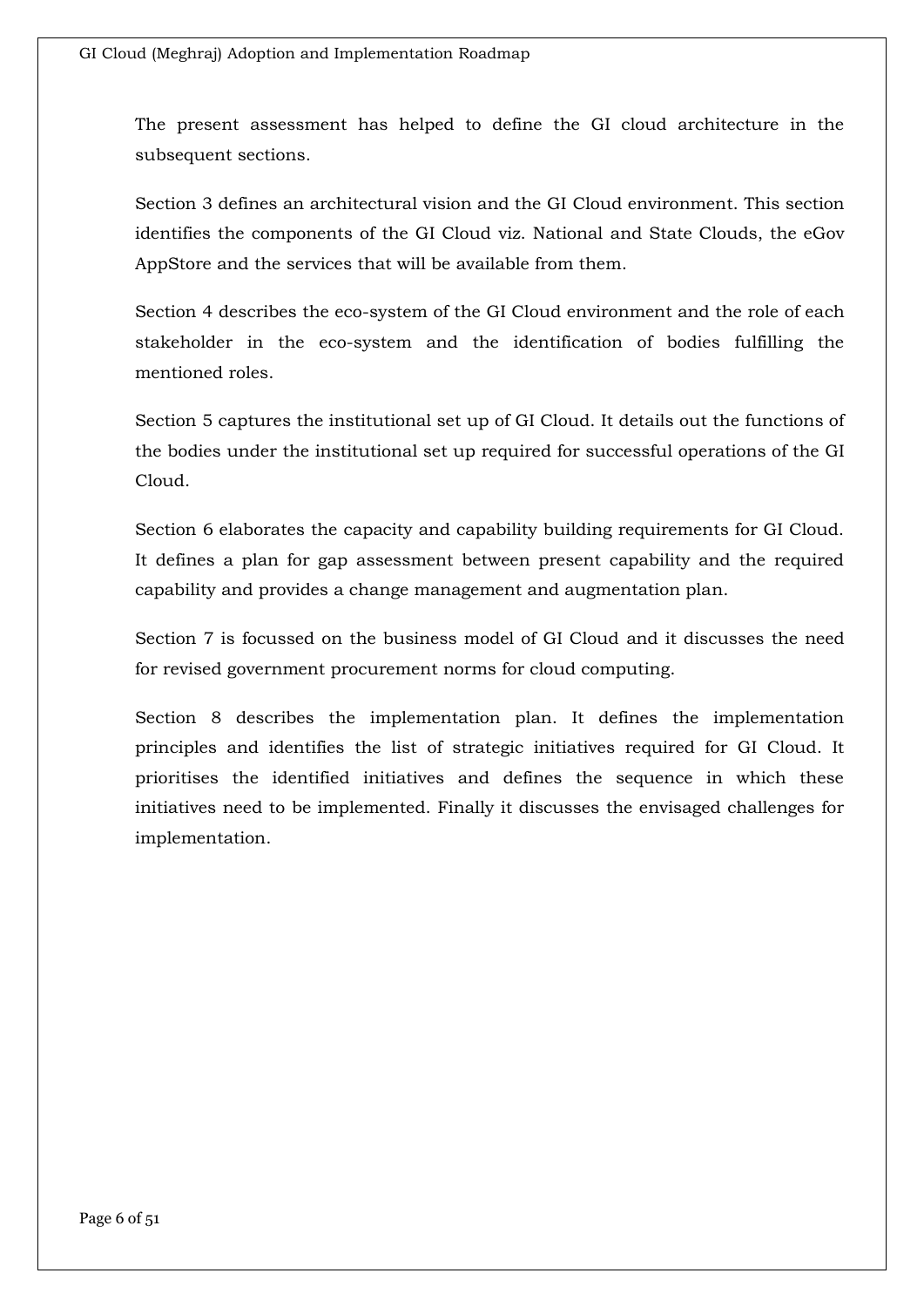# <span id="page-6-0"></span>*2 Assessment of Current Government ICT Infrastructure and National Information Infrastructure*

The National e-Governance Plan (NeGP) takes a holistic view of e-Governance initiatives across the country, integrating them into a collective vision, a shared cause. Around this idea, a massive countrywide infrastructure reaching down to the remotest of villages is evolving, and large-scale digitisation of records is taking place to enable easy, reliable access over the internet. The key pillars of the infrastructure under NeGP include – State Wide Area Networks (SWAN), State Data Centres (SDCs), National Service Delivery Gateway (NSDG), State Service Delivery Gateways (SSDGs) and Common Service Centres (CSCs).

Along with the infrastructure that is being built as part of the NeGP, other initiatives like National Data Centres (NDCs) by NIC, National Knowledge Network (NKN) and National Optical Fibre Network (NOFN) are also in progress.

A snapshot of these ICT infrastructure initiatives by the government has been provided below to understand their current implementation status:

### **Under Central Government**:

- Large NDCs are run by NIC at Delhi, Hyderabad and Pune. Another NDC is being set up at Bhubaneswar.
- The NDC at Shastri Park, Delhi is at an advanced stage of virtualisation and is the largest government data centre.

#### **Under State Government**:

- SDCs in 21 states have been made operational and SDCs in four states are in an advanced stage of implementation.
- Currently, in about ten of these SDCs, the utilisation of infrastructure has reached more than 50%. The 21 SDCs are running a number of applications such as commercial tax, e-Procurement, Bhoomi, mandi board etc. Line departments of these states are happy to get reliable and secure services from the State Data Centre.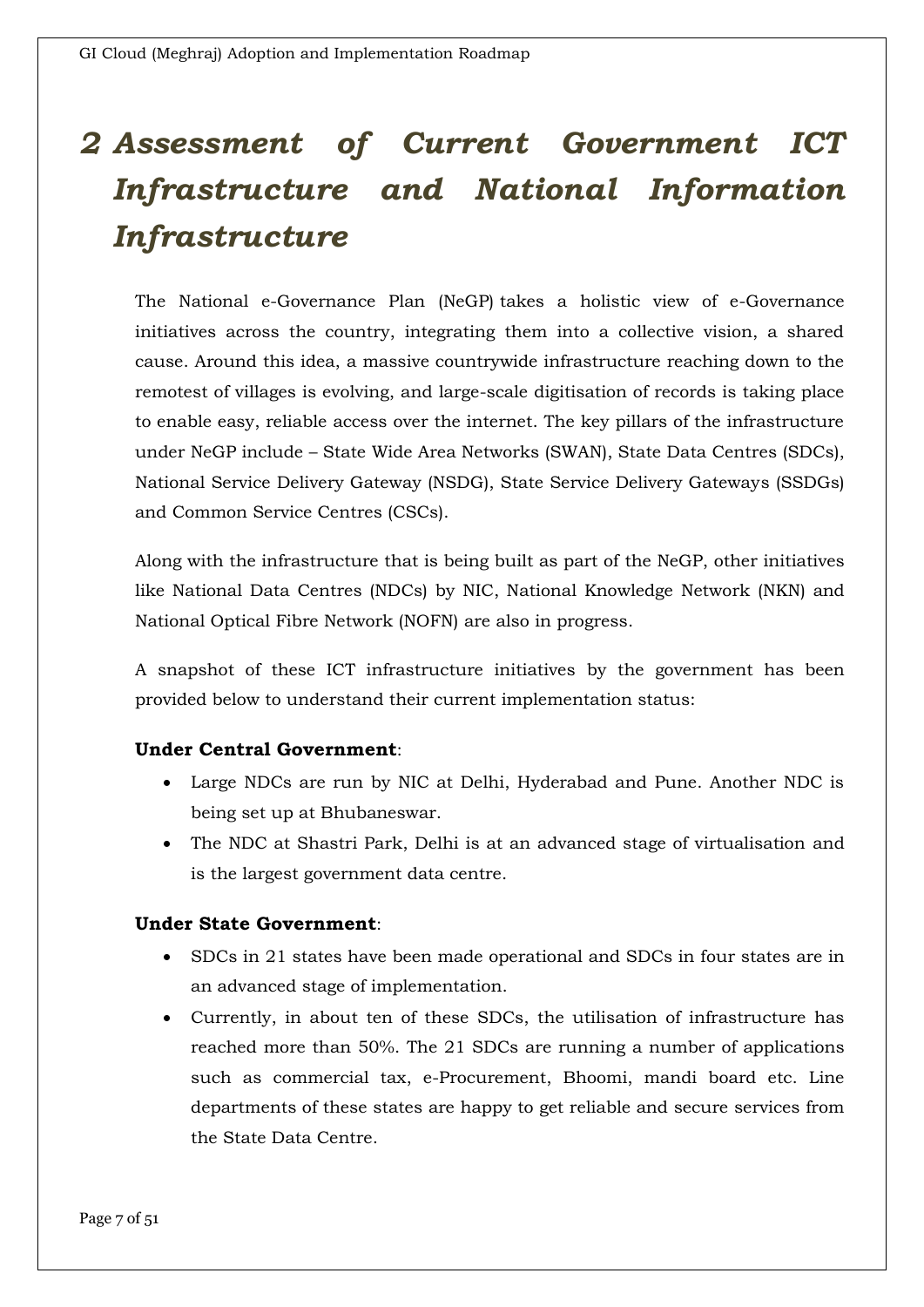Effort is in progress to enable SDCs to adopt virtualisation and cloud computing. The SDC at Maharashtra is at an advanced stage of cloud adoption.

### **Networks (both Central and State Government)**:

- Existing network infrastructure includes SWAN, NKN, NICNET and NOFN.
- Implementation of SWAN is in full swing and SWANs in 30 states have been operational.
- For around 10 to 15 states, SWAN has been integrated with NKN.
- NOFN is expected to be completed by 2014-15. The scope of NOFN is to address the connectivity between gram panchayats and blocks by laying incremental cable from the block level to the gram panchayat level.
- As stated above, the core ICT infrastructure of the government has now been largely implemented and is operational. So it is being considered appropriate to plan for a National Information Infrastructure 2.0 (NII 2.0). NII 2.0 would be significantly upgraded on technological, administrative and e-Governance perspectives, while seeking to optimise the utilisation of the available core infrastructure with the central and state governments. The focus of the proposed NII 2.0 initiative is on integration of networks, data centres, cloud computing and network security. Within the overall integrated institutional structure of NII 2.0, there would be a specialised mechanism or entity to address the specific issues related to implementation of GI Cloud.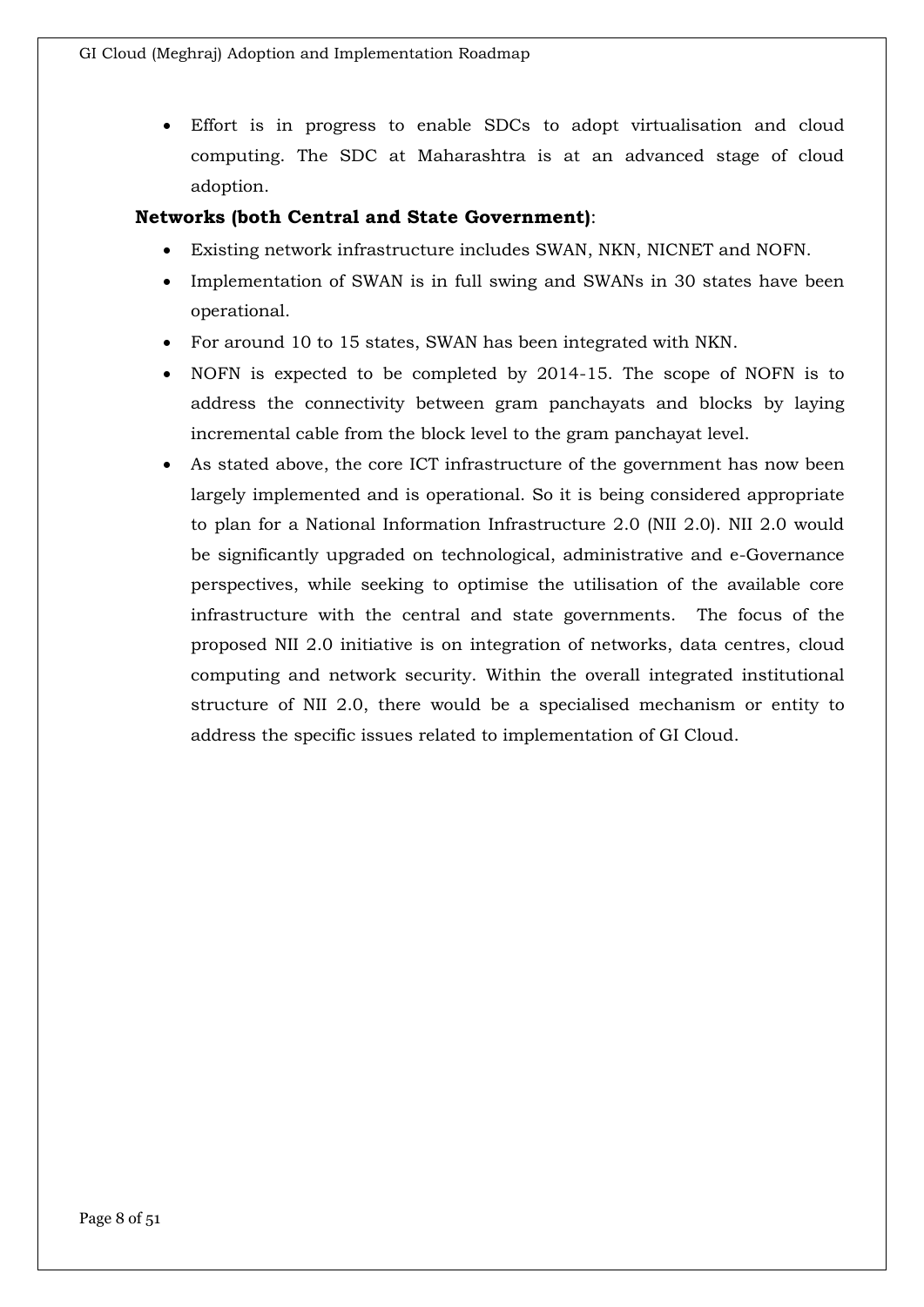# <span id="page-8-0"></span>*3 GI Cloud Architecture*

To adopt cloud computing by the government, it is imperative to identify an architecture which will provide the benefits as envisaged from the cloud computing environment.

This architecture needs to take into consideration the investments that have already been made by the government on building infrastructure both at the national as well as state levels. These include data centres at the national and state levels, the network backbones available through SWAN, NKN, NICNET and the middleware gateways e.g. NSDG, SSDG.

### <span id="page-8-1"></span>*3.1 Architecture Vision*

The architectural vision of GI Cloud centres on a set of discrete cloud computing environments spread across multiple locations, built on existing or new (augmented) infrastructure, following a set of common protocols, guidelines and standards issued by the Government of India. The GI Cloud services will be published through a GI Cloud Services Directory. The key element is the development of government cloud architecture to provide the high-level blueprint of ICT enabling various government functions at national, state, district and municipal levels. In this vision, the government cloud architecture would comprise of multiple private cloud computing environments at the national and state levels.

In line with this vision, establishing the envisaged cloud computing environment requires neither a single implementation service provider nor a single technology vendor. Instead, so long as the right steps are taken to align government ICT procurement practices with the cloud computing vision and architecture, healthy competition can exist with availability of a standardised platform facilitating the development and maintenance of cloud-based applications faster and more cost effective. If the software and tools contained in this cloud environment are based on open standards, the risk of technology and vendor lock-in is mitigated since multiple vendors can compete for a given element of the platform.

It would also contain a layer of support services enabling multiple stakeholders to participate in a coordinated fashion and share costs as desired. The support layer includes a help desk to provide timely and consistent help to all stakeholders and to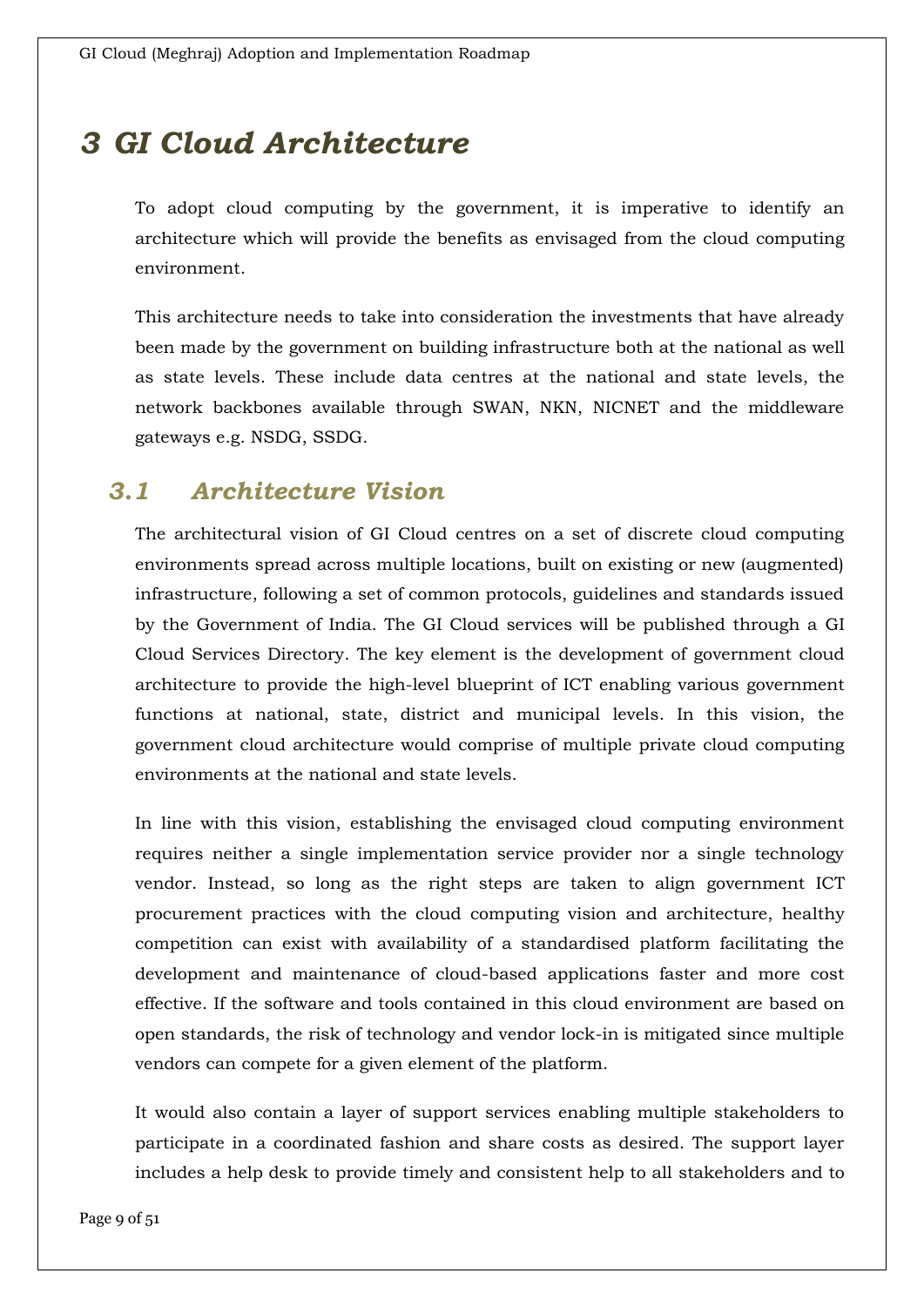serve as a focal point for capturing and disseminating cloud best practices and ensure adherence to government defined guidelines and standards for GI Cloud. A dashboard would provide real-time visibility into operational status and metrics across all participants in the cloud, enabling quick issue resolution and informing effective decision-making about future evolution.

### <span id="page-9-0"></span>*3.2 GI Cloud Environment*

The GI Cloud environment is envisaged to be initially established – building on the infrastructure investments already made or augmentation of the same – by the creation of discrete cloud computing environments at the national and state levels termed as 'National Clouds' and 'State Clouds' respectively. While one of the National Cloud will be built utilising the infrastructure available under the NDCs, the other clouds at the national level may be established with new or augmentation of existing data centres available at the state level. This will be done keeping in view the scale of requirements identified after demand assessment, application sensitivity and data classification study. In line with the architectural vision, the figure here provides an overview of the GI Cloud wherein in addition to the establishment of multiple National Clouds, willing State Clouds built on state data centres can also become part of the GI Cloud environment and publish their cloud services in the GI Cloud Services Directory. There may be states and union territories with their own SDCs and State Clouds existing outside the GI Cloud. Over a period of time, the IT infrastructure across the country is expected to be consolidated and interconnected.

Based on the demand assessment and taking into account security related considerations, government may also engage the services of private cloud providers.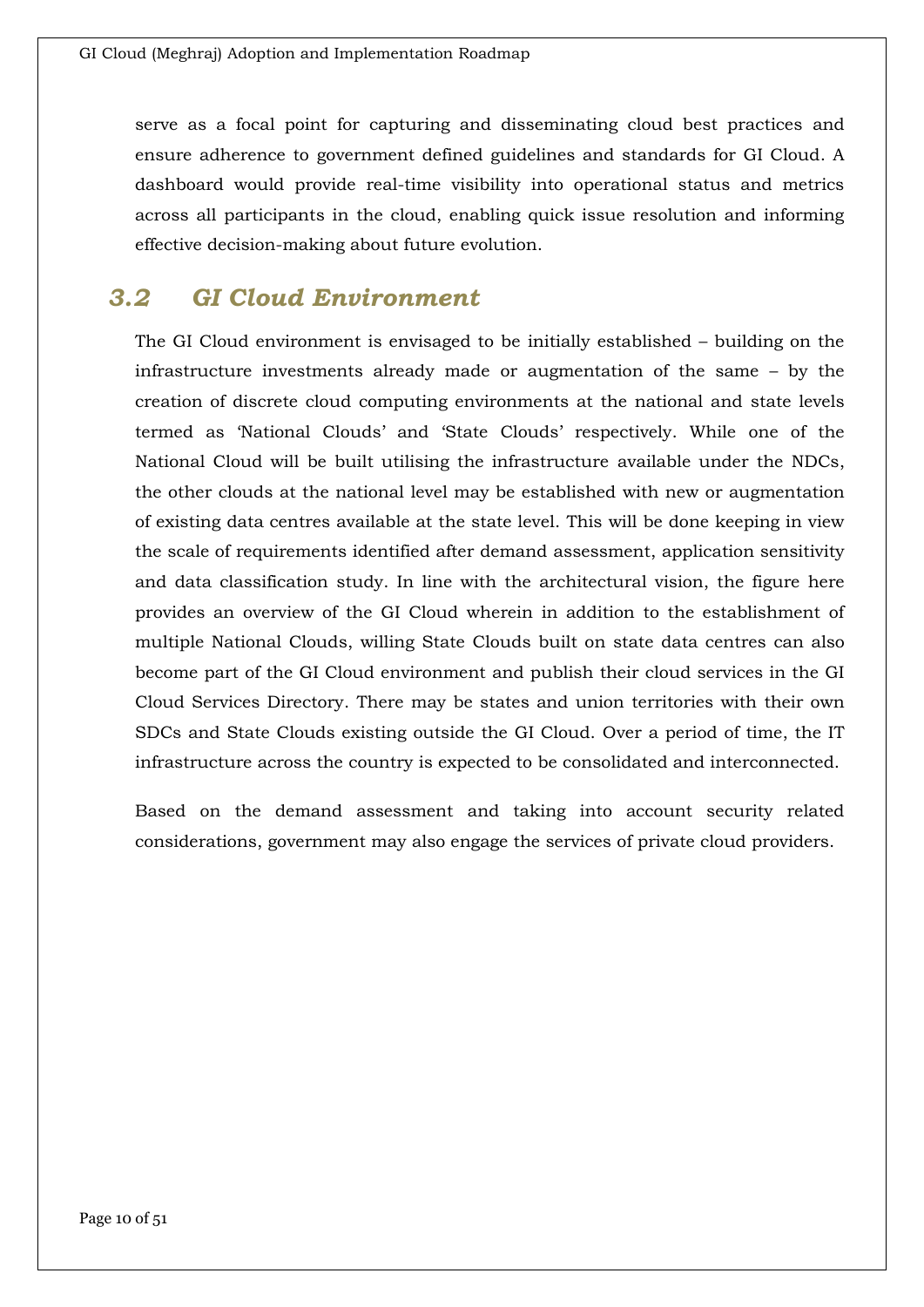

Figure 1: GI Cloud Environment

Initially, one National Cloud will be set up and after assessing the demand, application sensitivity and data classification, other clouds at the national level may be set up later. Services provided by National Clouds could include infrastructure (compute, storage and network), platform, backup and recovery, infrastructure scaling of the State Clouds, application development, migration, hosting etc. As stated earlier, the state data centres can also associate with GI Cloud either by acting as independent cloud environments or by lending their IT Infrastructure as part of GI Cloud. However, in both the scenarios, the state data centres will have to adhere to the standards and policy guidelines of GI Cloud and publish their cloud services through the GI Cloud Services Directory. Over a period of time, states may decide to hand over the entire infrastructure management and operations of its SDC cloud infrastructure or other state ICT infrastructure like SWAN to any of the agencies or entities managing the National Clouds. These entities at the national level could also act as remote infrastructure management of the State Clouds.

As stated earlier, inclusion into the GI Cloud is not a mandate. There can be states and union territories having their own SDCs and State Clouds existing outside the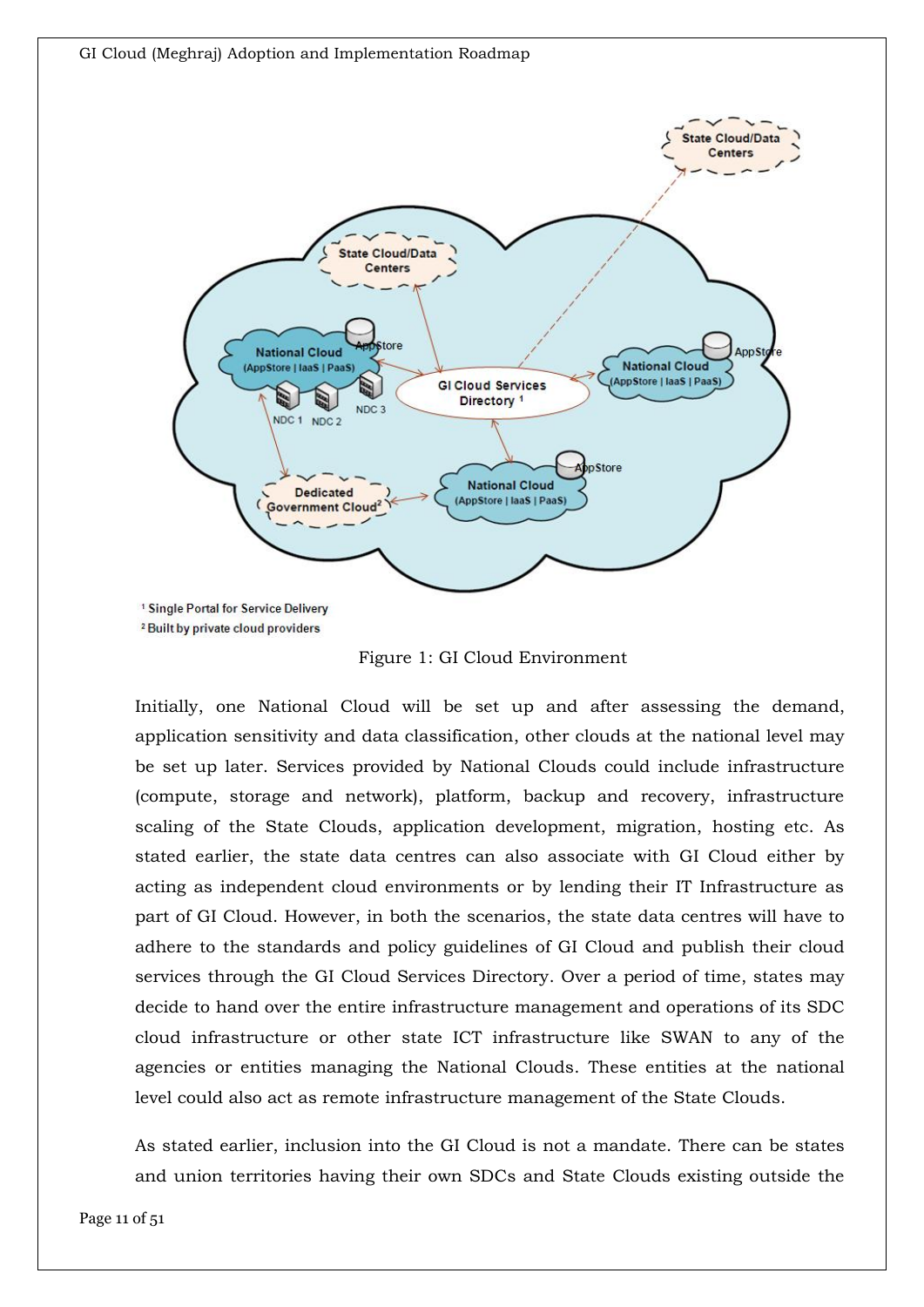GI Cloud eco-system. States and union territories will be encouraged to leverage the GI Cloud resources as and when they have exhausted their own resources available under their data centre. This will bring the benefit of optimum utilisation of resources both at the SDCs as well as at the cloud environments being set up under GI Cloud.

#### **National Cloud services**

The National Clouds will be equipped to provide cloud services, i.e. IaaS, PaaS and SaaS. An indicative list of cloud-based services has been provided below:

- Infrastructure-as-a-service (IaaS):
	- o Compute as a service
	- o Storage as a service
	- o Network as a service
	- o Disaster recovery as a service
	- o Backup as a service
	- o Virtual desktop solutions
	- o High availability services
	- o Infrastructure for application development and testing
	- o
- Platform-as-a-service (PaaS):
	- o Platform for application, portal development and testing
	- o Platform for application or portal hosting
	- o Database as a service
	- o Collaboration platforms
- Software-as-a-service (SaaS): Applications (core applications and common applications like payment gateway, messaging platform, MIS reporting etc) can be made available by GI Cloud through the respective eGov AppStores or in a pure SaaS model. The eGov AppStores will host both cloud and noncloud enabled applications. Consumers will have the option to download an application from the eGov AppStores or run it directly from the cloud. Indicative SaaS services include the following:
	- o Email as a service
	- o Productivity suites (as a service)
	- o ERP as a service
	- o CRM as a service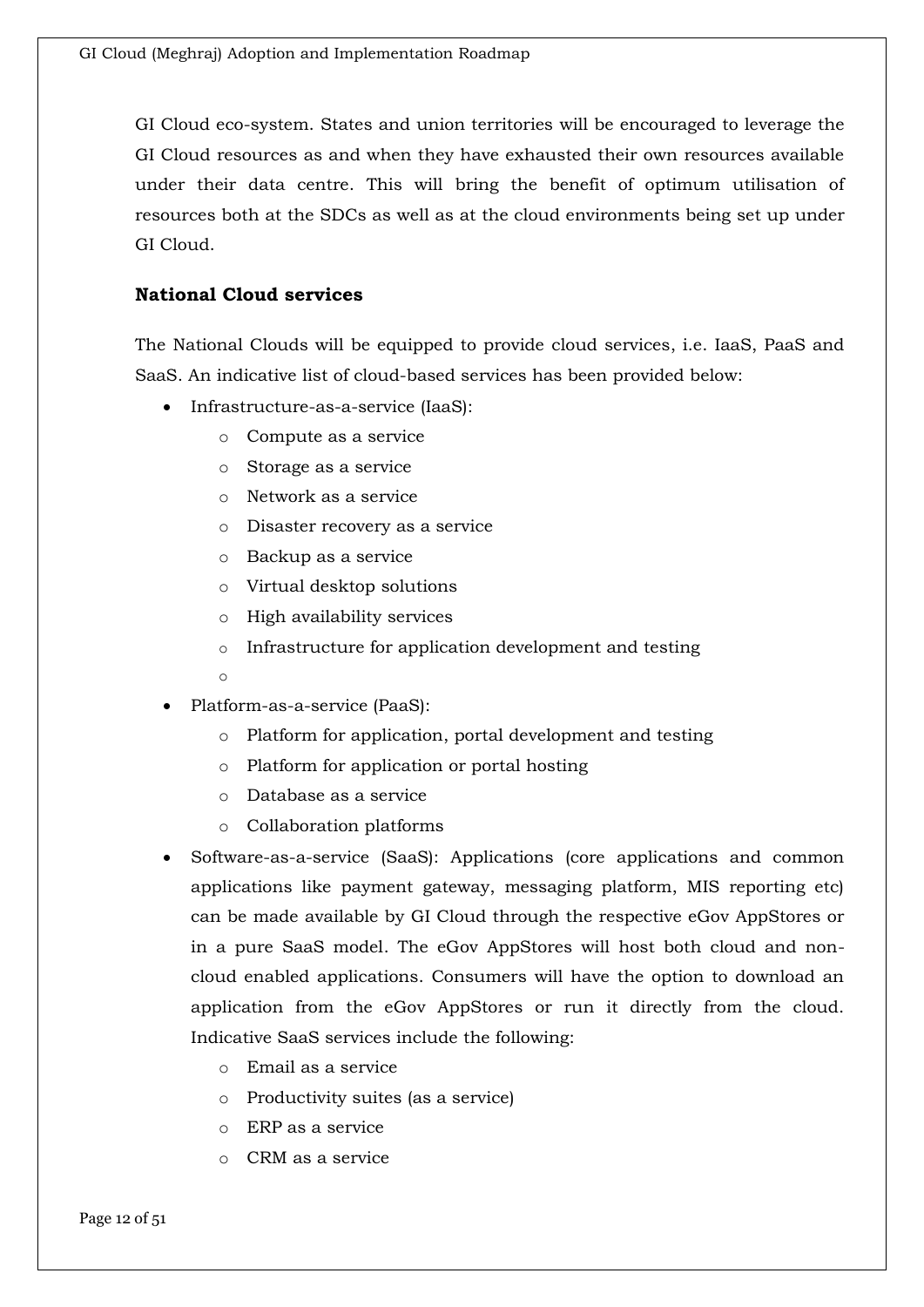- o BI and analytics as a service
- o Collaboration as a service
- o Identity and assess management (IAM) as a service
- o Security as a service
- o Common central services like payment gateway, mobile gateway, PKI, etc as a service

Data-as-a-service: GI Cloud will also look at data as a service which is similar to SaaS and the data can be provided on demand to the user.

Though the initial focus may be on pay-per-use or metered usage model of pricing, other pricing models like flat rate pricing (especially for services that are not sensitive to usage e.g. DR) or pricing based on different levels of service or usage bands will be explored and suitably incorporated into GI Cloud.

The entire set of services shall be published through a single window or portal – the GI Cloud Services Directory. This will provide a single window for discovery of services and related information to the consumer.

It is also pertinent to clarify that the cloud services envisaged for GI Cloud are different from the end-user services like services delivered through various MMPs like e-District, Passport, eSeva Project, MCA21 and Income Tax, and other national or state projects like UIDAI.

### *3.2.1. eGov AppStore*

### **National eGov AppStore**

The eGov AppStore will include the setting up of a common platform to host and run applications (developed by government agencies or private players) at National Clouds, which are easily customisable and configurable for reuse by various government agencies or departments at the central and state levels without investing effort in the development of such applications. The eGov AppStore hosted on the National Clouds will be termed as the 'National eGov AppStore'.

### **eGov AppStore Eco-System**

The eco-system of the eGov AppStore consists of the following actors: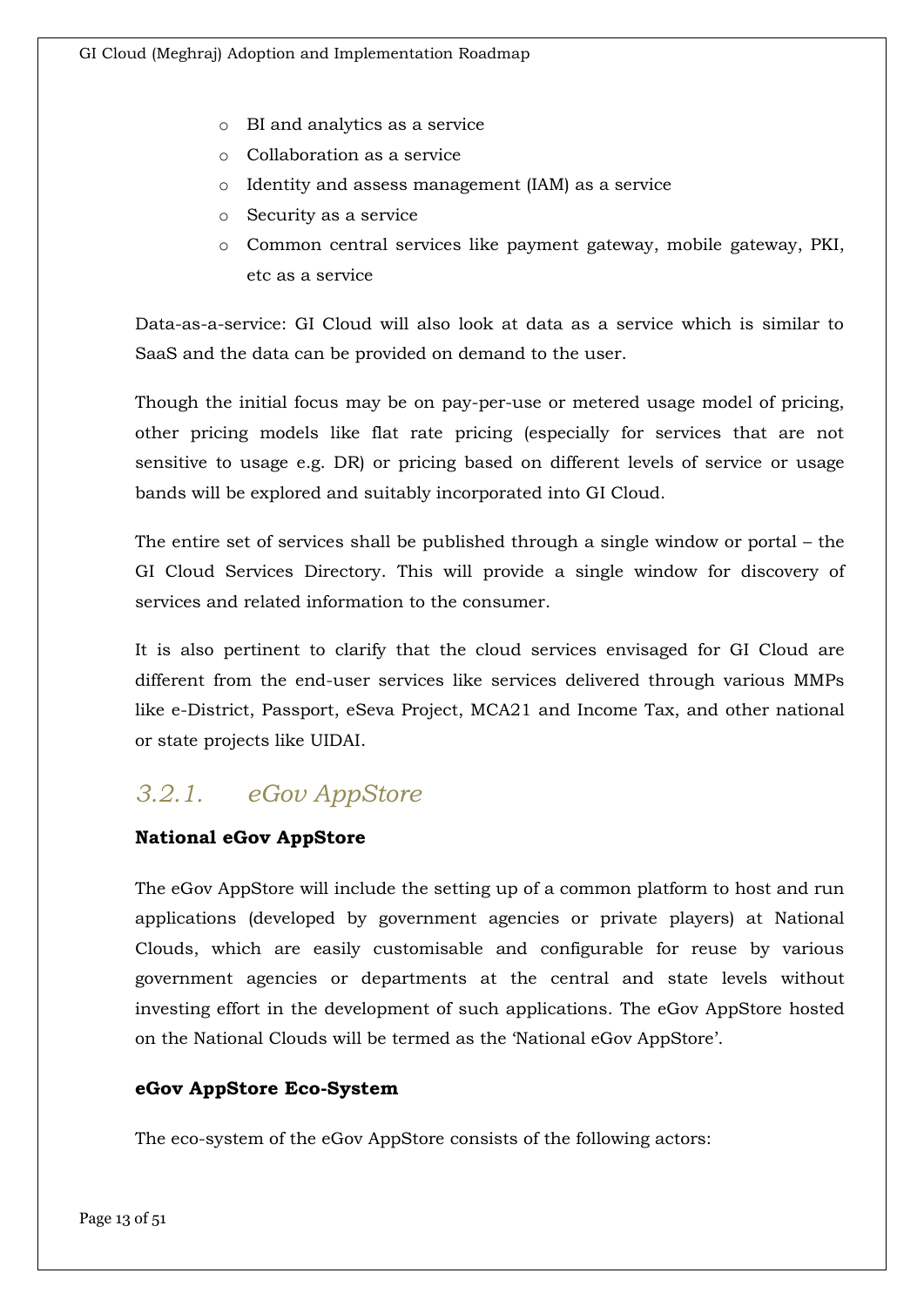- Application Owner: These are entities responsible for providing applications to be hosted on an eGov AppStore. These could include any government department at central and state level or private players providing reusable applications that are cloud-ready or can be made cloud-ready. They may also be responsible for productisation of the non-cloud ready applications.
- Application Provider: It is the entity (government department or independent entities) that will be responsible for hosting and providing services through the respective eGov AppStore. The agencies or entities responsible for operations of the National Clouds could also act as the application provider for the respective National eGov AppStore.

Responsibilities of the application providers for the eGov AppStores include the following:

- o Identification and selection of applications for hosting on the respective eGov AppStore based on DeitY guidelines
- o Hosting of these applications on the respective cloud environment and maintenance of the same
- o Managing contractual agreements with the application consumer and application owner
- o Evolving business model for service delivery to the consumers
- o Setting up of AppStore Management Unit
- o Negotiating and making the price of each service and performance rating visible in the GI Cloud Services Directory for comparison, promoting competition and service excellence
- Empanelled Agencies: DeitY will empanel agencies for specific functions, which include the following:
	- o Certification and accreditation of applications for hosting on the eGov AppStores
	- o Application development and customisation
	- o Imparting training and conducting capability and awareness creation programmes
- Application Consumer: The consumers of the eGov AppStores include government departments, citizens or private sector organisations using the application from the respective eGov AppStores either by downloading the application or running in a SaaS model. Application consumers can be categorised into the following two groups: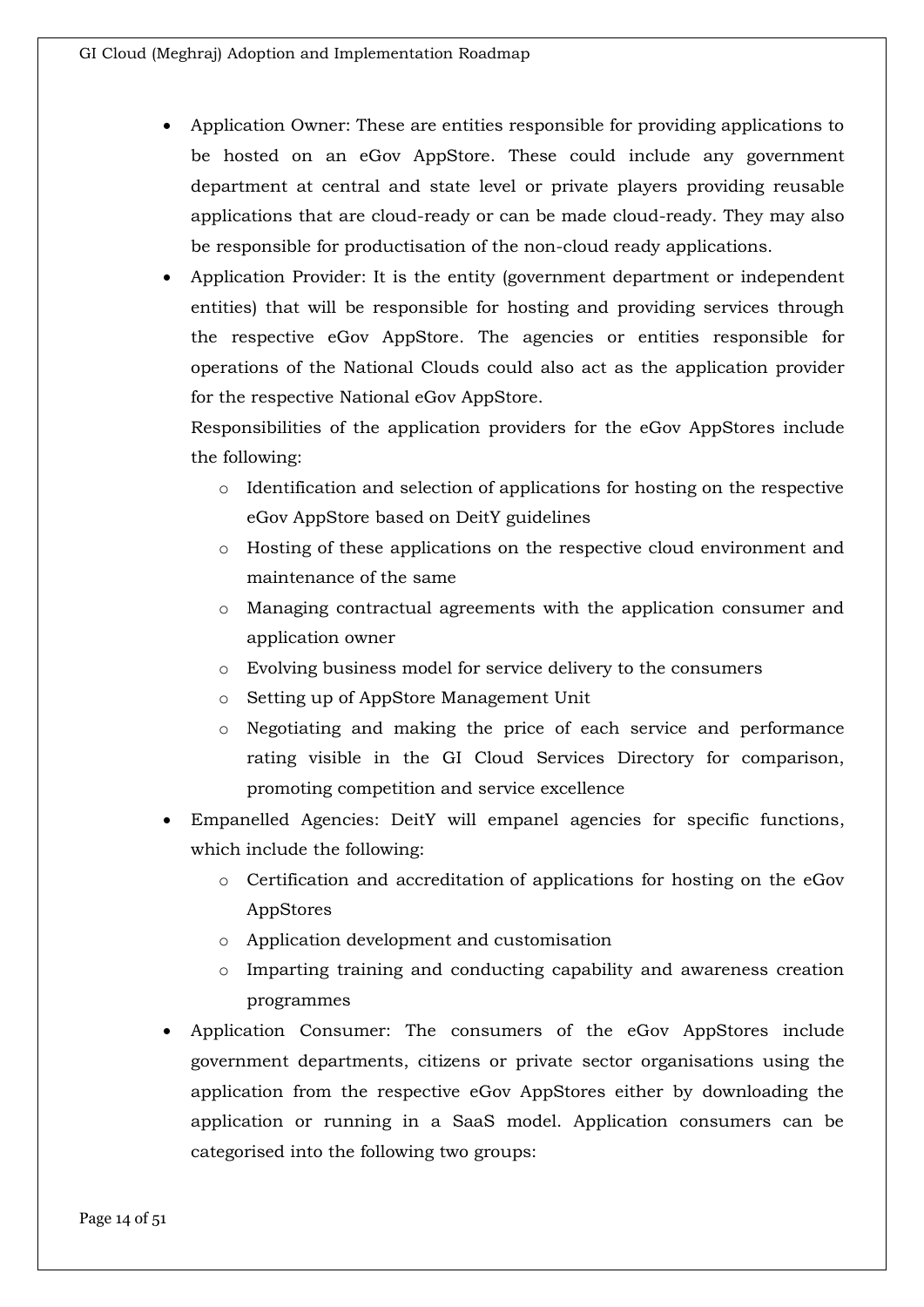- o Direct Users: These consist of users who are access the applications directly from the eGov AppStores, e.g. departments, government officials at the central and state levels running email applications at the eGov AppStores, state department running e-district application through the eGov AppStore.
- o Indirect Users: These consist of the end users of services provided through these applications, e.g. government officials using email services provided through the eGov AppStores, citizens accessing services provided through e-district application.

#### **Hosting of eGov AppStore**

As stated earlier, more than one application store can exist in the GI Cloud ecosystem. However, there will be a single window or portal or service catalogue – the GI Cloud Services Directory – displaying the various applications and services of each of the eGov AppStores. It will also provide technical information such as the technology stack used in the application, the user manual and other relevant documents. It will also provide non-technical information such as types of services delivered, implementing agency and owner agency related to each application.

#### **eGov AppStore Services**

Core and common applications that have high demand and are replicable across the central and state levels are the likely candidates for eGov AppStores. Common components like the payment gateway, messaging platform, MIS reporting, etc, will also be made available in the GI Cloud through the eGov AppStores.

The eGov AppStores will host both cloud enabled and non-cloud applications. This will make available of applications that have not yet matured to a cloud environment, but can be readily deployed and utilised by other departments at the central and state levels with suitable customisations. Periodically, an assessment will also be conducted for feasibility of enabling non-cloud applications to cloudbased architecture.

Any department can use the services of eGov AppStores through two primary means – either by directly running the application available in the respective eGov AppStore or by downloading the application from the respective eGov AppStore. For complex applications that require major modifications to be used by different states, only a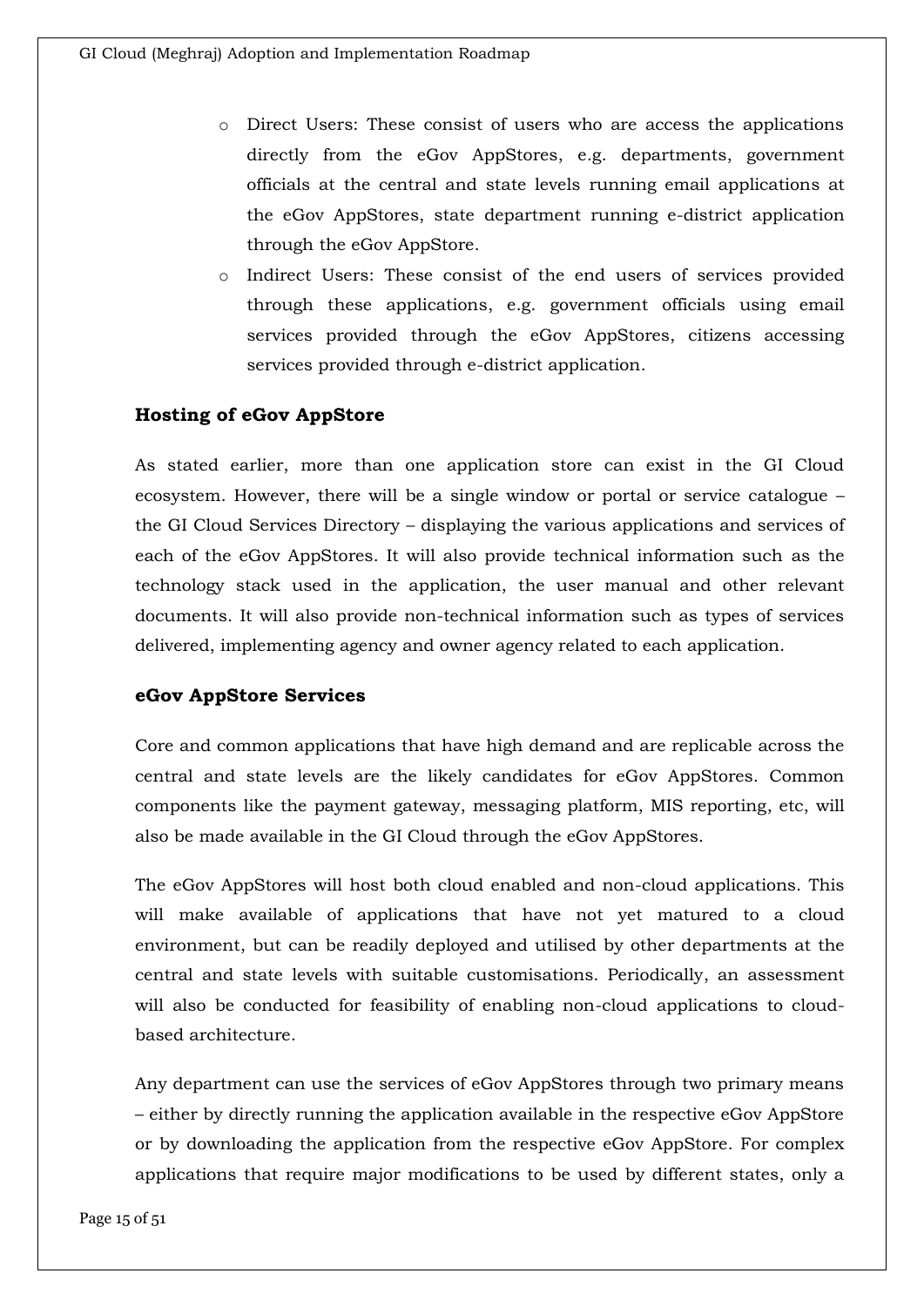productised version whose core is downloadable will be available at the eGov AppStores. However, for generic applications that can be used by multiple departments at the central and state level, limited modification options will be provided for running them from the cloud or downloading and running from the respective eGov AppStore.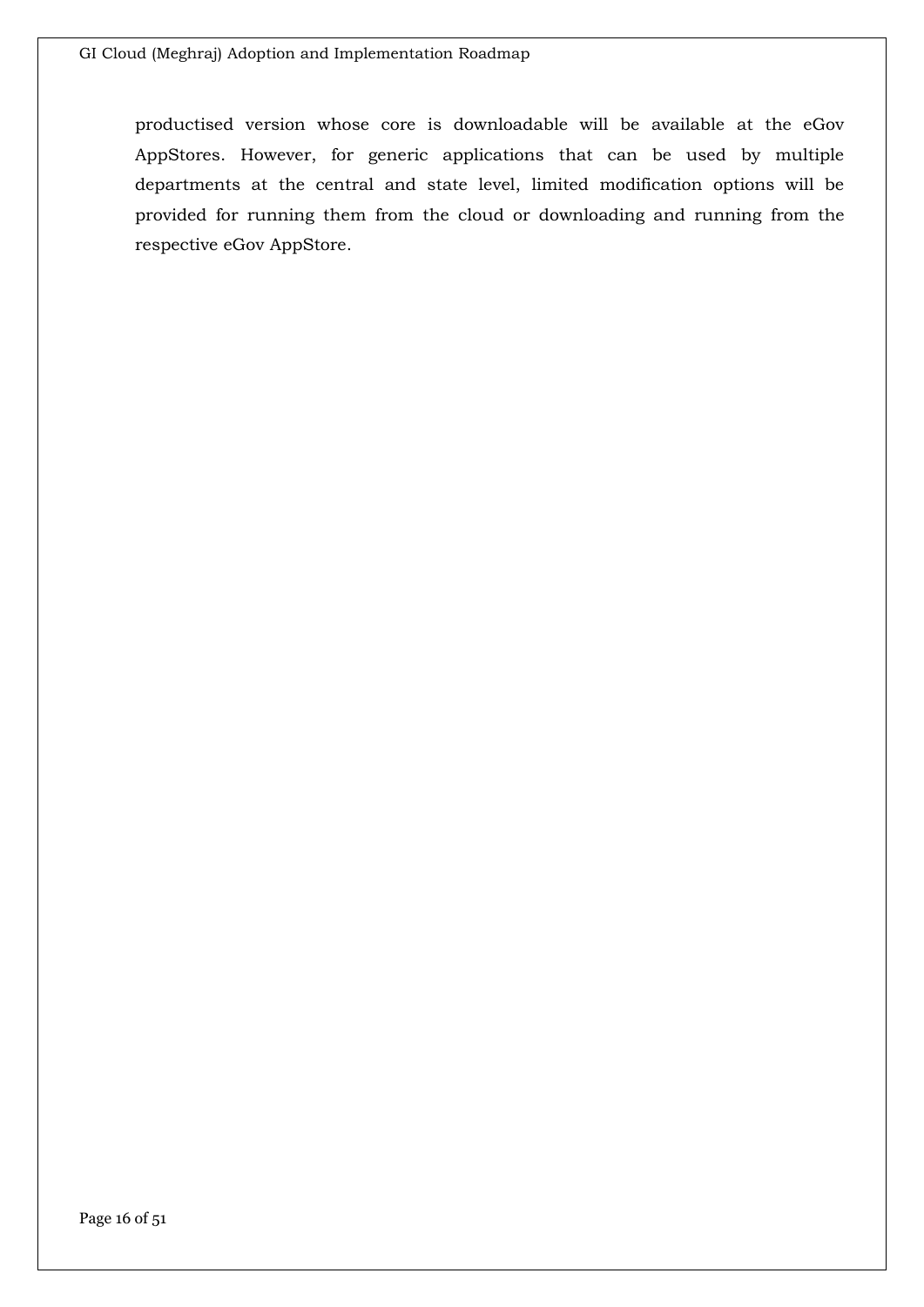## <span id="page-16-0"></span>*4 Eco-system*

The eco-system of the GI Cloud identifies the major actors, their activities and roles in the envisaged cloud computing environment. The Conceptual Reference Model of NIST has been referenced for depicting the high-level eco-system of GI Cloud, as shown below.



Figure 2: GI Cloud Eco-System

#### **Eco-system actors**

The GI Cloud eco-system defines eight key actors in the envisaged GI Cloud Environment (as defined under the section 'GI Cloud Architecture'). These actors include: the Institutional Set up, Cloud Consumer, Cloud Provider, Cloud Auditor, Cloud Carrier, Centre of Excellence (CoE) for Cloud Computing and Cloud Application Owner and Developer Community. Each of these actors is an entity (a person or an organisation) or a community that participates in the eco-system, and has specific roles and performs specific tasks.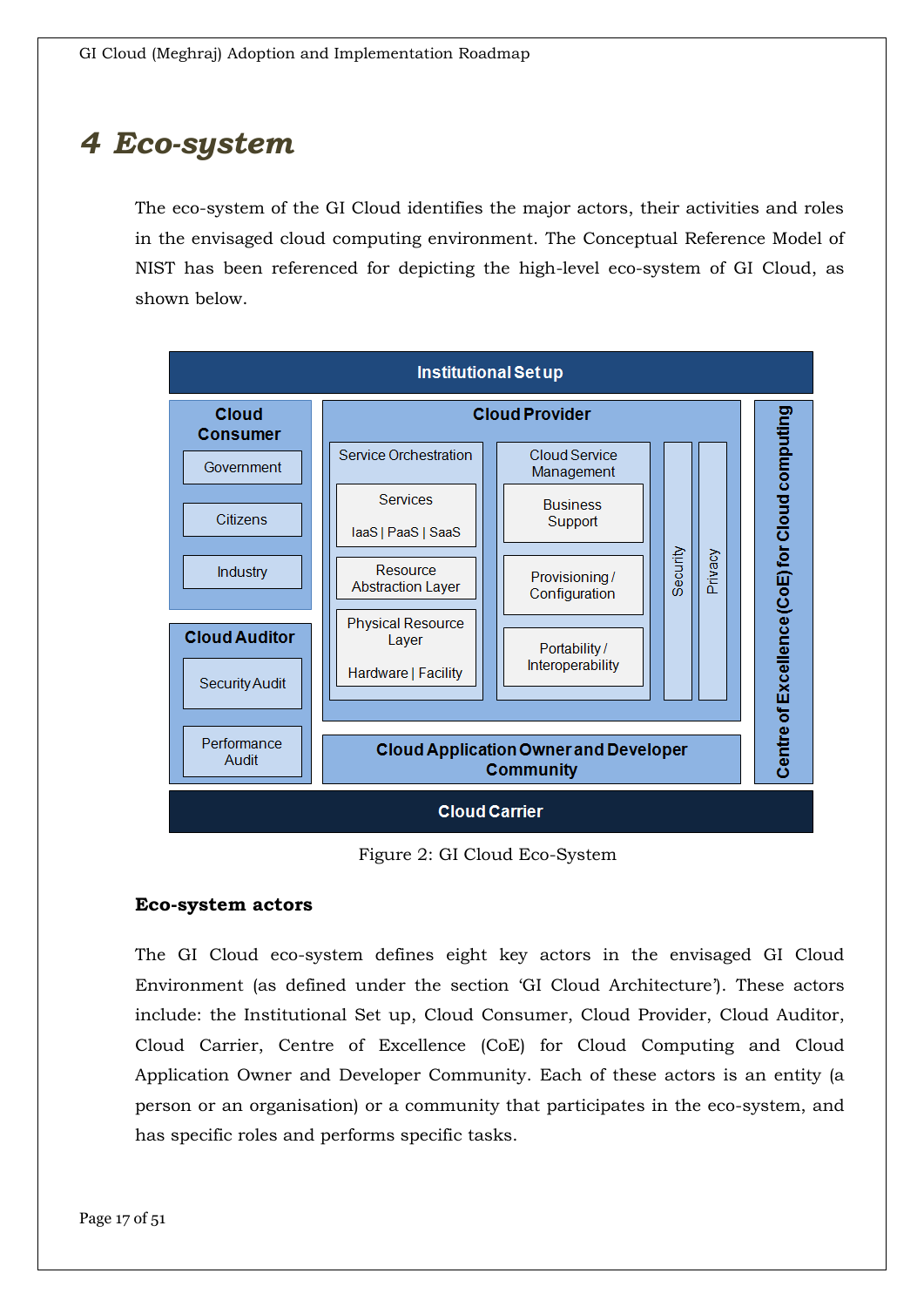### <span id="page-17-0"></span>*4.1 Institutional Set up*

The Institutional Set up consists of the following entities:

- An Empowered Committee under the chairmanship of the Secretary, DeitY with representation Central/State ministries and other government entities;
- Architecture Management Office (AMO).

DeitY will be the administrative department responsible for implementation and monitoring of the entire GI Cloud initiative. DeitY will be assisted by Expert Group, CoE, Auditors, Cloud Management Office etc.

Details of each entity defined in the Institutional Set up and their responsibilities have been covered under the section 'Institutional Set up'.

### <span id="page-17-1"></span>*4.2 Cloud Consumer*

The Cloud Consumer is the principal stakeholder that uses or consumes the GI Cloud services. The Cloud Consumer browses the GI Cloud Services Directory, requests the appropriate service, sets up service contract with the respective cloud provider and uses or consumes the service. Based on the services consumed from the GI Cloud, the cloud consumer may need to arrange for payments. Consumers of the envisaged GI Cloud include citizens, government departments, line departments and agencies at the central and state levels.

### <span id="page-17-2"></span>*4.3 Cloud Provider*

The Cloud Provider is an entity that is responsible for operating the respective cloud environment and makes available GI Cloud services to interested parties.

Responsibilities of the cloud provider include the following:

- Acquiring and maintaining infrastructure required for providing services
- Implementing measures for adherence to cloud standards
- Operating the respective cloud computing environment
- Protecting the security and privacy at required levels
- Providing cloud computing services and service elastic workloads based on the requirement of cloud consumers
- Adhering to service level agreement (SLA)
- Issuing bills and collect payments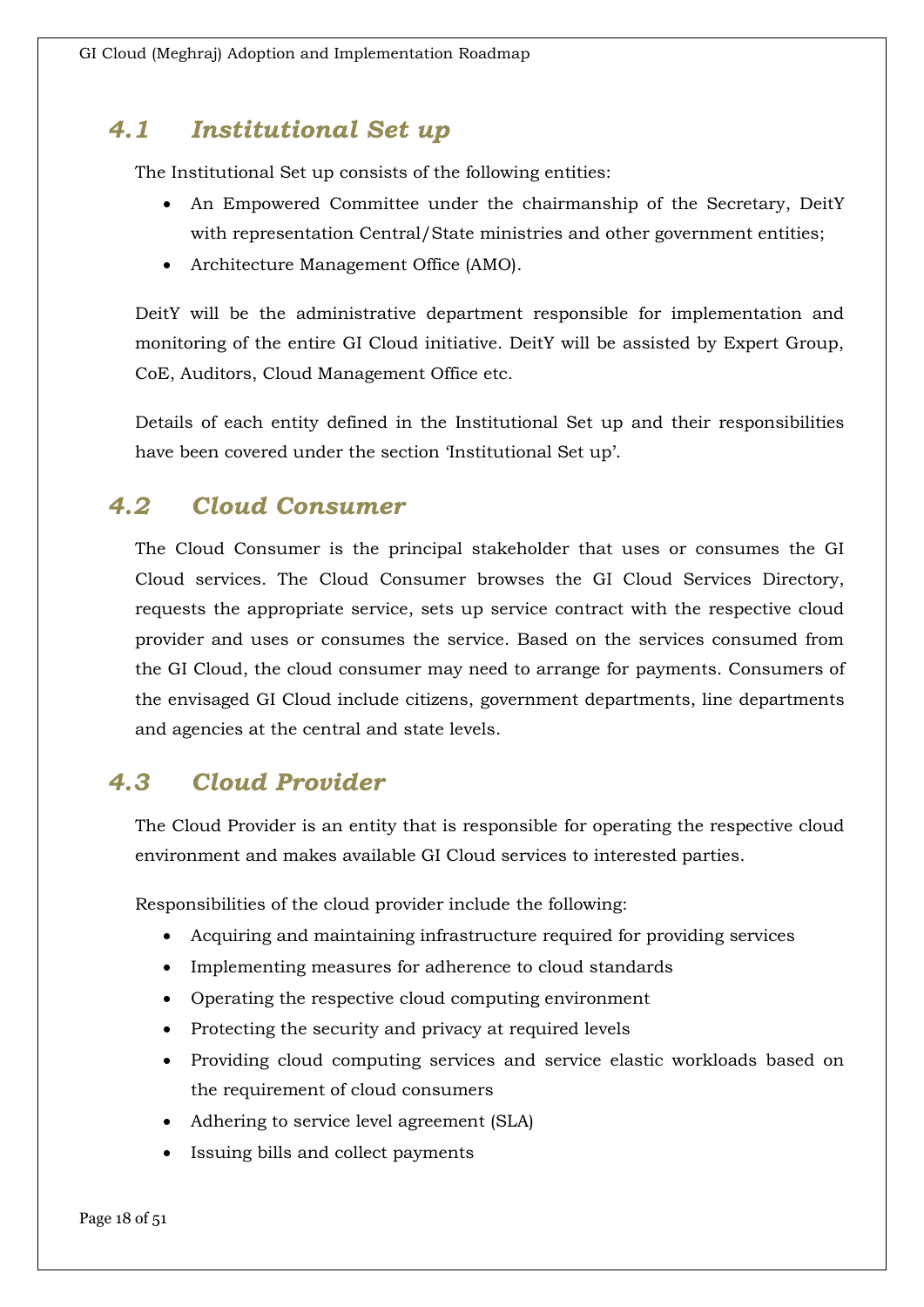- Executing contract management
- Forecasting demand for cloud services
- Following the government of India laid policy guidelines and standards

It is envisaged that one of the National Clouds will be established and managed by a national government agency and the other clouds at the national level will be established and managed by separate Cloud Utilities. These Cloud Utilities will be a class of institutions set up to handle all aspects of operations and service delivery of the other clouds at the national level. These institutions would work in the spirit of partnership with government, which help them overcome operational challenges, providing necessary agility and flexibility required in managing the dynamic environment of GI Cloud.

### *4.3.1. Cloud Utilities*

### **Role of Cloud Utilities**

The Cloud Utilities will act as the service providers of the GI Cloud through the respective cloud computing environments at the national level. Initial seed funding may be provided by DeitY depending upon the choice of Cloud Utility for setting up of the respective cloud environments at the national level. However, it is envisaged that Cloud Utilities will be independent entities and will sustain themselves by earning profits.

Major role of the Cloud Utilities for other clouds at national level includes the following:

- Acquiring or using existing infrastructure for set up (including the respective eGov AppStores)
- Running, operating and managing entire operations
- Provisioning of services (IaaS, PaaS and SaaS)
- Identification and selection of application for hosting on the respective eGov AppStores
- Developing new applications and provide them as service
- $\bullet$
- Providing support services for application development and productisation
- Training of staff and handholding after cloud migration

### **Number of Cloud Utilities**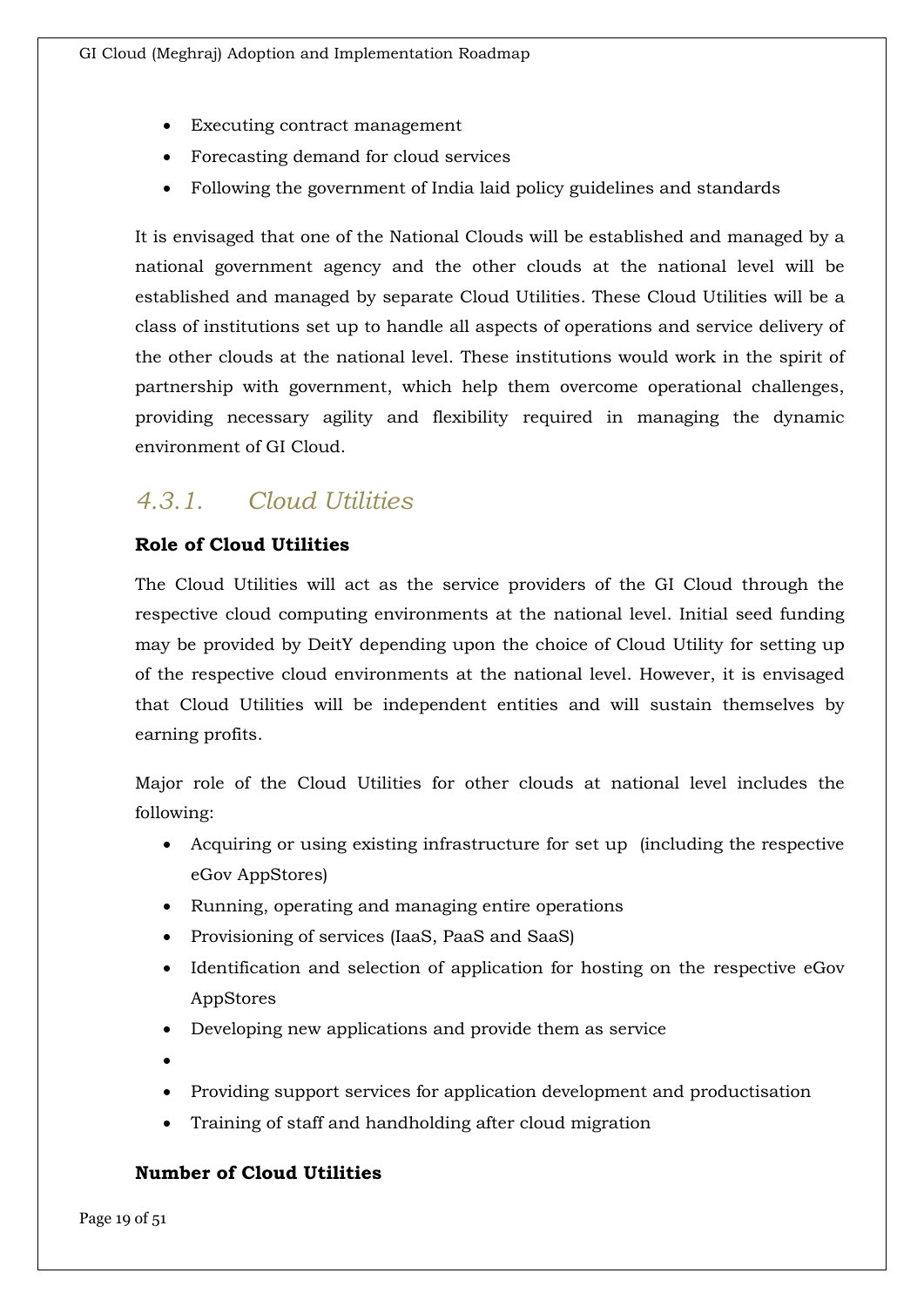It is recommended that separate Cloud Utilities are established for set up, operations and maintenance of each of the cloud computing environments at the national level. Each of these Cloud Utilities will act as independent cloud providers of the GI Cloud. Some key advantages of establishing multiple Cloud Utilities are as following:

- Ensuring healthy competition
- Curtailing monopolistic tendencies
- Ensuring better service delivery
- Accelerating progress

These entities will have pan-India footprint and will operate in any state or union territory, thus competing with each other.

#### **Should new Cloud Utilities be established?**

The existing State Nodal Agencies (SDAs), national government agency, private organisation or National Information Utilities (NIU) like NSDL, NPCI, etc can be leveraged to operate the cloud computing environments at the national level instead of establishing new Cloud Utilities. However, the feasibility of the same needs to be assessed by understanding the following:

- What specialised competency would be required for running and operating the envisaged cloud environments at the national level?
- Do the existing entities have the required competency? Do they have the required man power and skills?
- Can the existing entities develop or acquire the desired competency and skills? How long will it take for them to do so?
- Do the existing entities have required flexibility to operate including hiring or technical manpower at market rates?

If the feasibility study suggests that a new Cloud Utility should be established, the same can be done by preferably setting up a private company (section 25 company) with a public purpose.

#### **Constitution or Establishment of new Cloud Utility**

The new Cloud Utility could be a private company (section 25 company) with a public purpose, which aims at profit making but not profit maximising. The structure of the Cloud Utility should be such that it works without the need for day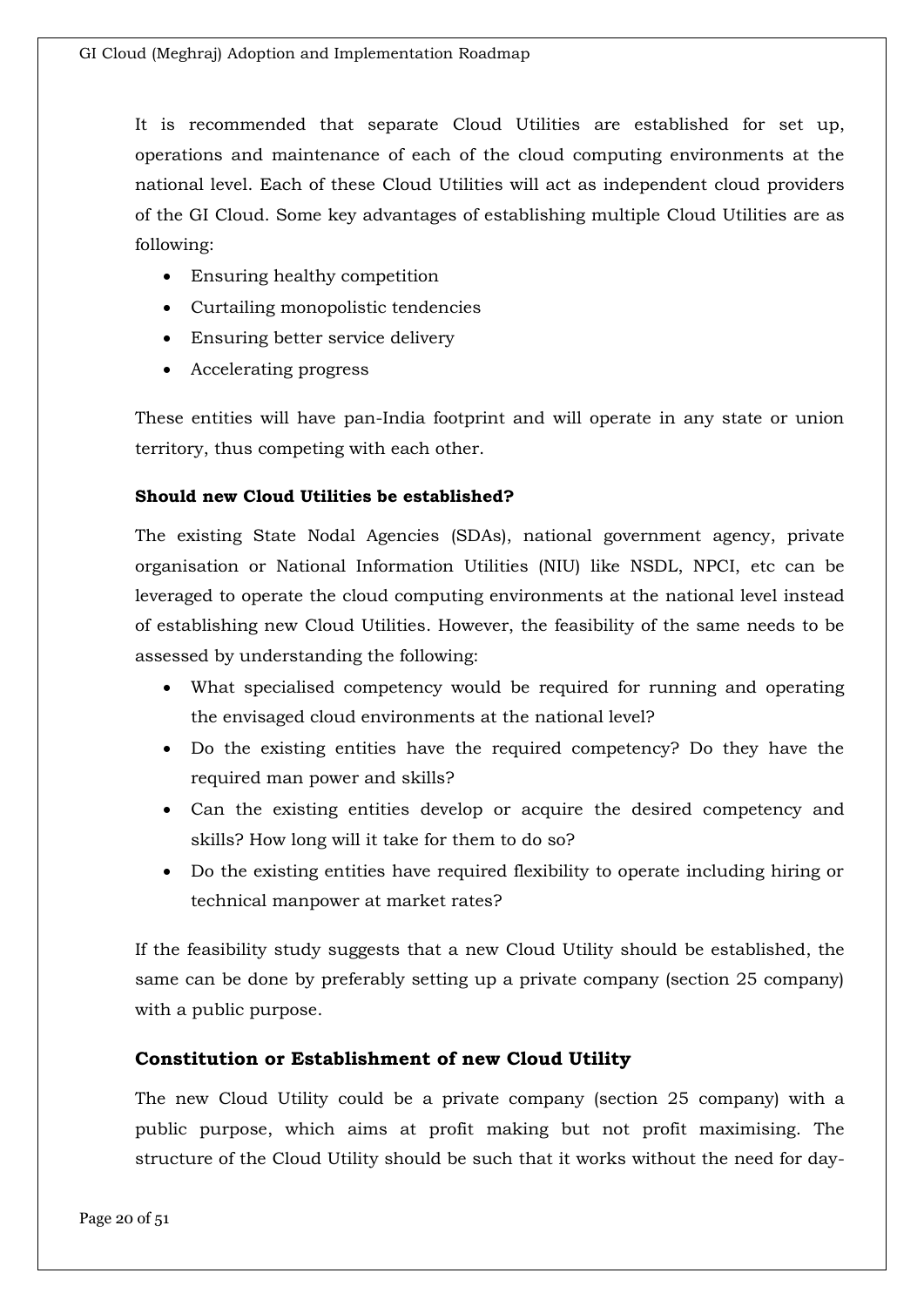to-day guidance and advisory from the shareholders, members or board. The management should be independent and empowered to take quick and efficient business decisions pertaining to attracting and retaining talent, procurement, rapid response to business exigencies, adopting new technologies, etc. The independence of the management is linked to the financial independence of the Cloud Utility. Therefore, the Cloud Utility should be able to get funding independently and have a self-sustaining financial model. If required a seed funding could be given by DeitY.

The following are desirable features for effective functioning of the Cloud Utility:

- **Self-financing**: The Cloud Utility should be capable of self-financing its operations and providing for its sustenance in the near future.
- **Make reasonable profits**: The Cloud Utility should endeavour to generate reasonable profit in order to be self-sustaining. It should levy reasonable charges on its users without abusing its dominant position and must not maximise profit or valuation. Salaries of employees should not be linked to profits. The salaries should be competitive and market driven, to ensure that the best candidates for the job can be hired.
- **Net worth**: The net worth of the Cloud Utility should be available as a last resort to meet exigencies and ensure that it is able to sustain itself as a going concern.
- **Professional standards and competitive practices**: It must maintain the same professional standards in all its dealings, including its dealings with competitors, technology providers and related entities. It must be able to maintain its integrity by being unbiased while dealing with all such entities.
- **Transparency**: It should maintain utmost transparency in its operations and should at least make disclosures that are mandated for a listed company on its website.
- **Technology**: It should be willing to invest in technology for increasing efficiency, reach and economies of scale.
- **Competition**: Establishing a Cloud Utility would have characteristics similar to those of private entities but with a public purpose. Hence, it is essential to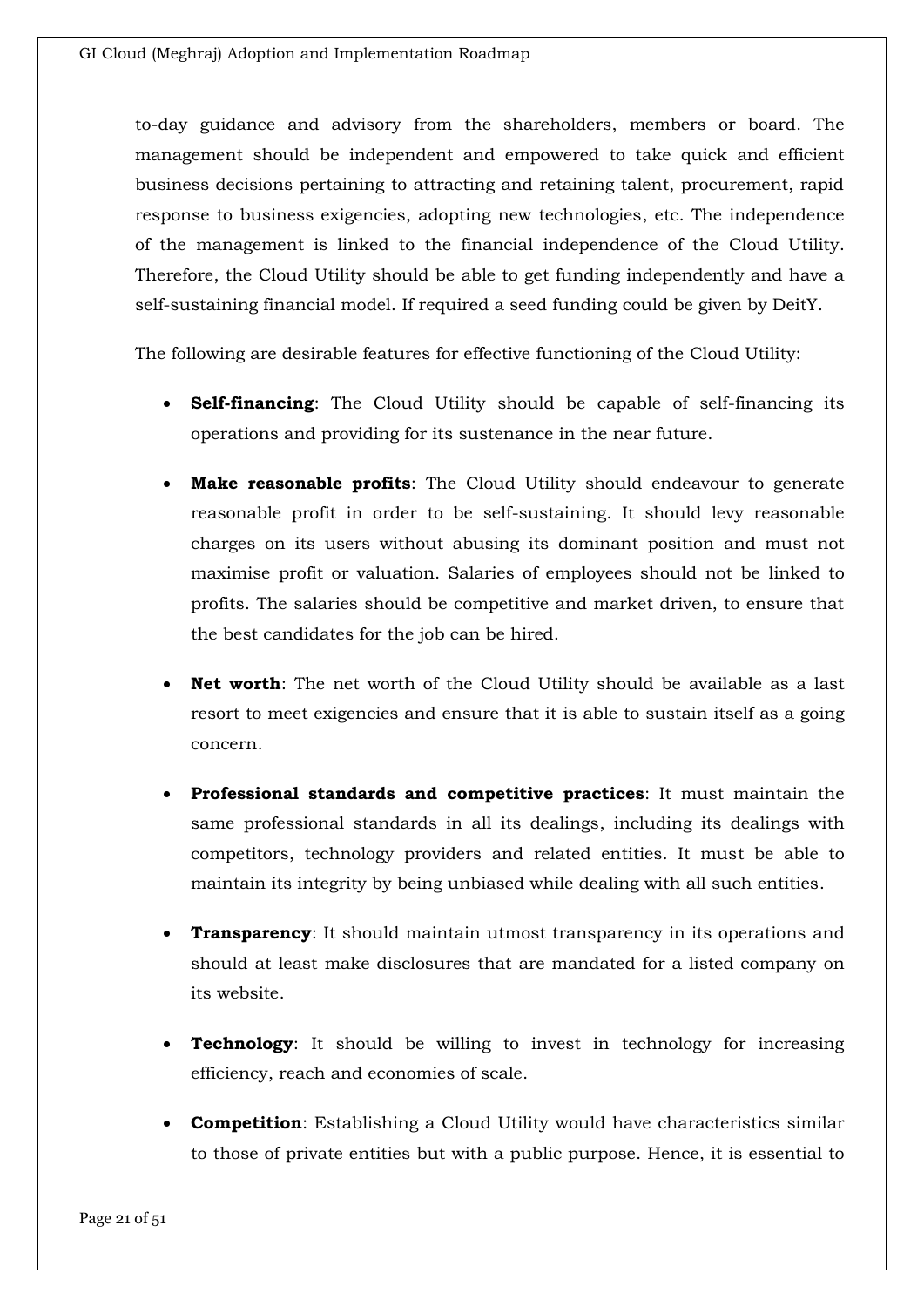create enabling conditions that allow multiple Cloud Utilities to exist over a period of time.

### <span id="page-21-0"></span>*4.4 Cloud Auditor*

Responsibilities of the Cloud Auditor are as follows:

- Conducting independent audit of security, privacy and performance of GI Cloud
- Risk and compliance assessment to determine alignment to regulatory mandates
- Publishing independent audit report
- Certifying the cloud environments as per Government of India defined norms and guidelines

The audit reports will be presented to DeitY, which will process the same and take remedial actions and steps based on the audit reports.

### <span id="page-21-1"></span>*4.5 Cloud Carrier*

The Cloud Carrier acts as an intermediary and provides the network connectivity backbone for transport of cloud services between cloud consumers and cloud providers of GI Cloud.

The infrastructure backbone for the GI Cloud will be provided by existing networks like SWAN, NKN, NOFN and NICNET. It is envisaged that a National Information Infrastructure (NII 2.0) for the country will be established through seamless operations of the core government ICT infrastructure (network, data centre and security) The NII 2.0 would provide a unified and secure network to the cloud entities within the GI Cloud.

### <span id="page-21-2"></span>*4.6 Centre of Excellence for Cloud Computing*

#### **Establishment of CoE**

Keeping in view the fact that the concept of cloud computing is new and ICT capacity is low in Government agencies it is envisaged that one or two Centres of Excellence (CoE) for Cloud Computing will be established at the national level with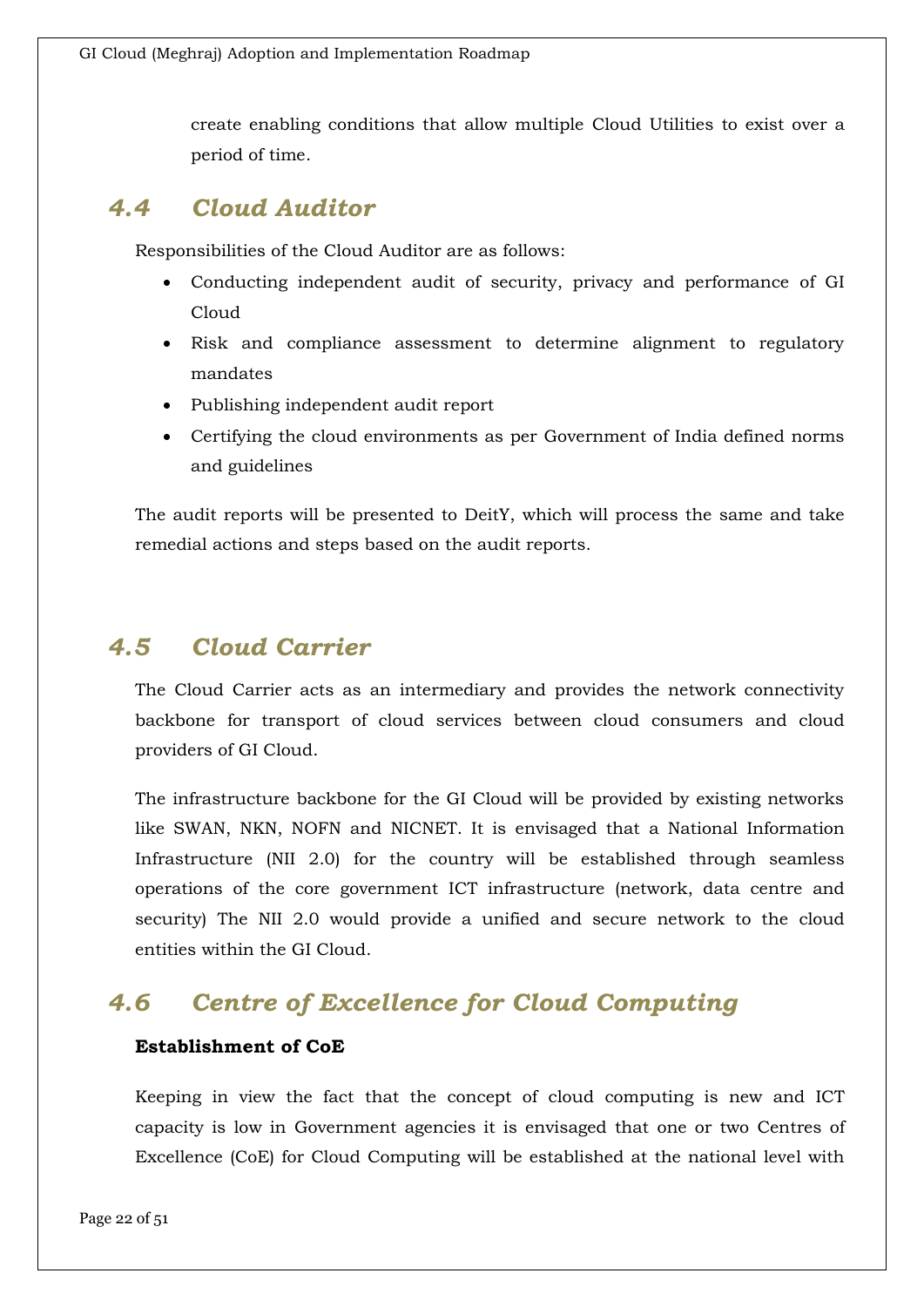the purpose of realising the cloud computing vision of the Government. The CoE's role will be crucial in terms of capability building, providing advisory and spreading awareness within the Government about cloud and its benefits apart from international collaboration and coordinating research and development in this area. The CoE could also be entrusted with the task of housing the Architecture Management Office (AMO).

#### **Role of the CoE**

The role of the CoEs would be to provide the following services:

- Advisory Services: This would include providing advisory services to various departments and agencies at central and state level for migration of the existing applications and development of new applications using the cloud computing technologies. Envisaged activities would include the following:
	- o Providing strategic advice in the design and implementation of cloudbased applications to the government departments and states
	- o Design cloud roadmap for the government departments and agencies
	- o Supporting the central and state governments in designing large cloud computing projects cutting across departments and ministries, developing models and framework for monitoring and evaluation of projects, etc.
- Awareness Creation: This would include creation of awareness of cloud computing across the Government departments and agencies in central and state level. Envisaged activities would include:
	- o Showcasing of successful cloud technologies and applications,
	- o Conducting workshops, orientation sessions etc.
- Capacity Building: This would include establishing an institutional framework, engaging personnel with required skill sets and experience and upgrading internal skill sets through training. Envisaged activities would include the following:
	- o Institutional capacity building
	- o Developing institutional partnerships
	- o Knowledge management
	- o Training and change management programmes, etc.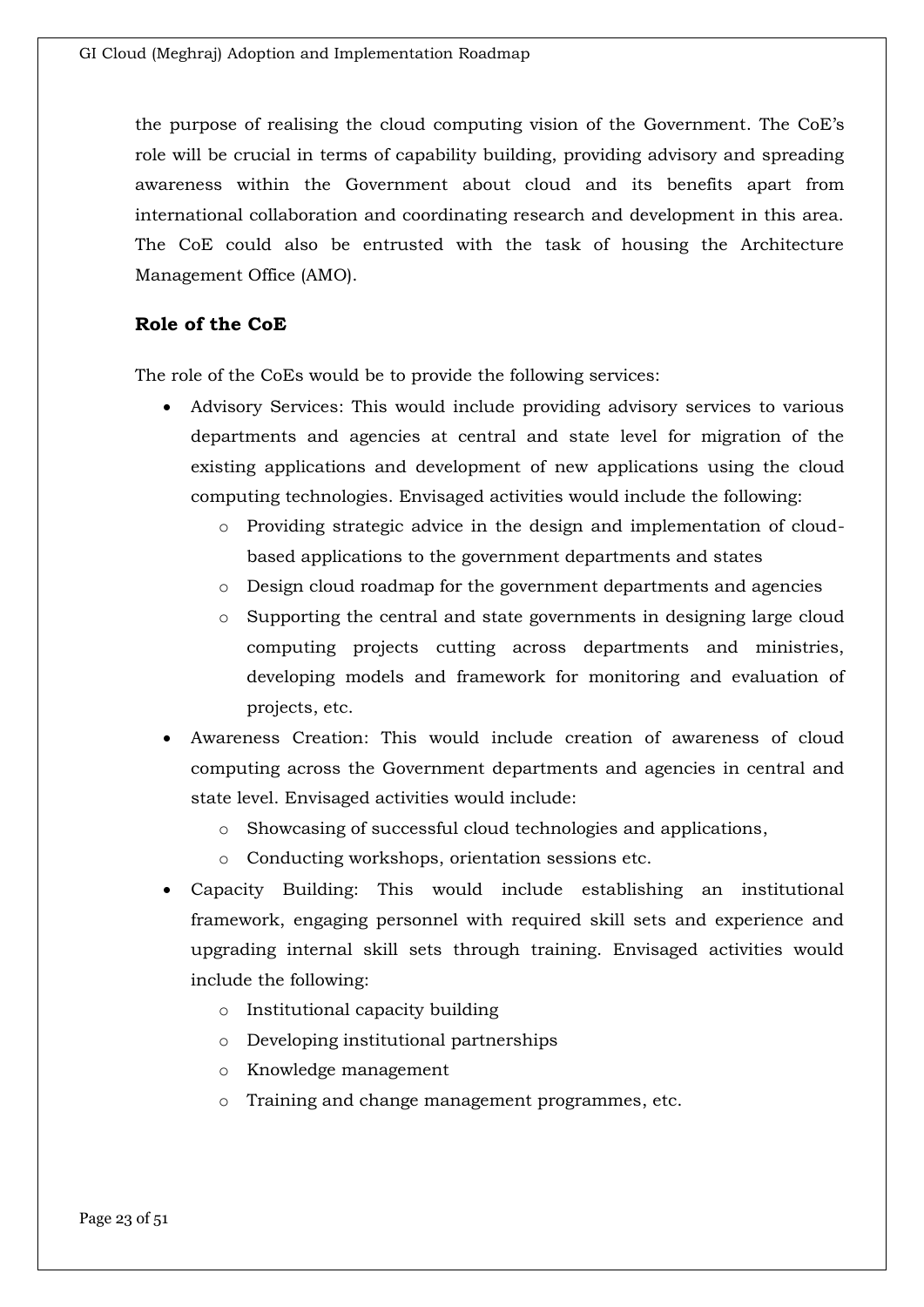- Research and innovation: This would include research and development activities into critical areas of cloud computing like inter-operability, data portability, standards, etc. Envisaged activities would include the following:
	- o Collaboration and liaison with international research bodies and agencies like NIST, etc
	- o Developing expertise in various cloud platforms, establishing SLAs, porting different applications on different platforms making these platforms interoperable with each other
	- o Creating the best practices and guidelines.

### <span id="page-23-0"></span>*4.7 Cloud Application Owner and Developer Community*

Cloud Application Owners and Developer Community are government or private entities and communities that provide or develop reusable cloud ready applications that can be hosted on the GI Cloud environment for use by the consumers of GI Cloud.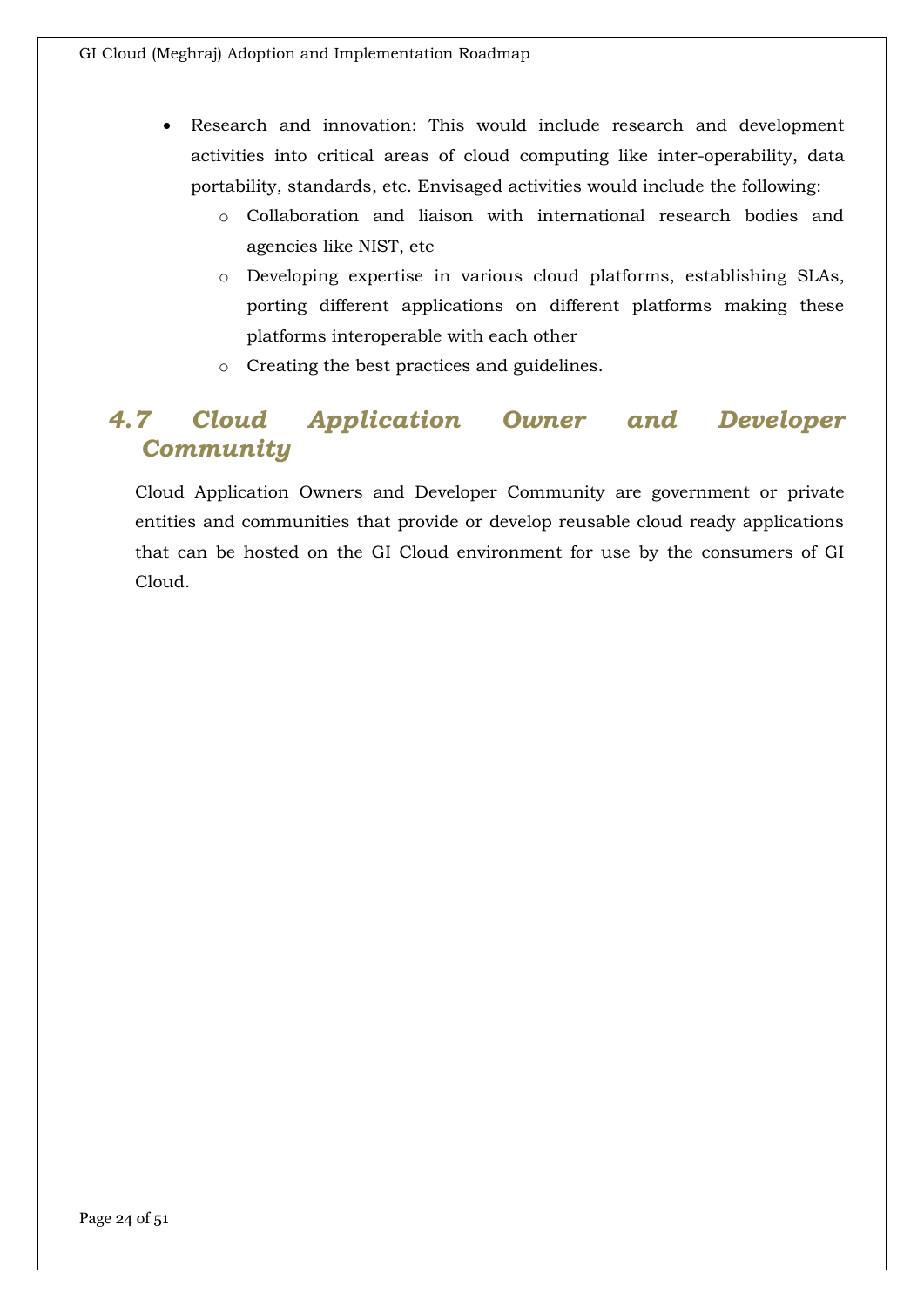# <span id="page-24-0"></span>*5 Institutional Set up*



Figure 3: GI Cloud Institutional Set up

The institutional set up for GI Cloud is represented in the figure above. It consists of the following:

- Empowered Committee
- Architecture Management Office (AMO)
- DeitY will be the administrative department responsible for implementation and monitoring of the entire GI Cloud initiative. DeitY will be assisted by Expert Group, CoE, Auditors, Cloud Management Office etc.

### <span id="page-24-1"></span>*5.1 Empowered Committee*

#### **Establishment of Empowered Committee**

The Empowered Committee for GI Cloud is a committee with decision making and approval authority formed under the Chairmanship of Secretary, DeitY, with representation from Central/State ministries and other government entities. The Empowered Committee will be serviced by DeitY.

#### **Role of the Empowered Committee**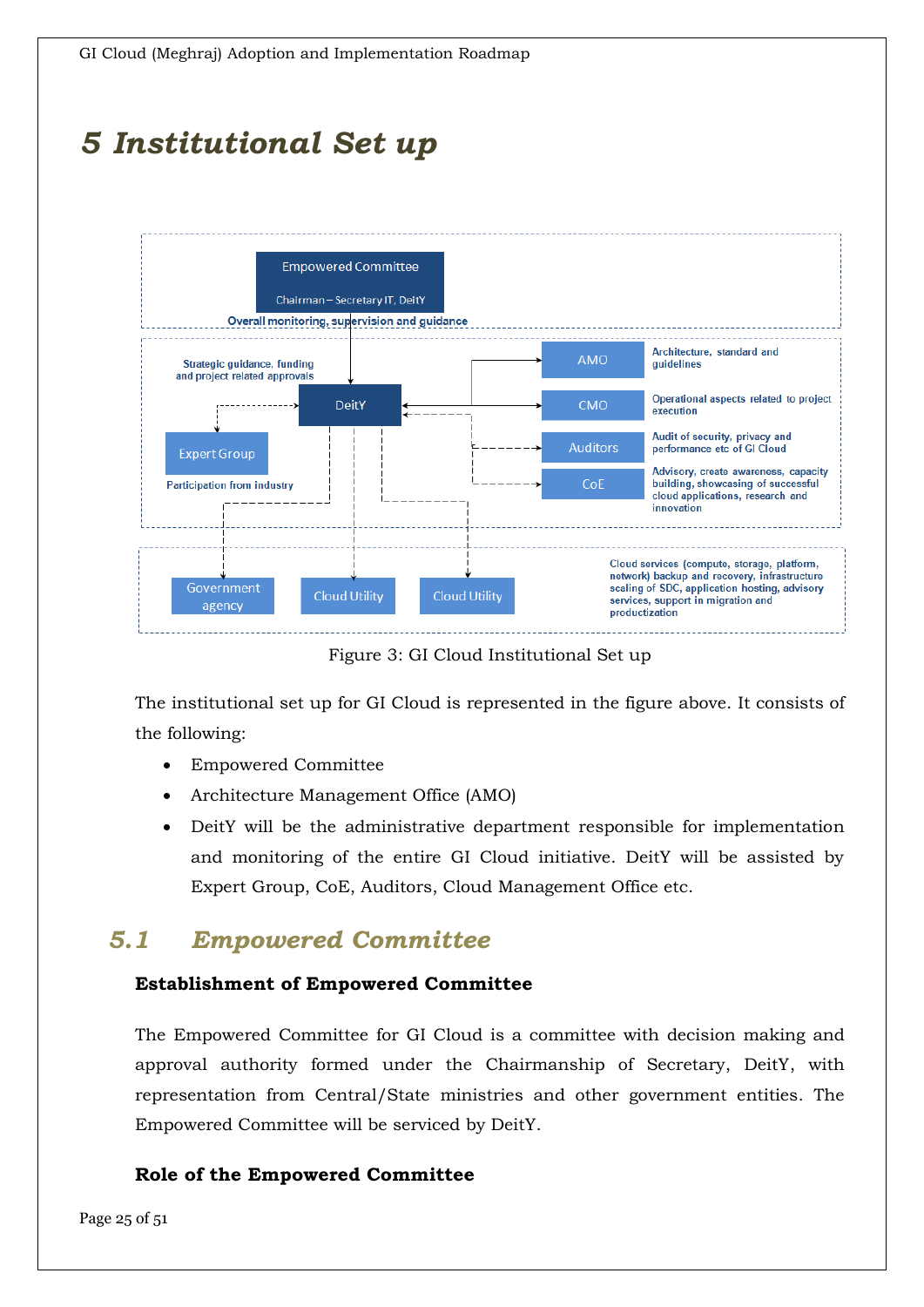Major functions of the Empowered Committee will include the following:

- Setting vision
- Providing strategic and regulatory direction and guidance to all the stakeholders
- Laying down common set of guidelines and standards for GI Cloud
- Dispute resolution and timely intervention as and when required

### <span id="page-25-0"></span>*5.2 Department of Electronics and IT (DeitY)*

It is envisaged that the DeitY will primarily have three functions – policy and strategic direction, operational management, architecture guidelines and standards creation. Separate specialised units will be established, viz. the Architecture Management Office (AMO) to assist in formulation of architecture guidelines and standards and Cloud Management Office (CMO) responsible for management and monitoring of the entire GI Cloud initiative. DeitY will function under the strategic guidance of the Empowered Committee and will have the following major functions:

- Policy formulation and enforcement
- Steer the GI Cloud initiative
- Demand assessment for the GI Cloud
- Provide seed funding to the agencies for establishment of the National Clouds and the Cloud Utilities
- Monitoring and supervision of the operations of AMO and CMO
- Other approvals related to project execution and funding
- Approval where required for hosting applications on the eGov AppStore
- Capacity building, change management and awareness creation exercise
- Creation of CoE for GI Cloud

### **Cloud Management Office (CMO)**

The CMO will act as a Program Management Office of DeitY and will closely work with AMO, the government agency and the respective Cloud Utilities to ensure smooth implementation and operations of the GI Cloud eco-system. The CMO will report directly to DeitY and will help in co-ordination, management and monitoring of the entire GI Cloud initiative. Major functions of CMO include the following:

- Handling of day-to-day operational aspects related to project execution
- Defining the operational model for all Cloud Utilities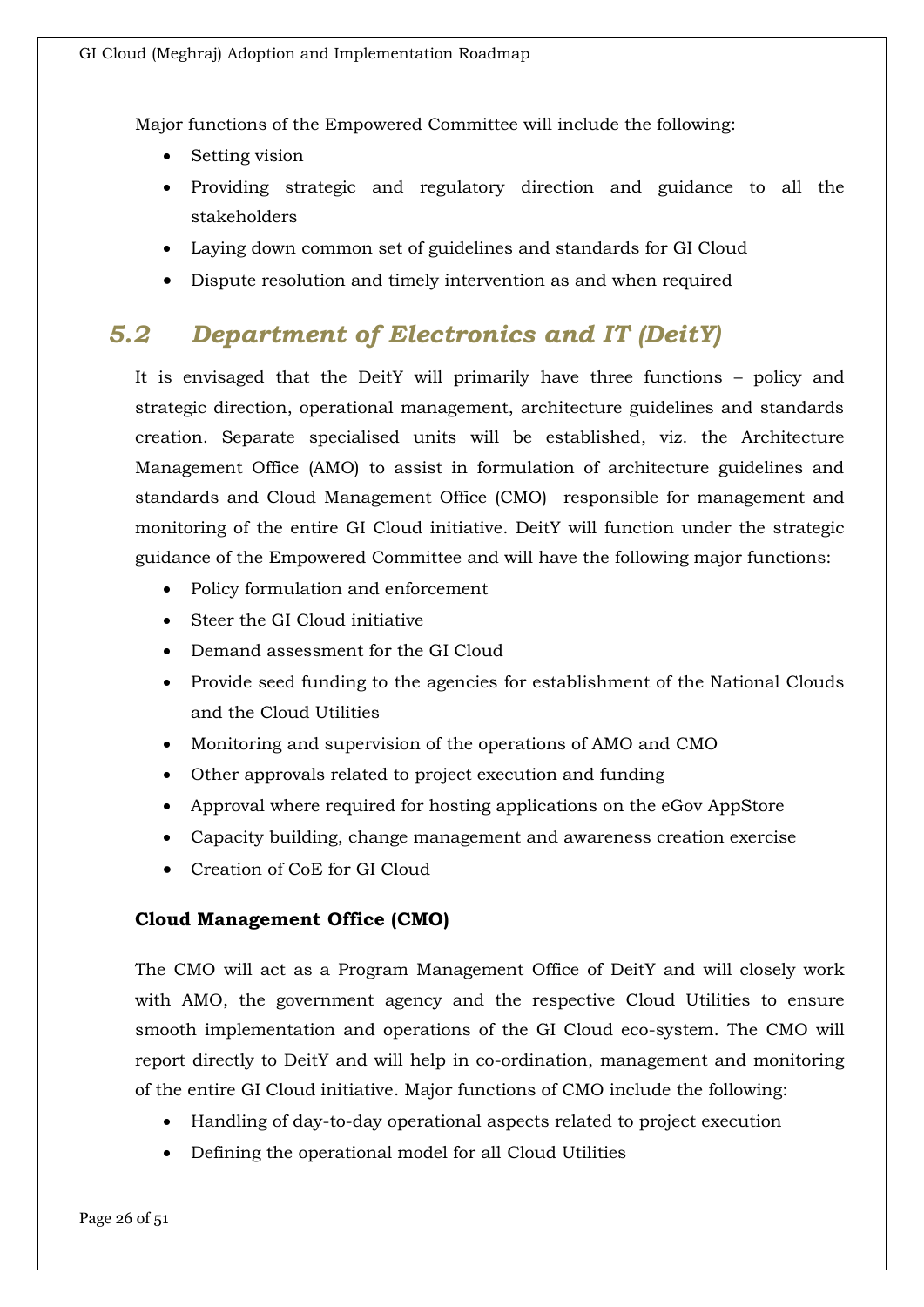- Assistance in management of disbursal of funds
- Conduct follow-ups, monitoring progress and regular reporting to the Empowered Committee
- Participate in Empowered Committees and other stakeholder forums as needed to ensure alignment with GI Cloud strategy

#### **Architecture Management Office (AMO)**

In order to assist DeitY to realise the complete architecture vision of GI Cloud and ensure standardisation across technology, platform and standards the AMO will be established.

The AMO will define and implement architecture guidelines and standards specific to GI Cloud. Major functions of AMO include the following:

- Developing the GI Cloud reference architecture
- Defining guidelines for new application development, architecture, standards, RFP, SLA, contract management, etc in consultation with industry and based on international best practices

### <span id="page-26-0"></span>*5.3 GI Cloud Expert Group*

In addition to the Empowered Committee and the various units supporting DeitY, It is proposed to create a 'GI Cloud Expert Group' with experts from the industry to deliberate on the standards/ guidelines prepared by AMO. Major functions of the Expert Group include the following;

- Assistance in development of policies/ guidelines
- Providing inputs in development / implementation of the GI Cloud components
- The expert group will also provide inputs in the various capacity building exercises to be conducted as part of the GI Cloud initiative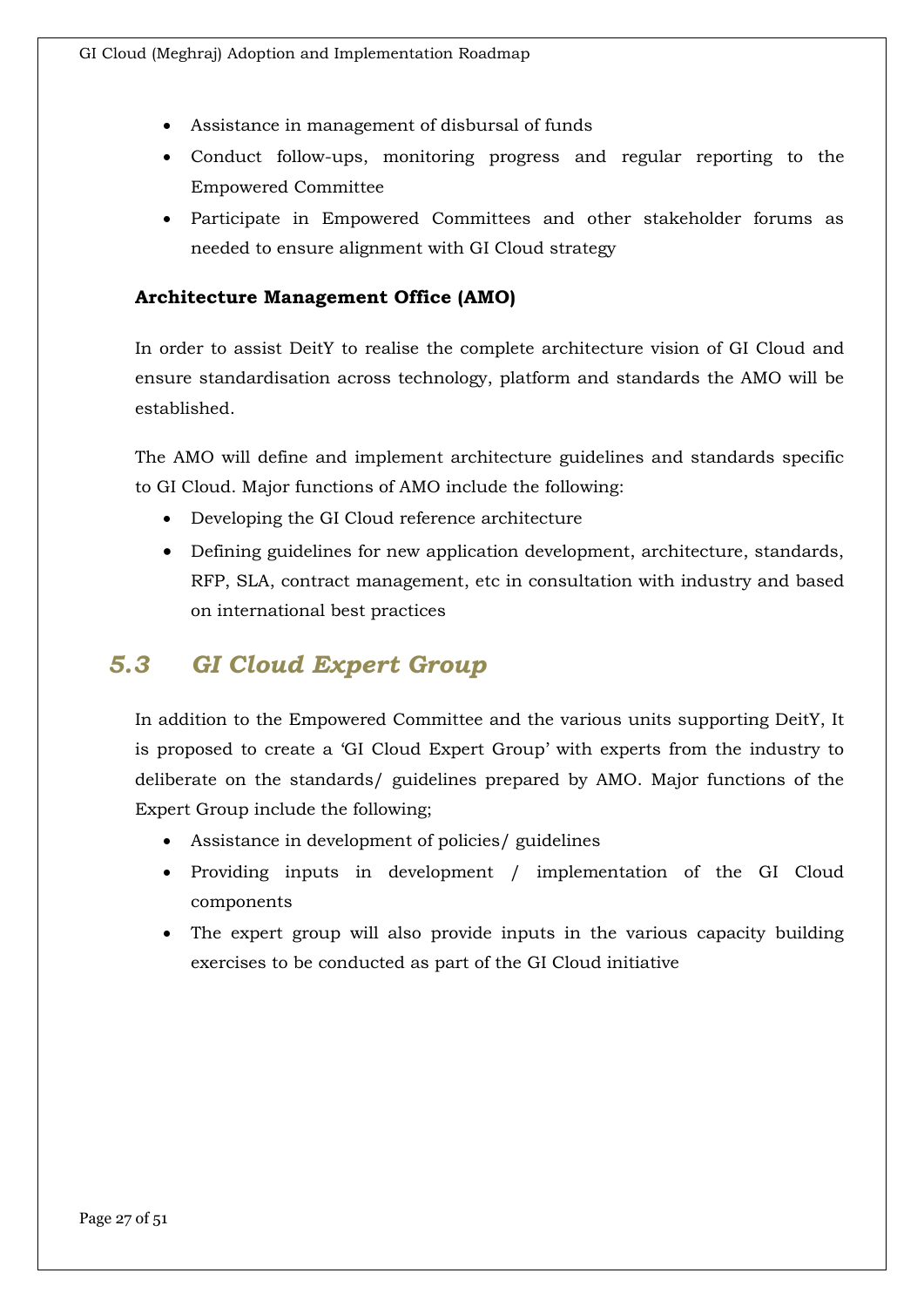# <span id="page-27-0"></span>*6 Capacity Building*

For the effective usage of the entire GI Cloud environment, it is important to understand the requisite skills required for monitoring and management of the entire operations of GI Cloud.

The skills thus identified would be required both at the senior management level as well as with the operations team, though there would be a discrete difference in the applicability as per the job functions.

It is with this objective, a summary of the different kind of profiles required has been listed in the Competency Requirements.

### <span id="page-27-1"></span>*6.1 Competency Requirements*

The competency requirements of the overall system can be classified into five broad categories required across the spectrum. The below figure depicts the kind of competencies required in a cloud-ready environment, keeping in view the evolvement towards a unified infrastructure environment. However, this doesn't undermine the role of infrastructure and security experts, as required during any data centre operations.



Figure 4: Cloud Ready DC Competency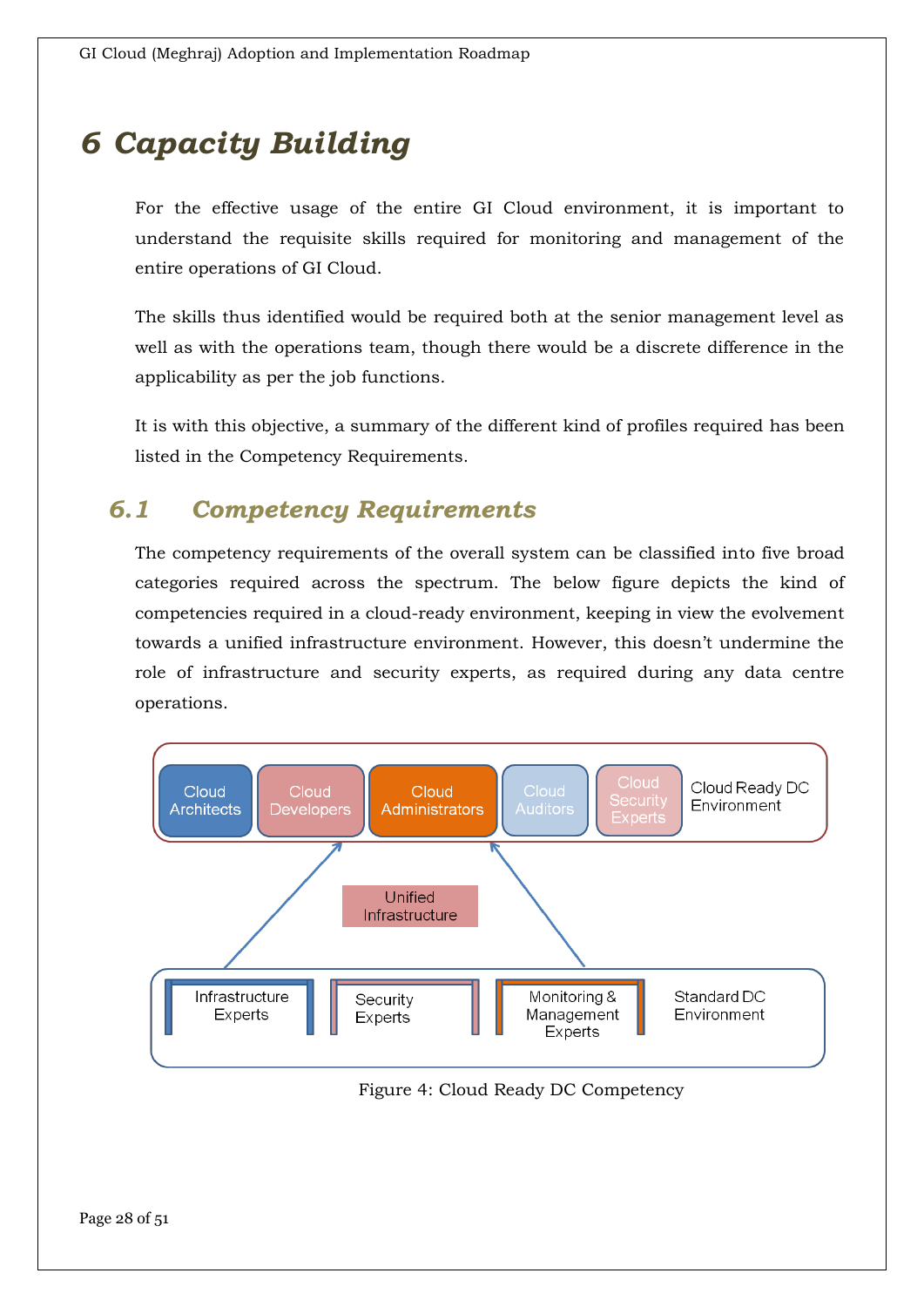| <b>Cloud Experts</b> | <b>Roles and responsibilities</b>                        |
|----------------------|----------------------------------------------------------|
| Cloud Architects     | Designing of cloud architecture for projects             |
|                      | Designing for migration to cloud platform, including     |
|                      | assessment of services or applications that needs to     |
|                      | be migrated to cloud                                     |
|                      | Developing cloud implementation roadmap for<br>$\bullet$ |
|                      | projects                                                 |
| Cloud Developers     | Any development activity on the cloud platform           |
|                      | including application development                        |
| Cloud                | Service provisioning, monitoring and billing and         |
| Administrators       | providing reports                                        |
|                      | Supervision of support and helpdesk operation            |
| Cloud Auditors       | Internal audit of the cloud environment                  |
|                      | o Performance audit                                      |
|                      | $\circ$ Financial audit                                  |
|                      | Security and privacy audit<br>$\circ$                    |
|                      | Compliance audit<br>$\circ$                              |
| Cloud Security       | Cloud security design and implementation                 |
| Experts              | Providing inputs to cloud architects and cloud           |
|                      | developers                                               |

It is recommended that dedicate teams are created for the above mentioned roles for the identified GI Cloud eco-system stakeholders as depicted below.

| <b>Eco-system actors</b>    | Expertise in cloud data centre environment                                    |  |  |  |  |
|-----------------------------|-------------------------------------------------------------------------------|--|--|--|--|
| Cloud Provider              | Cloud<br>Architects,<br>Cloud<br>Developers<br>Cloud<br>and<br>Administrators |  |  |  |  |
| Cloud Consumer              | Not applicable                                                                |  |  |  |  |
| Cloud Carrier               | Network experts                                                               |  |  |  |  |
| Cloud Auditor               | Cloud Auditors and Security Experts                                           |  |  |  |  |
| Cloud Application<br>Owners | Cloud<br>Architects,<br>Developers<br>Cloud<br>Cloud<br>and<br>Administrators |  |  |  |  |

### <span id="page-28-0"></span>*6.2 Capability Gap Assessment and Augmentation Plan*

To understand the required capabilities to be developed a gap assessment of the present environment needs to be done following the methodology depicted below: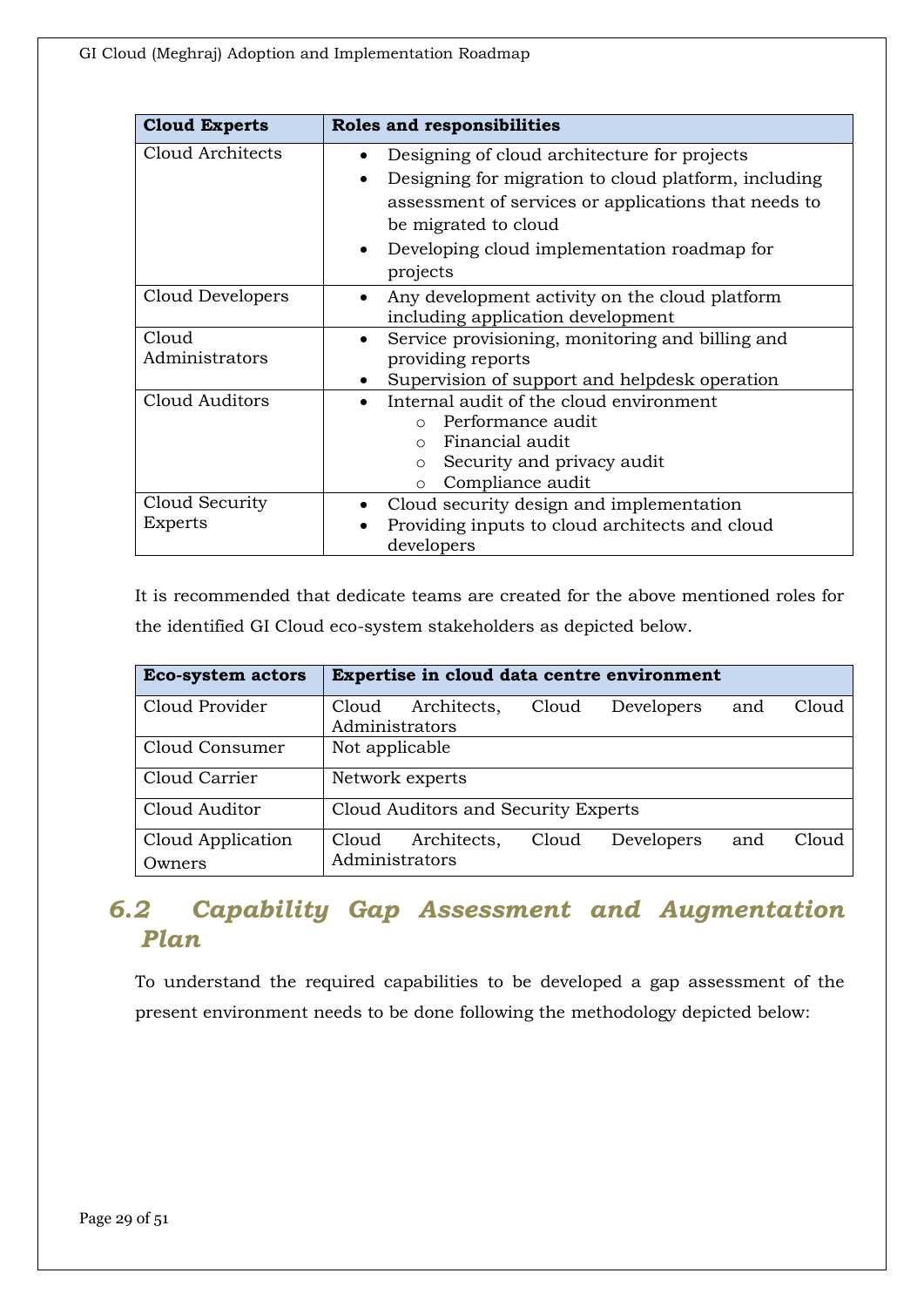

Figure 5: Capability Gap Assessment

### **Present Environment Review**

At the central level, the projects managed under DeitY are handled by DeitY along with National e-Governance Division (NeGD) team as well as through the Project Management Units (PMUs). However, the roles of both are limited to the project management level with no possible spare capacity to focus on the new initiatives, as envisaged, to create the GI Cloud environment. Also, the competencies and capability will need to be augmented keeping in consideration the projects that are not under the purview of DeitY but would certainly evaluate and utilise the GI Cloud to run their services. The units suggested under the institutional set up (i.e. AMO and CMO) will certainly play a key role in fulfilling the required capabilities and right skills.

### **Augmentation Plan**

The kind of skill set required for stakeholders need to be scaled up as per the following plan:

- **Centre Level:** A consolidated team of the cloud developers, architects, security experts, auditors and administrators need to be developed at the central level. This will require creation of a pool of resources being sourced either through the industry and identifying the different levels of certification highlighting the competencies of the team.
- **Centre of Excellence (CoE):** As depicted in the report earlier one or two CoE will be established at the national level. The capacity of expertise to be available within CoE shall be defined based on a detailed study of the present assessment of services to be provisioned through GI Cloud.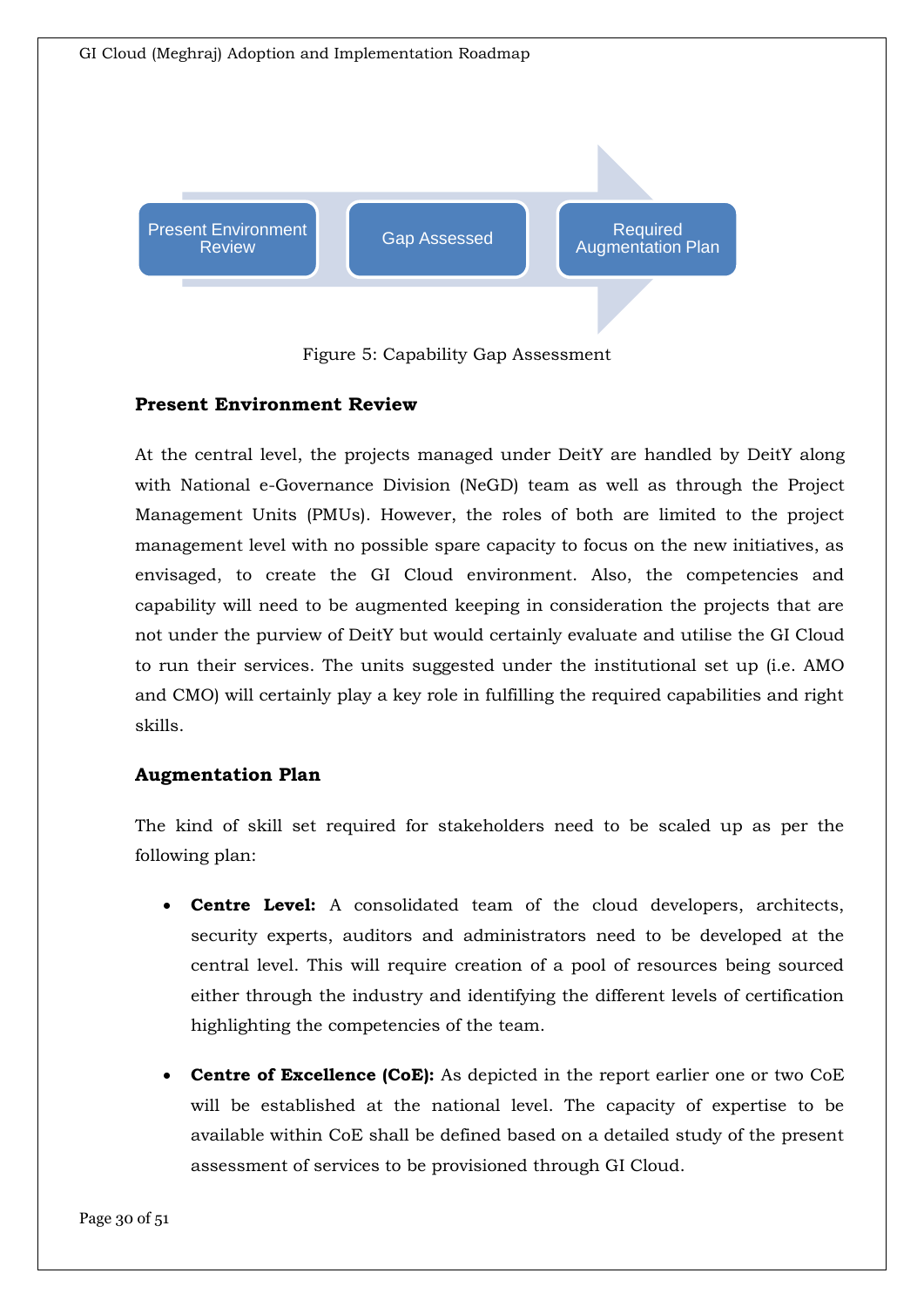**State Level:** As an extension to the initiative to be taken up by the centre for creation of pool of resources, the same capacity building pattern may also need to be utilised for creating the essential expertise at the state level. This also will require taking into account the present competencies available as part of the composite teams at the state level.

### <span id="page-30-0"></span>*6.3 Change Management and Orientation Program*

As the Government of India establishes a GI Cloud for enhancement of e-Governance services and speedy implementation of the projects, important functional changes are imminent.

The transition from the current status to the future cloud environment usage will require a mindset change both at the organisational level as well as at the personal level. Hence orientation and change management workshops are essential to catalyse this initiative.

The workshops shall cover the benefits envisaged from utilisation of cloud, issues and challenges, role of major stakeholders, cloud-ready application development, migration of applications to cloud, etc.

The key objectives of such programme shall be the following:

- Making the participants aware of their roles and responsibilities in providing and accessing cloud services
- Tackling some of the challenges of cloud implementation and solutions
- Helping the participants understand the process of change, how they can be a positive force in driving that change, and the best practices for implementing change in an organisation
- Obtaining commitments from top management for enablement of cloud environment
- Addressing the fears and resistance due to new roles and resultant new environment
- Developing affirmative communication and conceptualise motivational strategies

### <span id="page-30-1"></span>*6.4 The Plan*

### **Participants**

Page 31 of 51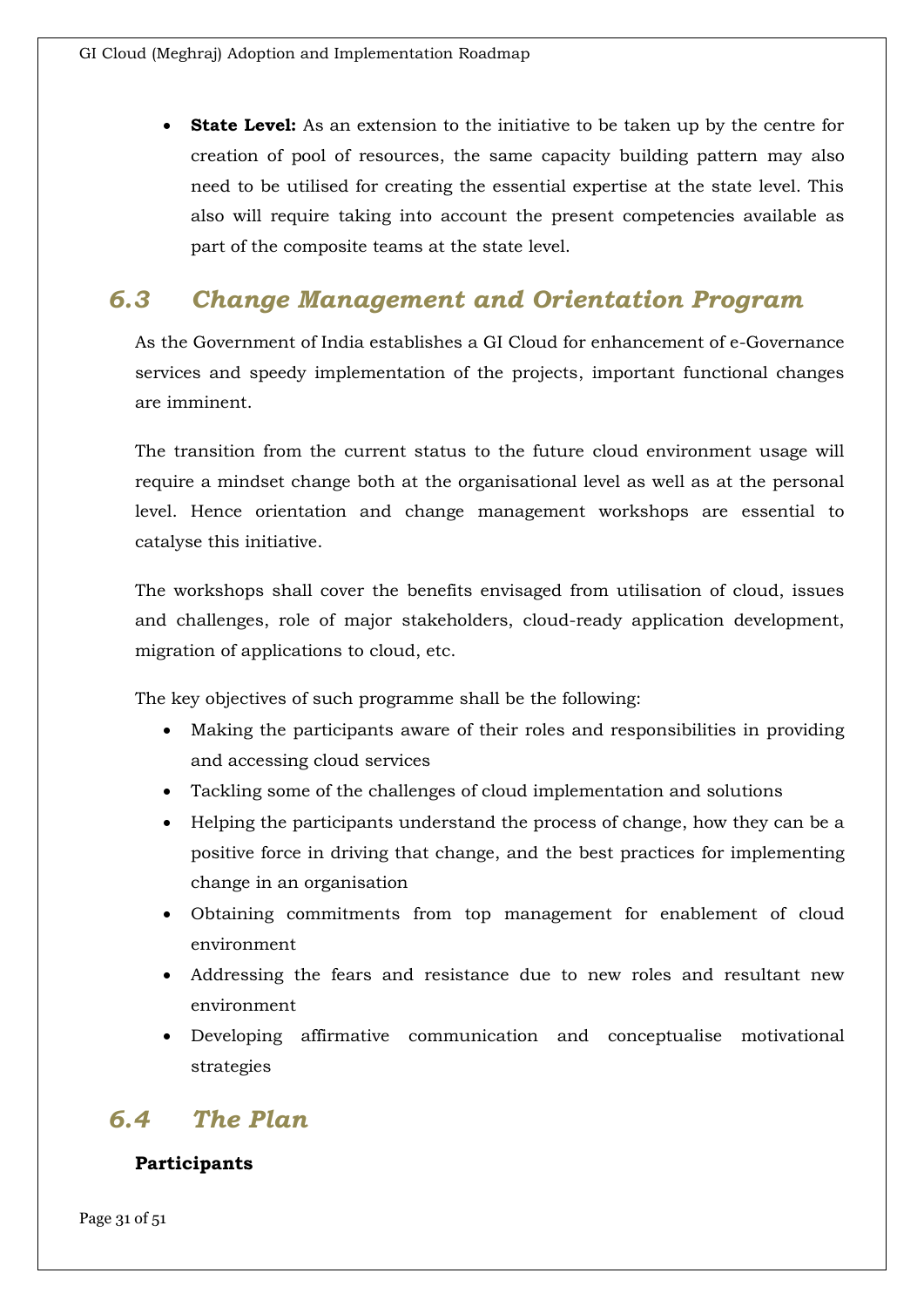The primary purpose is to undertake orientation and change management under the capacity building programme for the following officials:

- Centre and State IT Department (acting as providers or users of GI Cloud)
- Nodal agencies

The table below provides an indicative summary of our training approach aimed at conducting the training:

| <b>Platforms</b>                                                  | <b>Target Audience</b>                                                                                                                                                                            | <b>Officers</b><br>Total                                                   | Min. No.          | No.<br><b>of</b>                                                                                |
|-------------------------------------------------------------------|---------------------------------------------------------------------------------------------------------------------------------------------------------------------------------------------------|----------------------------------------------------------------------------|-------------------|-------------------------------------------------------------------------------------------------|
|                                                                   |                                                                                                                                                                                                   | Identified                                                                 | of Days           | <b>Batches</b>                                                                                  |
| Cloud<br>Environment -<br>Orientation<br>and Change<br>Management | Centre and State<br>Departments-<br>DoIT,<br>$\bullet$<br>Nodal Agencies,<br>$\bullet$<br>Cloud<br>$\bullet$<br>Providers,<br>Cloud Users<br>$\bullet$<br>(departments at<br>centre and<br>state) | To be identified<br>as part of the<br>actual<br>implementation<br>exercise | 1 day<br>Workshop | As per the<br>no. of<br>officials<br>with a<br>maximum<br>strength of<br>15 people<br>per batch |
| Modules or<br>Technical<br>Training                               | Nominations by<br>departments at<br>centre and state<br>levels, Other<br>Agencies                                                                                                                 |                                                                            | 6 day<br>Workshop |                                                                                                 |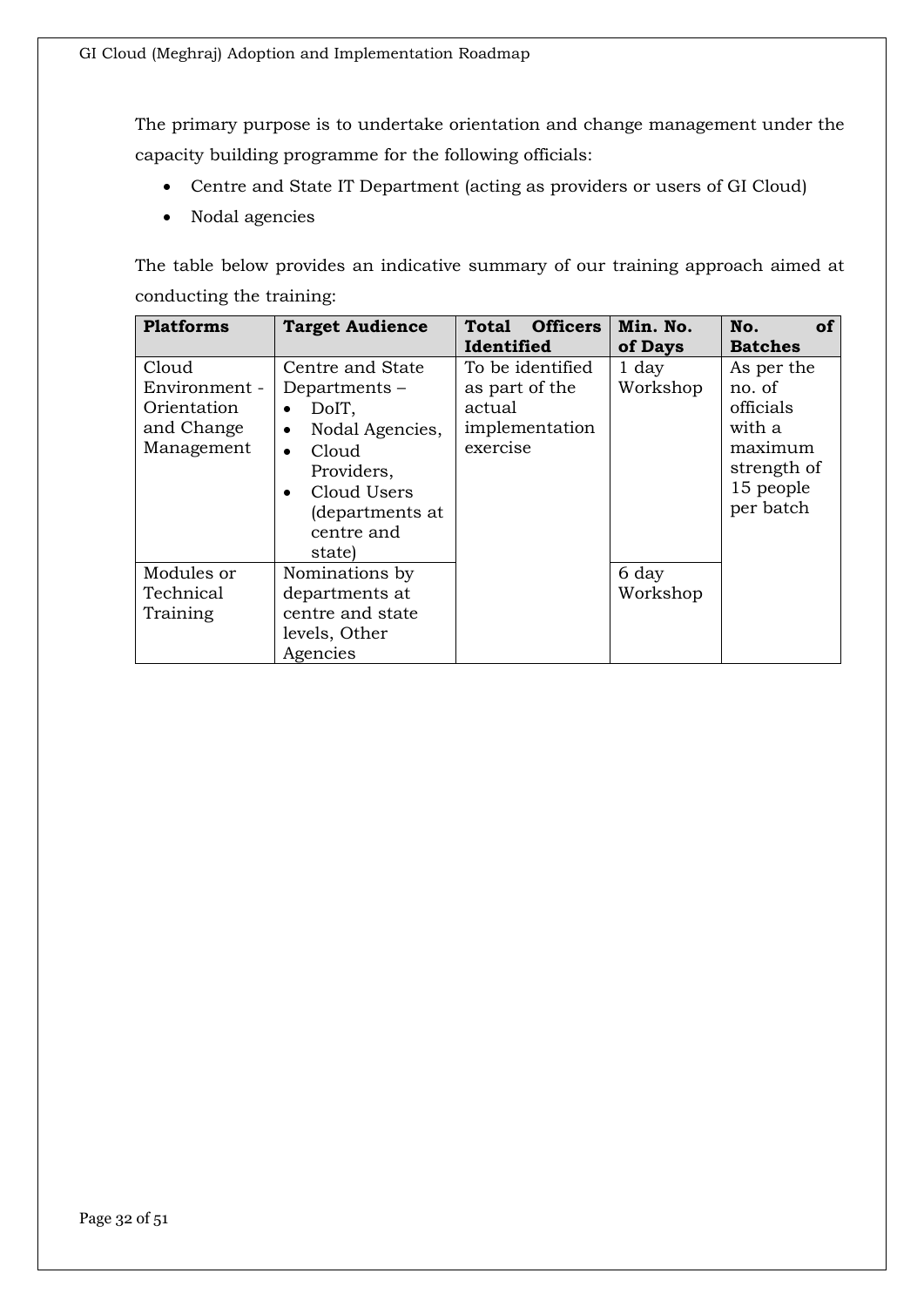# <span id="page-32-0"></span>*7 Business Model*

### <span id="page-32-1"></span>*7.1 Business Model*

The GI Cloud will consist of multiple National and State Clouds. The agencies responsible for operating and managing the National and State Clouds may engage Managed Service Providers (MSPs) for the respective cloud computing environments.

These cloud computing environments will utilise the existing network infrastructure such as the SWANs, NKN, NOFN integration hubs as well as the internet.

With increase in demand for cloud-based services, the government may take a view to invite the private cloud providers to set up dedicated government clouds or empanel private cloud providers based on the policy, standards and guidelines for GI Cloud.

#### **a. National Cloud**

At the Central Government level, National data centres will be set up to host the central and state government applications. Different business models can be provided, such as pay-per-user, subscription, or offering services free of cost as per the guidelines of DeitY. The National Cloud will be owned and run by a Central Government agency.

#### **b. Other clouds at the National level**

As elaborated in the institutional set up section, the other clouds set up at the national level will need to be managed and operated by their respective Cloud Utilities. Each of these Cloud Utilities will be responsible for maintaining their operations and sustainability.

As part of the initiative, a seed funding may be provided to Cloud Utilities to establish the respective cloud computing environments at the national level. However, for providing services (including services based IaaS, PaaS, SaaS and eGov AppStore) to the users and financial sustainability, they will have to evaluate the following options: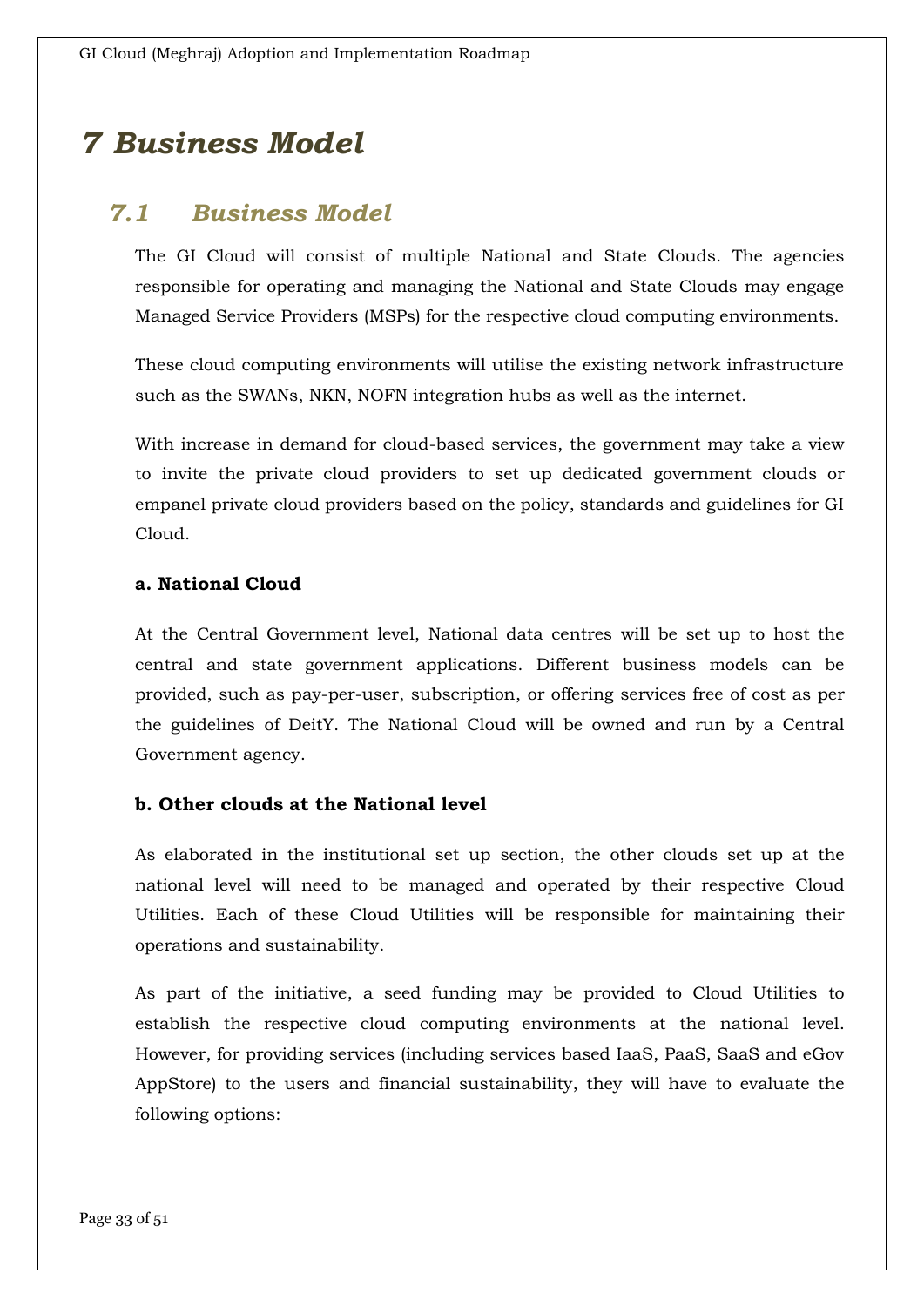- **Own Development and Operation**: Cloud Utilities will have to select a system integrator (SI) for constructing the cloud computing environment. However, these Cloud Utilities will operate and maintain their respective cloud environments and market their cloud services on their own or through an agency with their own investments.
- **PPP Option**: The cloud computing environment will have to be set up by the SI. The SI will operate and maintain the operations for a specific period of time. The capital and operational investments will be shared between the Cloud Utility and the SI (the private partner) on agreed terms and conditions. They will also share revenue generated from provisioning of cloud computing services.

#### **State Clouds**

As a part of the SDC scheme of the government, the existing SDCs are being augmented with cloud infrastructure in a limited way. Some of the options listed below were explored for setting up, operating, maintaining and marketing the cloud services for the SDCs.

#### **Option 1:**

### **a. Private Cloud Service Provider in SDC for supply, installation testing and operations of the Cloud.**

A private cloud service provider or operator can be selected using a competitive bidding or RFP process for implementing the cloud infrastructure at SDC. The service provider or operator can leverage the existing physical space and non-IT infrastructure of SDC. IT procurement for cloud implementation will be done by the selected cloud service provider.

However there are a few concerns in this business model and they are as follows:

 Since SDC might be operated and maintained by a Data Centre Operator (DCO) selection of a private cloud service provider would be a major concern. To prevent this, it may be possible that existing DCO is not selected as a L1 bidder for cloud implementation.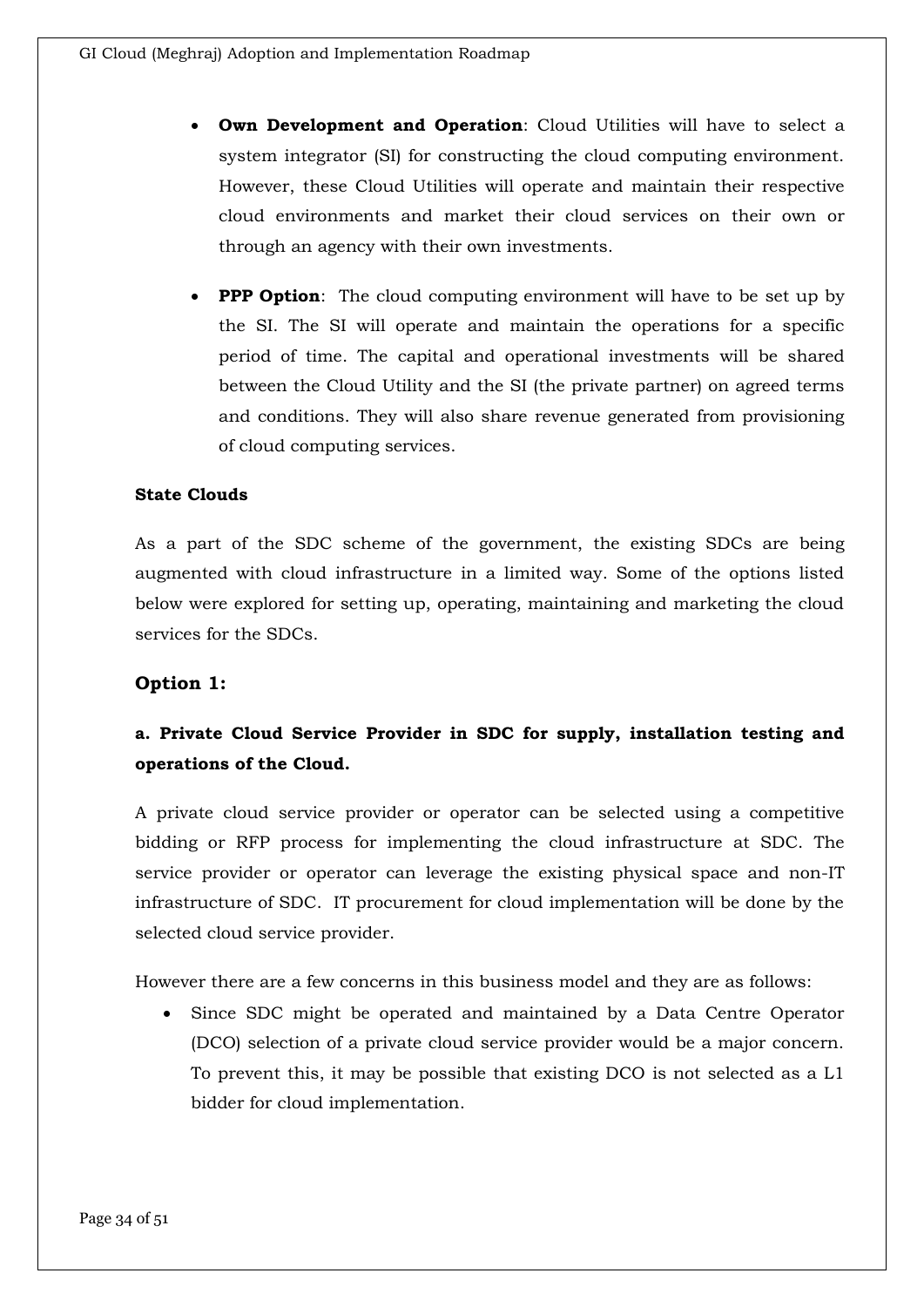- DCO's consent might be required and a tripartite agreement will need to be established between the state nodal agency, DCO and the new cloud service provider for the following:
- Providing information about current SDC set up (system documentation, network architecture, etc.)
- Access to SDC infrastructure (for e.g. network device access, BMS components)
- Other implementation support activities
- Monitoring and review of the SLAs (for uptime, problem resolution, etc.) for both the service providers would be a concern as well. Nodal Agency as a Cloud service provider in SDC

### **b. Private Cloud Service Provider in SDC for supply and installation of the Cloud and operations of the SDC with the DCO**

A private cloud service provider or operator can be selected using a competitive bidding or RFP process for supply and implementation of the cloud infrastructure at SDC. The service provider/operator can leverage the existing physical space and non-IT infrastructure of SDC. IT procurement for cloud implementation will be done by the selected cloud service provider.

DCO will take over the cloud operations along with the management of the existing SDC operations after successful installation and acceptance done by the private cloud service provider.

### **Option 2: State's nodal agency can take a lead and act as a cloud service provider**

This model is best suited for the nodal agencies having the following:

- Sufficient funds to aid future capacity planning and procurement of infrastructure to support the cloud environment
- Highly skilled composite team working in coordination with the DCO to provide the required support

Agreements and SLAs need to be established directly between the State nodal agency and OEMs for support activities, providing training to composite team, DCO staff etc. The nodal agency can provide IaaS, PaaS and SaaS.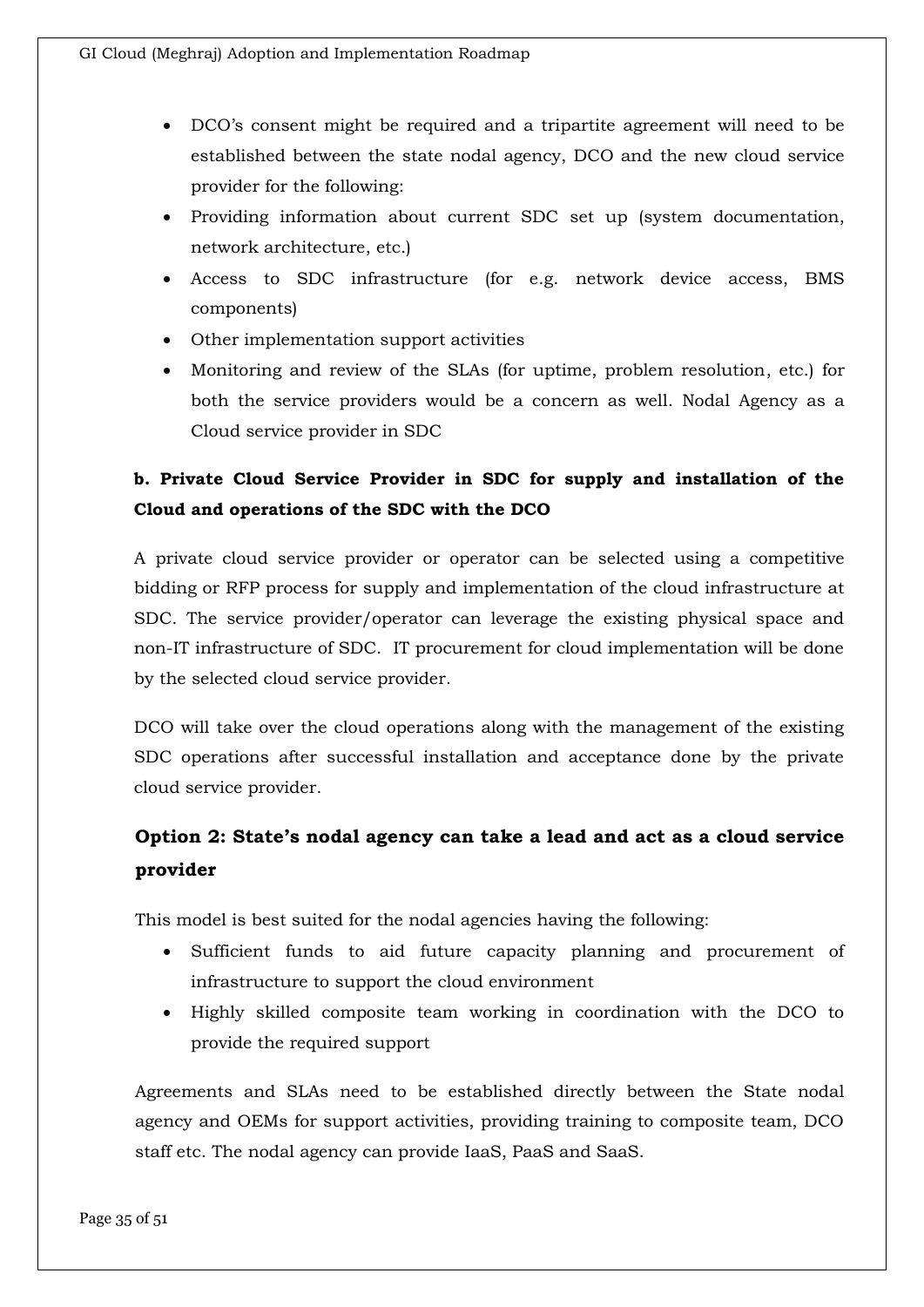#### **Option 3: National or Other State SDC acts as Cloud service provider**

In this business model, an SDC can leverage the services of other cloud service providers in the GI Cloud eco-system. This can be used for the following:

- 1. Sharing common applications (e.g. Maharashtra has offered Gujarat its UID enrolment Survey App (Android tablet based), along with customised reporting system, from its SDC
- 2. In situations to set up disaster recovery (DR) capabilities for critical applications
- 3. Scaling of Infrastructure
- 4. Remote Infrastructure management of the SDC by the National Cloud

### <span id="page-35-0"></span>*7.2 Procurement Norms*

In the current scenario ICT procurement is done either through issue of tender or through empanelment of OEMs. The tender can be an open or closed bid selection process based on the prevailing norms and financial rules, whereas empanelment of OEMs is done through government agencies like NICSI or DGS&D in accordance with financial rules. The ICT infrastructure procured using either of the two methods mentioned above is mostly a one-time procurement of hardware. Such procurement cycle takes three months to one year to complete. Adoption of cloud will transform the government's ICT portfolio because it will allow the government departments and agencies to purchase a broad range of ICT services in a utility based model. As a result, they will have to focus their effort on ICT operational expenditures (opex) and only pay for ICT services consumed instead of periodic capital expenditure (capex). This is different from the traditional mode of procurement where the focus is on a one-time hardware-centric procurement of ICT infrastructure.

Effective ICT procurement in a cloud computing model can help the government departments and agencies increase operational efficiencies, optimise resource utilisation, and adopt innovation across its ICT portfolio. This will help them deliver better and faster services to citizens. However, the present ICT procurement guidelines are aligned towards the traditional model. With the adoption of cloud computing the ICT procurement guidelines or norms will need to be defined to establish a faster access to the services without lengthy government procurement process.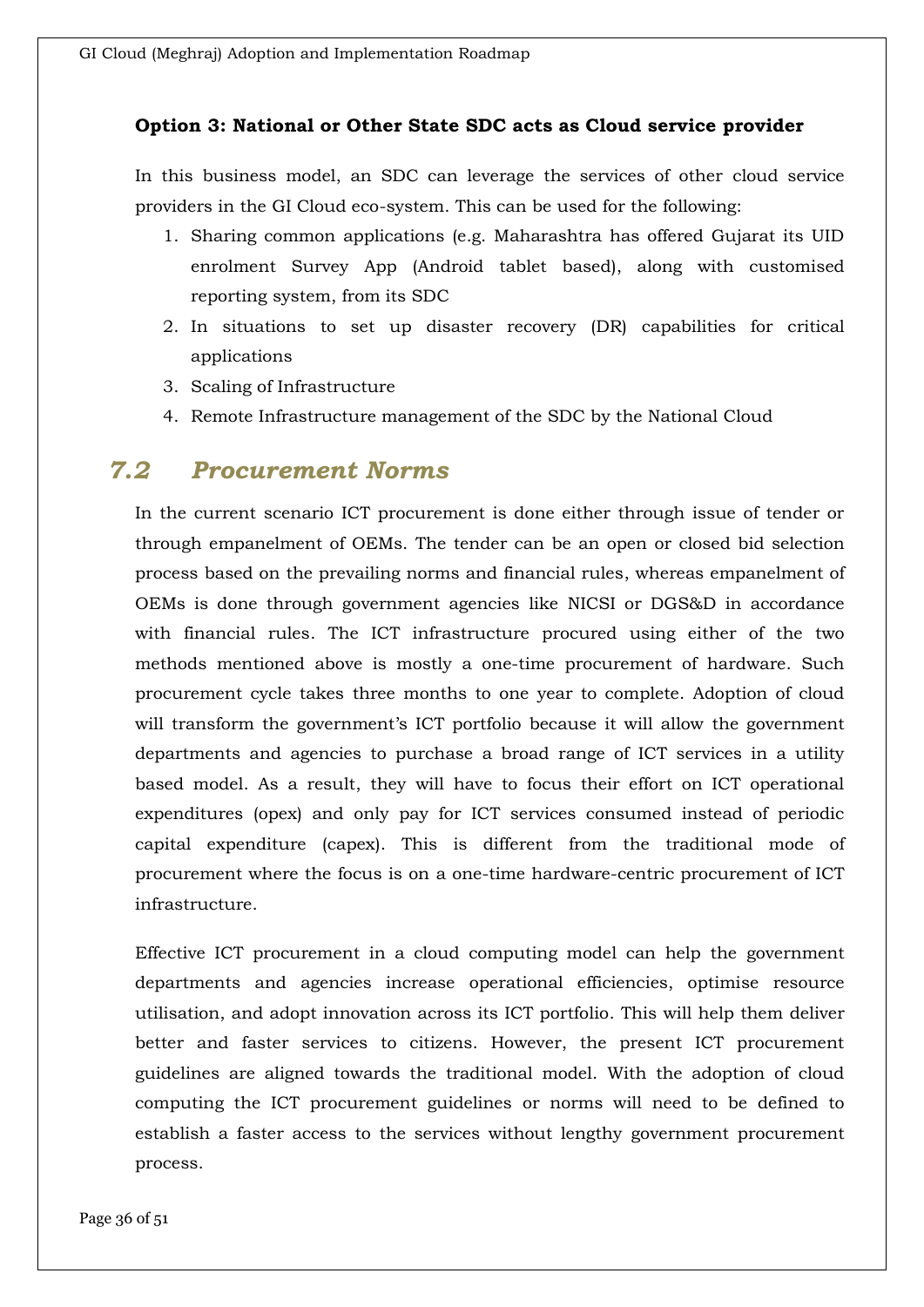It is recommended that the Cloud Utilities release a defined rate card that is accessible to the departments. They can also empanel their service rate cards with the government agencies like NICSI, DGS&D to provide a ready reference and easy procurement as per the government norms. However, a detailed study on the need for amendment of procurement norms needs to be done in partnership with agencies as well as Department of Expenditure and the Finance Ministry. A reference rate card along with a case study has been provided in annexure 'IV'.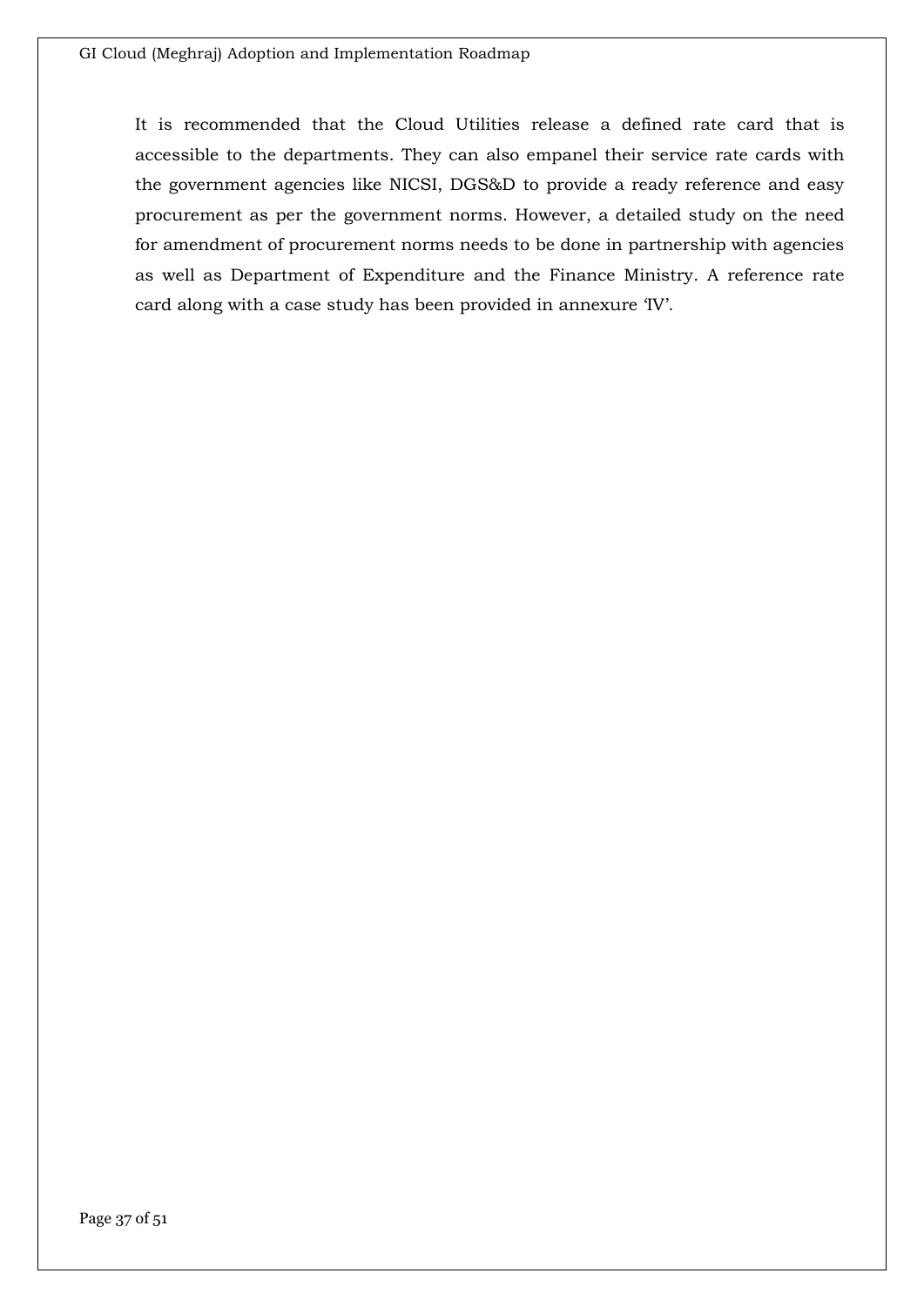# <span id="page-37-0"></span>*8 Implementation*

### <span id="page-37-1"></span>*8.1 Implementation Principles*

The Implementation Strategy revolves around four principles shown below:



Figure 6: GI Cloud implementation principles

- **a) Optimum usage of existing infrastructure:** As identified in the section under assessment of present infrastructure, there is already a huge investment for the creation of e-government services under the various national and state projects. The efficient utilisation of this invested infrastructure is the foremost priority while envisioning creation of a GI Cloud.
- **b) Rapid deployment of applications:** There's a long gestation cycle of procurement of infrastructure, application development, testing and deployment for most e-government projects. The GI Cloud environment on the other hand, will provide the requisite platform for faster deployment of applications as infrastructure and platform can be procured as service. The GI Cloud having AppStore facility will also provide some applications which are ready to be customised and deployed as per the user requirements. This will essentially bring down the overall time required for development and deployment of applications.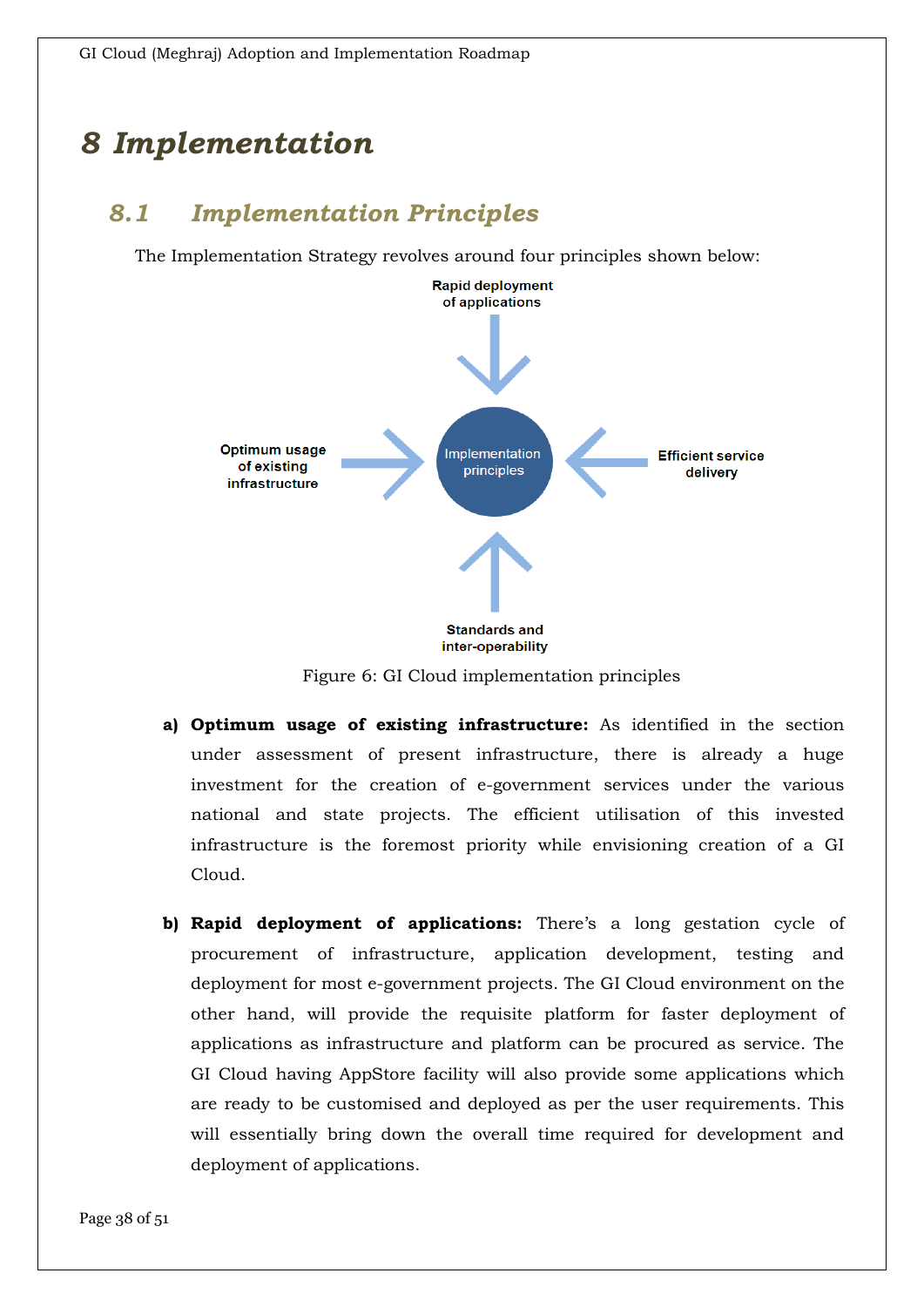- **c) Efficient service delivery:** GI Cloud will ensure optimal utilisation of resources, infrastructure and speedy deployment of applications. However, the expected end result is efficient delivery of services through its faster availability.
- **d) Standards and inter-operability:** The envisaged GI Cloud environment consists of NDCs and SDCs interconnected by a network backbone creating a secured, on-demand space of technology, platform, infrastructure and services for the government. For effective implementation, the same standards will need to be defined for security, network, storage, technology, governance, compliance, inter-operability and data portability.

### <span id="page-38-0"></span>*8.2 Decision Criteria for Implementation Prioritising*

The list of strategic initiatives identified for GI Cloud in the previous section needs to be prioritised to help determine what should get delivered or implemented first for establishment of the GI Cloud. Below are the lists of parameters identified for prioritising:

- Time to deliver
- Value of outcome
- Manageability of risk to business operations
- Achievability of the plans for implementation
- Roles and responsibilities of stakeholders
- Interdependence and dependency on other initiatives.

### <span id="page-38-1"></span>*8.3 Prioritising and Sequencing Strategic Initiatives*

In addition to the list of strategic initiatives for which funding may be provisioned by DeitY, there are other activities which need to be completed in order to establish the GI Cloud eco-system. These include approval of the cloud policy and implementation strategy for GI Cloud, establishment of the Empowered Committee for GI Cloud under the Chairmanship of the IT Secretary, DeitY, creation of AMO and CMO under DeitY.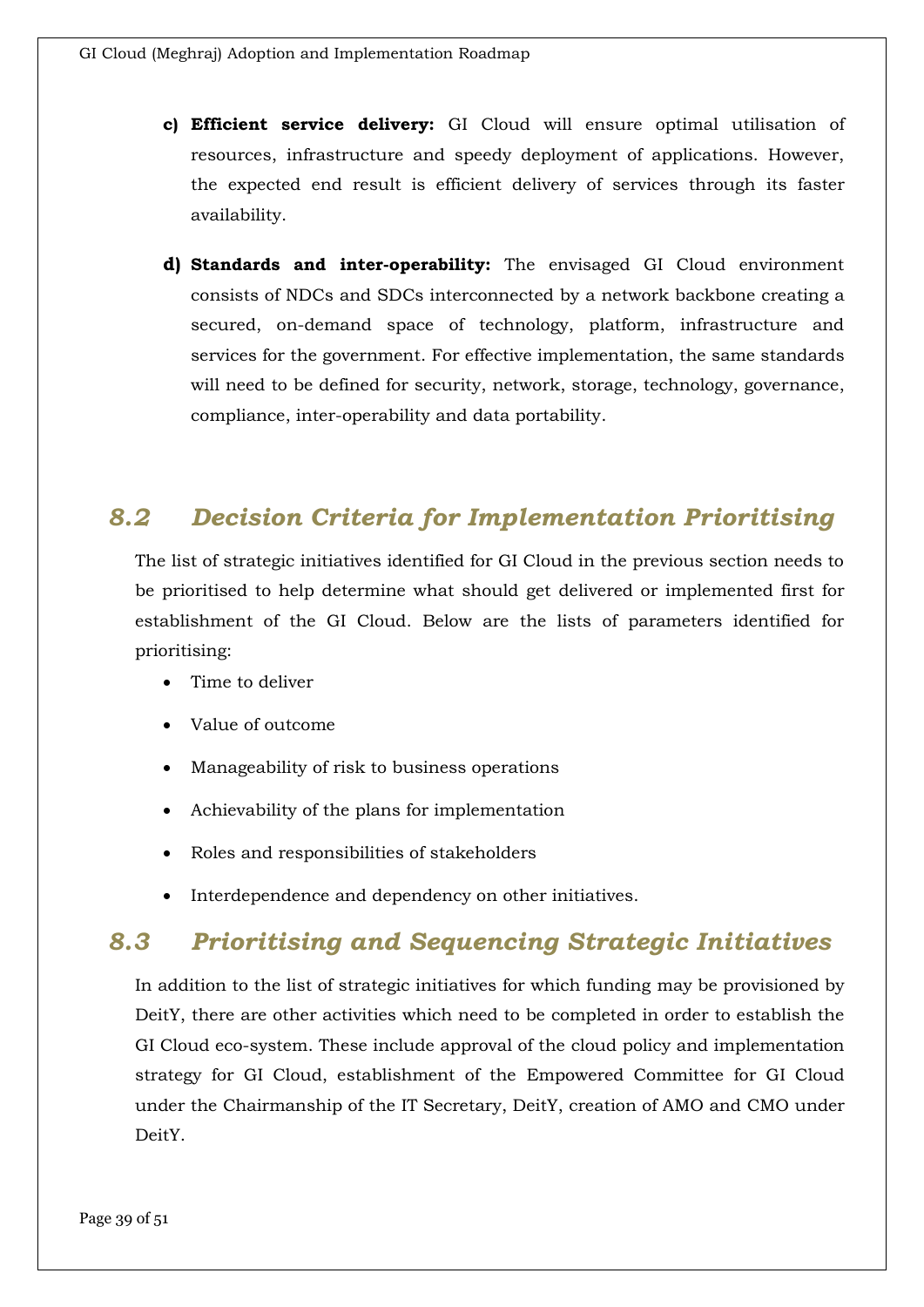#### **Phase I: Strategy and Policy Establishment**

**Step 1**: Approval of the policy and proposed strategy for GI Cloud

#### **Phase II: Implementation**

**Step 2**: Establishment of the Empowered Committee for GI Cloud to provide strategic guidance to DeitY and other stakeholders for the entire GI Cloud initiative

**Step 3:** Establishment of GI Cloud Expert Group

**Step 4:** Government agency to initiate the National Cloud, National eGov AppStore and National e-Services Directory establishment process

**Step 5:** Establishment of CoE including AMO

**Step 6**: Set up of CMO to assist DeitY in co-ordination, management and monitoring of the entire GI Cloud initiative

**Step 7**: DeitY to conduct study for demand assessment, application sensitivity and data profiling across Government departments in centre and states

**Step 8**: DeitY/national Government agency to publish various guidelines and standards security, application development and productisation, service delivery, operational aspects, contract management, procurement, tariff and pricing and template RFPs for cloud. This activity may be done by AMO

**Step 9**: DeitY to initiate the establishment process for the Cloud Utilities

**Step 10**: Set up the other clouds at the National level and the respective eGov AppStores

#### **Phase III: Monitoring, management and ongoing improvement**

**Step 11**: Design, implement, monitor and review of the overall GI Cloud program

**Step 12**: Incorporate suitable modifications as per learning or change requirements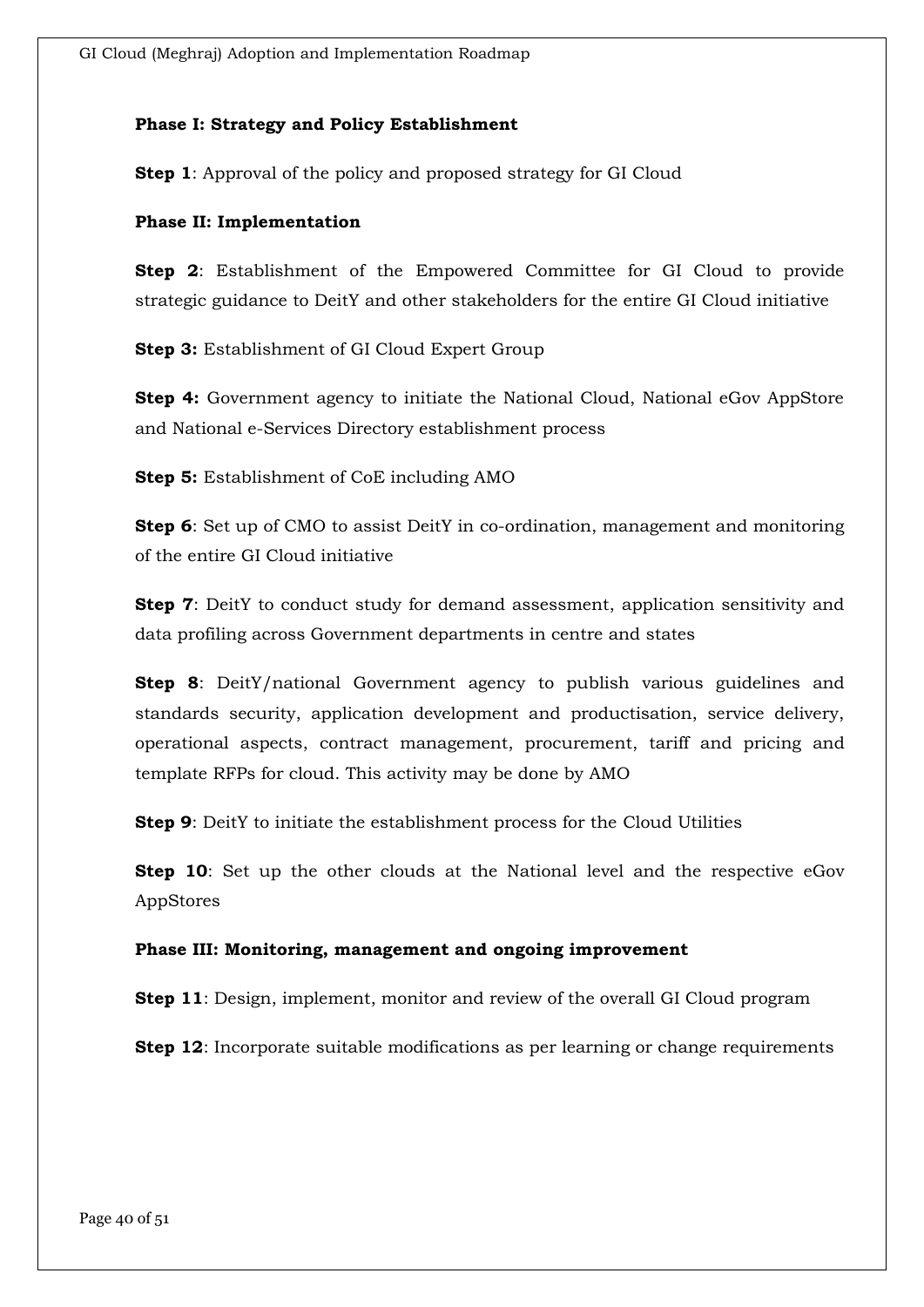### <span id="page-40-0"></span>*8.4 Envisaged Risks, Challenges and Dependencies during Implementation*

Some of the risks / challenges envisaged during the adoption of cloud computing by government are listed below:

- Security, interoperability issues in cloud may also act as a hindrance towards cloud adoption
- Legacy applications having complex architecture which involve high effort and monetary investment for making them cloud ready
- Availability of technical competency to manage the cloud environment
- Alignment of traditional procurement norms for cloud
- Awareness and change of mindset of user departments for cloud buy-in

Through the various initiatives being taken by the government within GI Cloud, it is expected that the government will be able to address these concerns.

### **Cloud Security**

Globally, security considerations remain one of the main factors inhibiting adoption of cloud technology. It is, therefore, imperative to understand and address the risks and challenges associated with adoption of cloud. Usage of cloud should not contribute to increased risks of compromise of confidential information and intellectual property (IP), and inappropriate / unauthorized access to personal information. A robust security framework, therefore, needs to be in place to address such concerns.

GI Cloud Strategy and implementation roadmap reports intend to comprehensively address all the security related aspects. DeitY shall prescribe the standards around interoperability, integration, data security**,** portability, operational aspects, contract management, etc for the cloud. Architecture Management Office (AMO), an important component of the GI Cloud institutional set up, will be responsible for defining guidelines on security addressing the various challenges, risks and for prescribing the approach for mitigating the risks.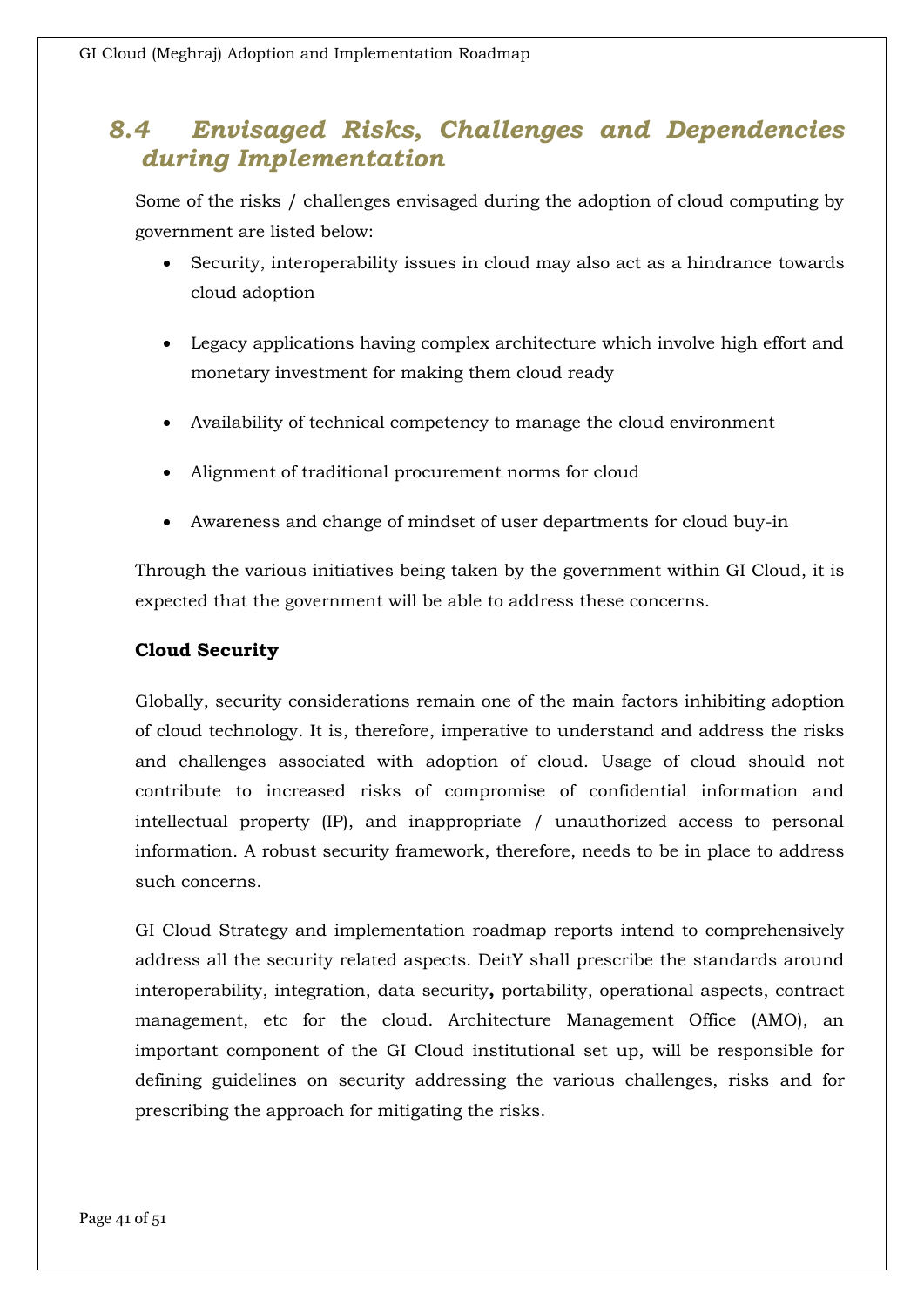A dedicated security unit will be an essential constituent of the AMO to focus on the standards and guidelines addressing the security concern areas. While evolving the standards and guidelines, the decision regarding storage and transmittal of data to different cloud models may be based on application sensitivity, data classification and other relevant privacy and security related considerations including the regulatory and legal framework of the hosting jurisdiction. The Cloud providers will need to ensure adherence to the prescribed Security Standards and guidelines. The Cloud auditors will also play an important role in ensuring adherence and compliance to the defined guidelines and standards for the complete ecosystem. Capacity building programs will be undertaken to help create the necessary awareness and enhance the knowledge of security related aspects amongst cloud users as well as cloud service providers.

A comprehensive security framework for the entire GI Cloud is thus proposed with the objective to minimise the potential vulnerabilities from adoption of cloud.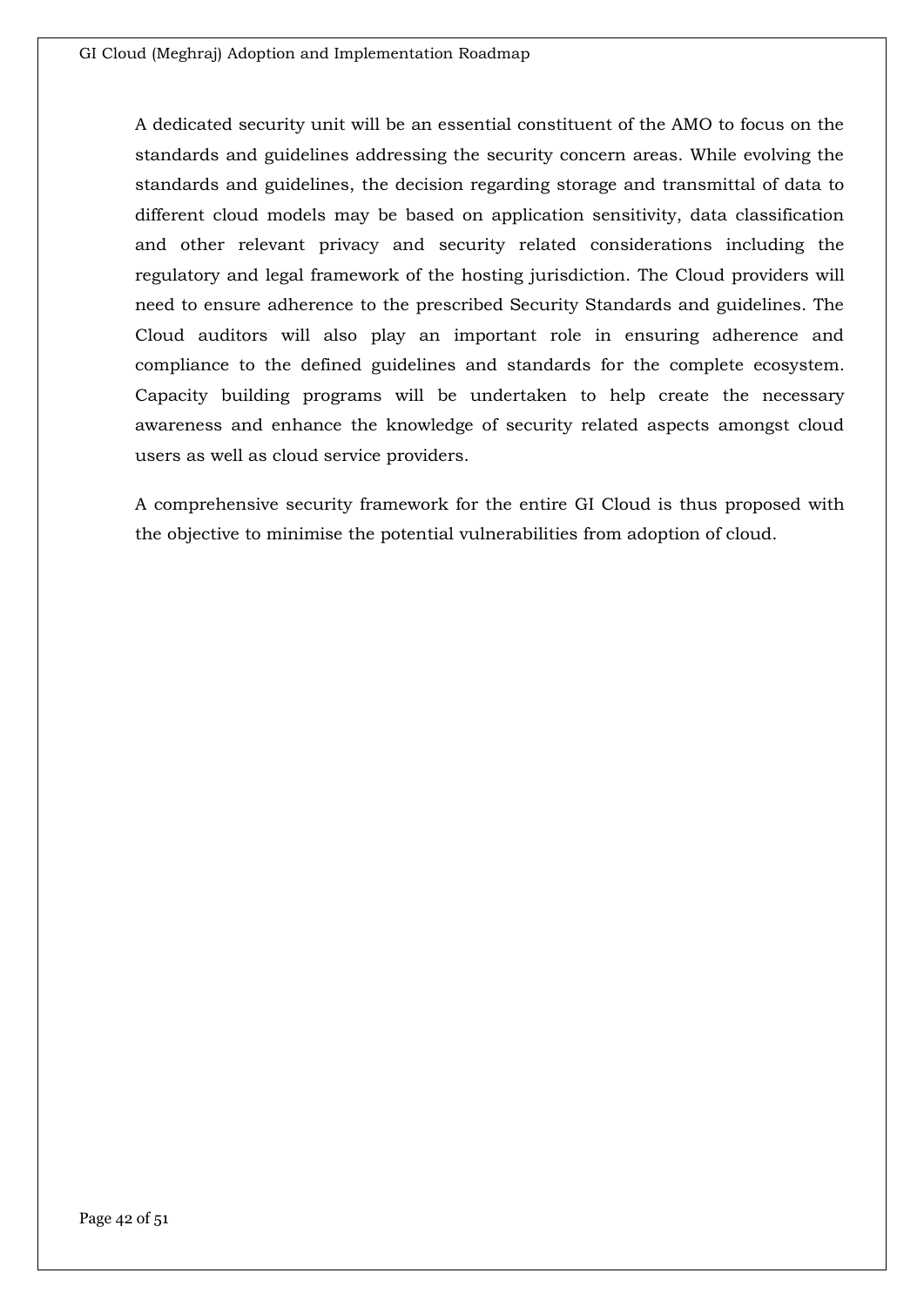# <span id="page-42-0"></span>*9 Annexure I: Snapshot current Government ICT infrastructure*

#### **National Data Centres**

The National Informatics Centre (NIC), under the Department of Electronics and Information Technology (DeitY) has set up National Data Centres (NDCs) at Delhi, Hyderabad and Pune which provide shared hosting and co-location facilities to the government across India. Besides this, mini data centres are also operational in all NIC state centres to cater to the e-governance requirements at the State level. All the NDCs also act as disaster recovery (DR) site for State Date Centres and some organisations.

The National Data Centre at Pune built over 10,000 square feet was commissioned in March 2010 and is now fully operational, having 137 server racks and 400 TB of storage. The centre offers a virtualised environment for hosting application systems.

National Data Centre at Hyderabad acts as a DR site for NDC, Delhi and some of the state centres, apart from hosting large number of critical applications. It is also the DR site for the messaging services offered by NIC. The data centre has around 600TB of storage available for these services.

NIC has recently set up a state of the art tier-III data centre at Delhi to provide services to various e-governance initiatives undertaken by the government. The centre is built over an area of 60,000 sq. ft. and has over 480 racks. NIC is now in the process of setting up a data centre over 20,000 sq ft at Bhubaneswar. NKN acts as the backbone for connectivity for these NDCs.

Some of the important e-governance applications and services being delivered from the NDCs are Passport Information System, e-Post, Speed Post, NDNC Registry, Transport, Excise, Pension, Land Records, National ID, Utility Mapping, The NDCs are protected by multi-tier security infrastructure to extend optimum level of security to the government information and services.

#### **State Data Centres**

Page 43 of 51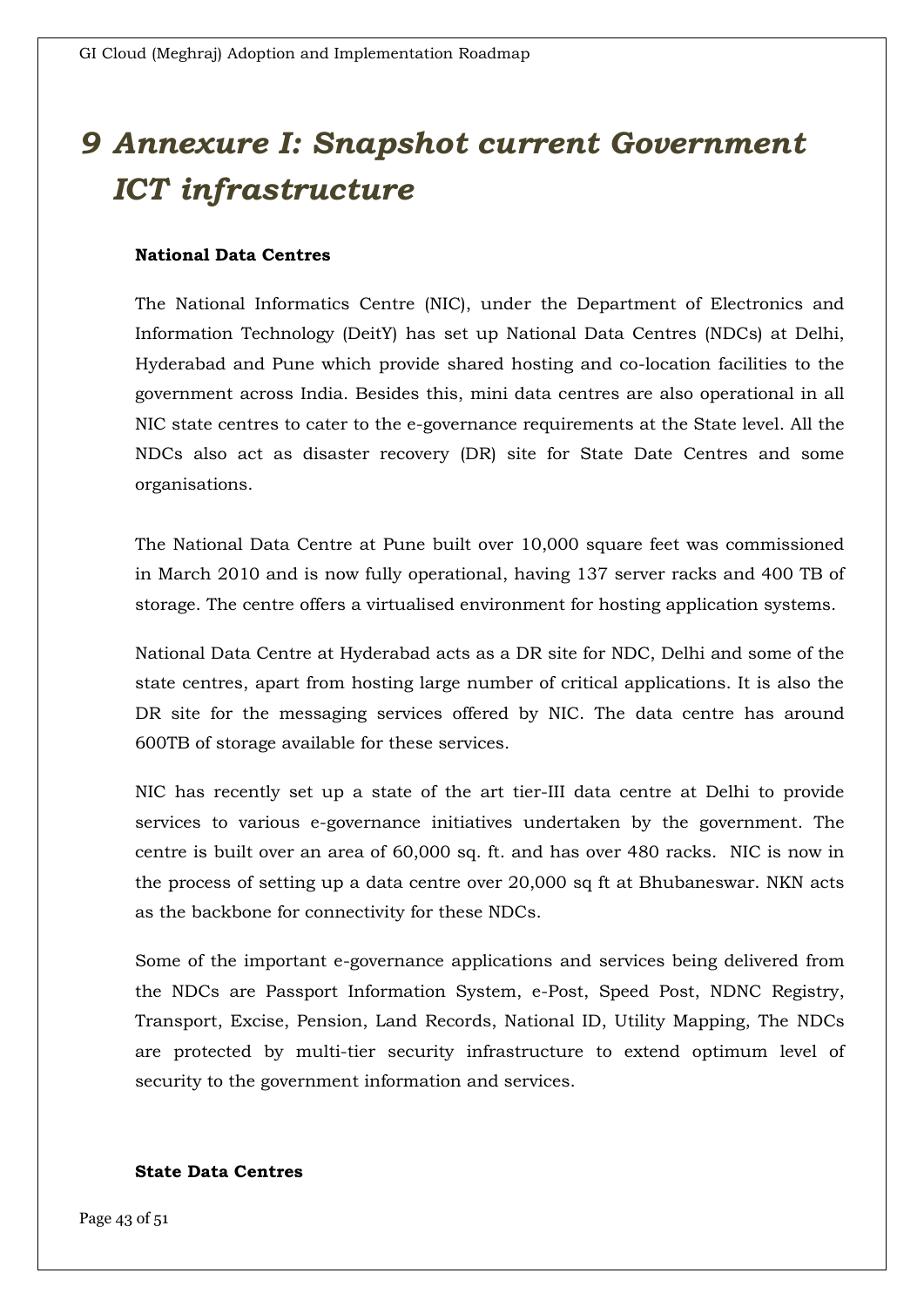The State Data Centre (SDC) scheme under NeGP was approved by the Government in 2008 with funding from the central government. States were categorised into three categories large, medium and small. The aim of the scheme was to create a 'seamless secured infrastructure' deployed at the states and union territory headquarters. Total ownership was vested in the state governments and was used for delivery of various G2G and G2C services.

At present, SDCs in 19 States are operational (Gujarat, Tripura, Rajasthan, West Bengal, Tamil Nadu, Puducherry, Andhra Pradesh, Meghalaya, Karnataka, Manipur, Orissa, Sikkim, Haryana, Kerala, Maharashtra, Nagaland, Uttar Pradesh, Andaman and Nicobar and Madhya Pradesh). SDCs in six States are under implementation (Jharkhand, Chhattisgarh, Madhya Pradesh, Lakshadweep, Mizoram, and Jammu and Kashmir). Currently in about nine of these SDCs, the utilisation of infrastructure has reached 50%. The 19 State Data Centres are running a good number of applications such as commercial tax, e-Procurement, Bhoomi, mandi board etc. Line departments of these states are happy to get the reliable and secure services from the SDCs.

Different service models are being provided from the SDCs, such as the following:

- Collocations Services: Where the departments can bring their own infrastructure and applications and host them in a SDC. They get the core services from SDC such as power, cooling, rack space, internet, network and security.
- Shared Services: The departments bring their applications and host them on the infrastructure provided at SDC under the SDC Scheme.
- Managed Services: These services can be combined with any of the two services above, and it also includes L1 support, backup, storage, antivirus, helpdesk, etc.

SDCs have been equipped with infrastructure which will enable respective state and union territory departments with seamless, highly reliable, robust, shared and secured infrastructure with scalable capacity.

#### **State Wide Area Networks**

State Wide Area Network (SWAN) is one of the three core infrastructure components of the National e-Governance Plan (NeGP), which was designed to establish wide area network across the 35 states and union territories so that a common secure IT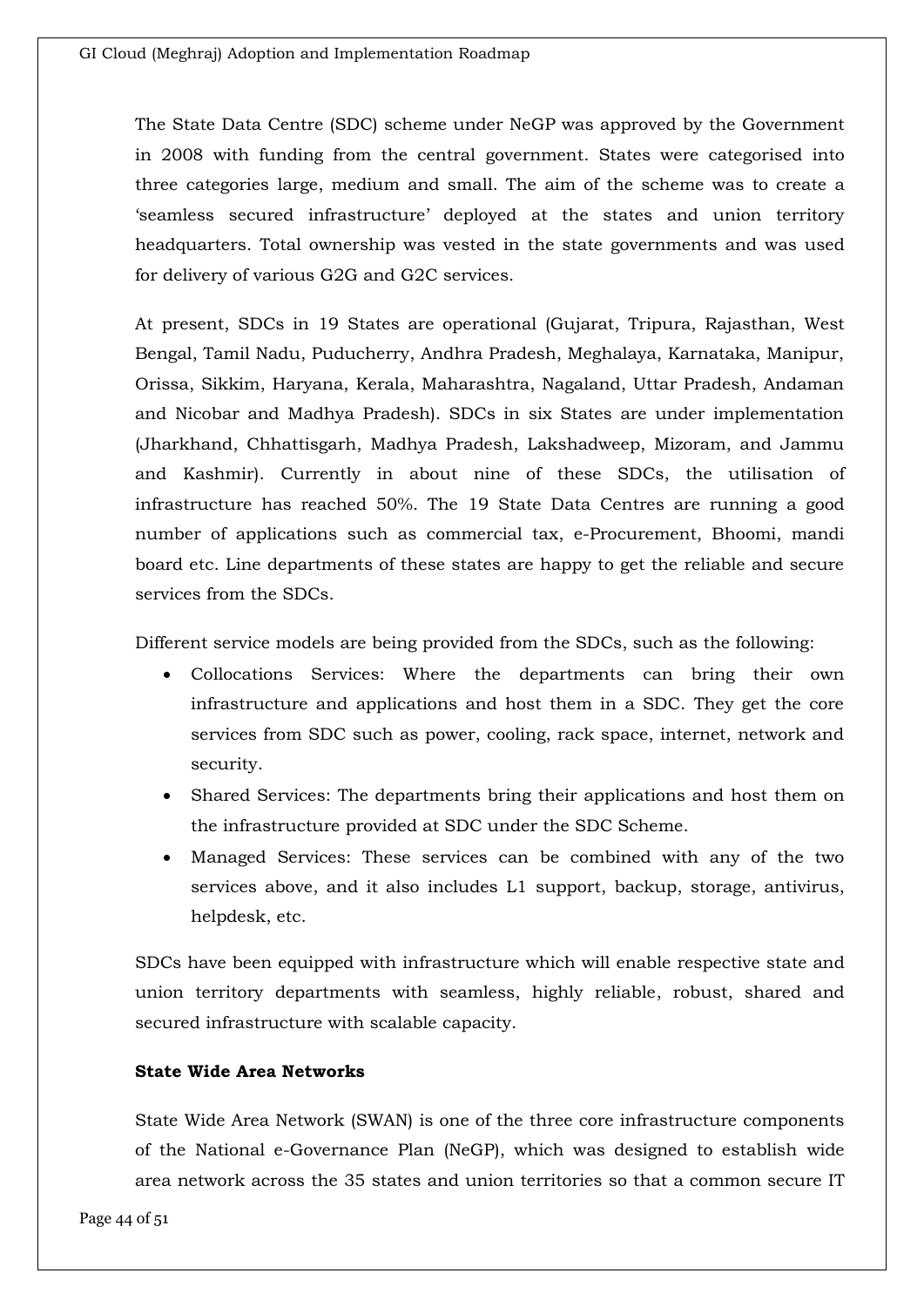infrastructure is created to enable seamless delivery of government to government (G2G), government to citizen (G2C) and government to business (G2B) services.

SWAN is envisaged as the converged backbone network for data, voice and video communications throughout a state or union territory and is expected to cater to the information communication requirement of all the departments right down to the block level.

At present the SWANs in 30 states (Andhra Pradesh, Chandigarh, Chhattisgarh, Delhi, Gujarat, Goa, Haryana, Himachal Pradesh, Jharkhand, Kerala, Karnataka, Lakshadweep, Maharashtra, Orissa, Punjab, Puducherry, Sikkim, Tamil Nadu, Tripura, Uttar Pradesh, West Bengal, Assam, Bihar, Madhya Pradesh, Uttarakhand, Manipur, Arunachal Pradesh, Meghalaya, Nagaland and Mizoram) are operational. The SWAN in Rajasthan is in advance stage of implementation. Jammu and Kashmir have initiated the bid process to identify the network operator for implementation. Dadra and Nagar Haveli and Daman and Diu are in RFP and BOM finalisation stage.

Presently all the State Head Quarters (SHQs) and District Headquarters (DHQs) are connected on fibre (barring few DHQ's). It is envisaged that all the Block Headquarters (BHQs) will also be connected through fibre in due course of time. The network of SWAN is created using MLLN and non- MLLN Circuits. They will now be transformed in to MPLS circuits. For remote horizontal offices the option of wireless connectivity is also being explored.

#### **National Knowledge Network**

National Knowledge Network (NKN) is a state-of-the-art multi-gigabit pan-India network for providing a unified high speed network backbone for all knowledge related institutions in the country. Together with the NICNET, it is acting as the egovernance backbone of the country. All NDCs are connected through NKN and NICNET and now SDCs and SWANs are in the process of being integrated through this network.

Initial phase has been successfully executed by the National Informatics Centre (NIC). The architecture of NKN has been designed for reliability, availability and scalability.

#### **National Optical Fibre Network**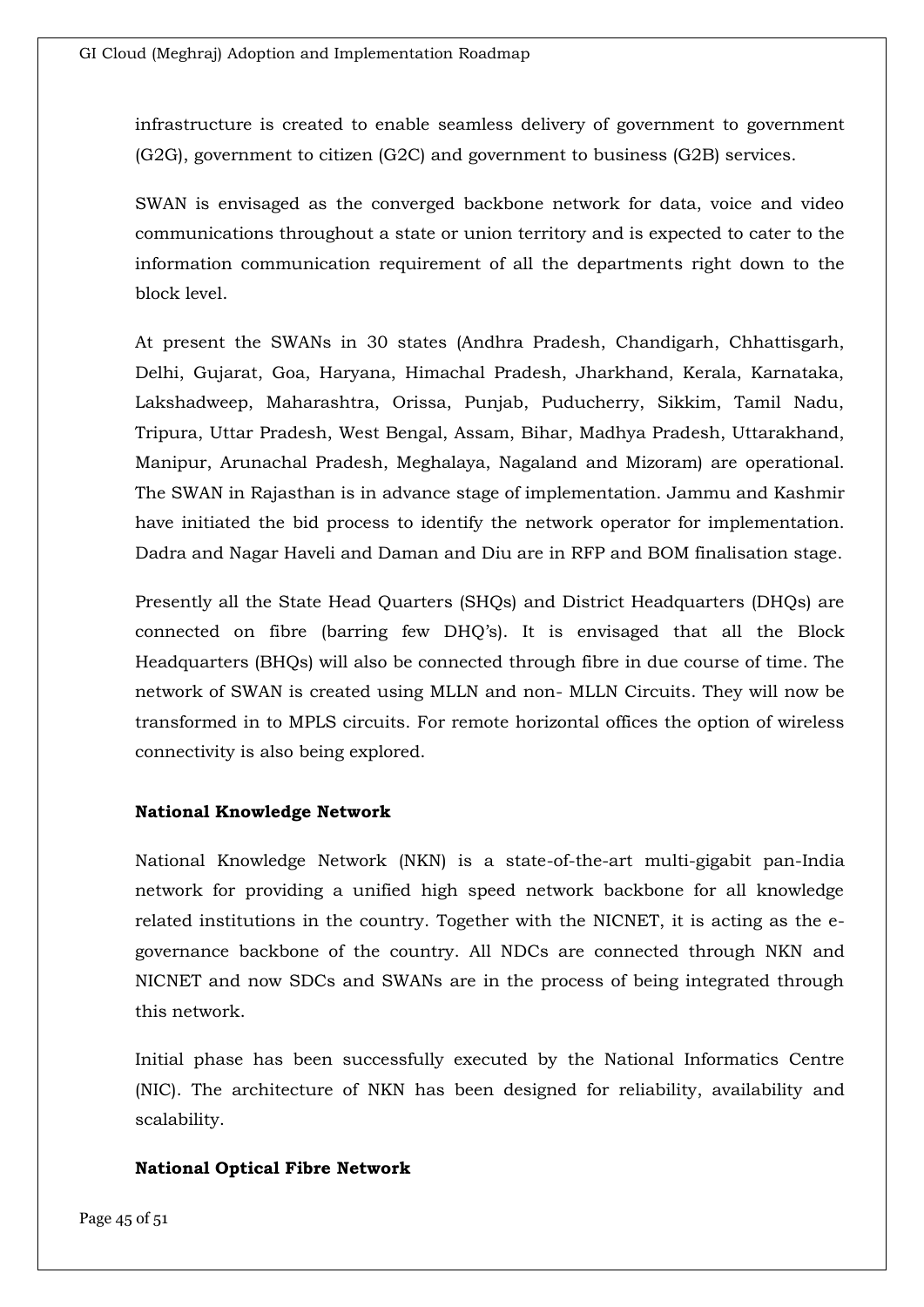The Department of Telecommunications (DoT) in 2011 cleared creation of a National Optical Fibre Network (NOFN) that would provide broadband connectivity to all village panchayats (2,50,000 in number) in three years. The plan is to extend the existing optical fibre network initially up to the panchayats and then create an institutional mechanism for management and operation of the NOFN for ensuring non-discriminatory access to all service providers. The project is being funded through the Universal Service Obligation Fund (USOF). The project is to be completed by 2014-15 through a SPV called Bharat Broadband Network Ltd (BBNL).

NFON will also help the government implement its various e-governance initiatives such as e-health, e-banking and e-education, facilitating inclusive growth. NOFN will enable effective and faster implementation of various mission mode egovernance projects as well as delivery of a whole range of electronic services by the private sector to citizens in rural areas.

## <span id="page-45-0"></span>*10 Annexure II: Standards*

Since cloud computing involves a wide range of technical and business elements, the targets of cloud computing standardisation are diverse and many organisations are studying cloud computing standards focussed on their respective areas of expertise. The different study areas and major cloud computing standards bodies related to each of them are shown in figure below.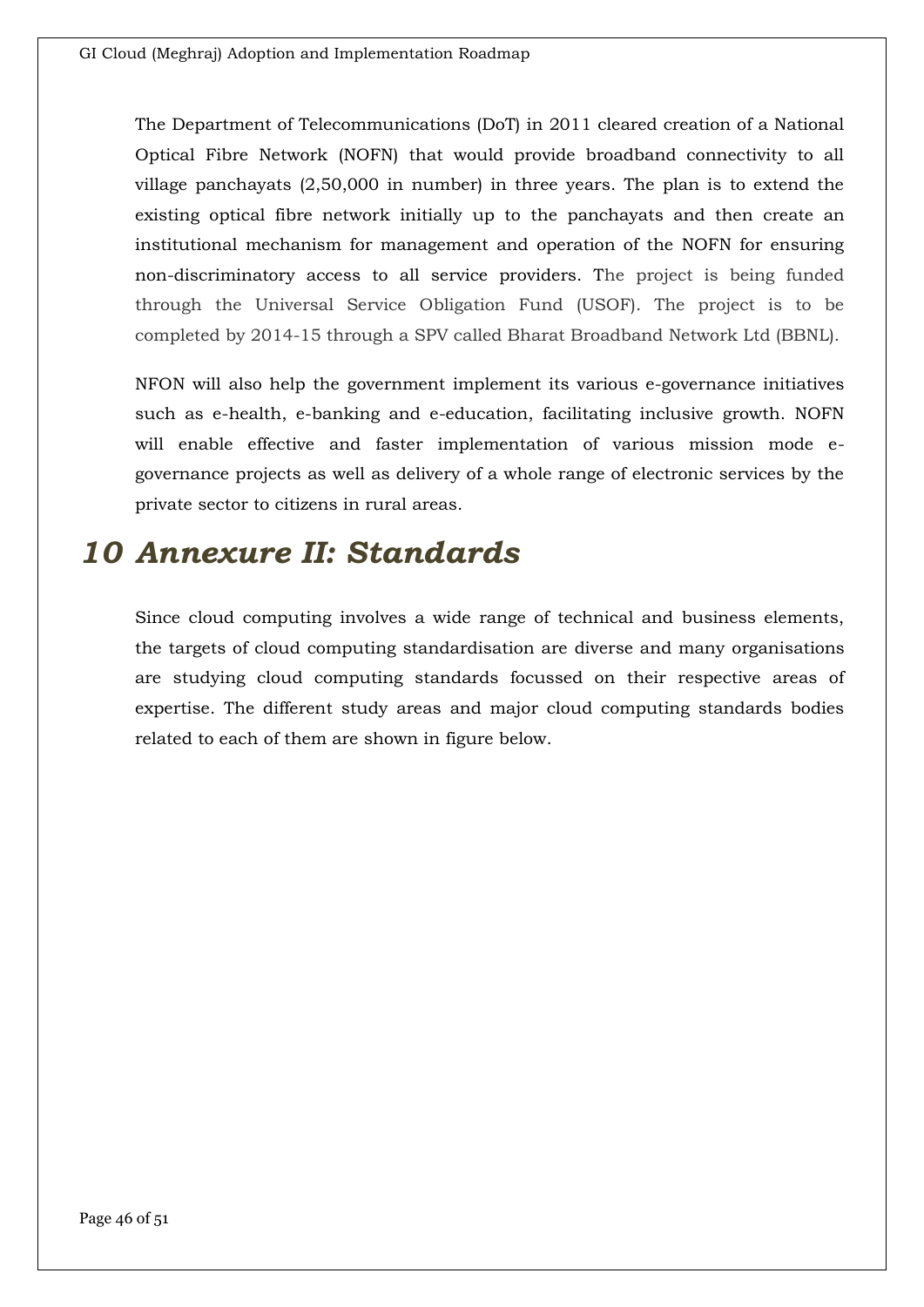

OGC: Open Government Cloud consortium CBA: Cloud Business Alliance

SIENA: Standards and Interoperability for e-infrastructure Implementation initiative

KCSA: Korea Cloud Service Association

ATIS CSF: Alliance for Telecommunications Industry Solutions Cloud Services Forum

Figure 7: Study areas for cloud computing standardisation and major cloud computing standards bodies (Source: Standardisation activities for cloud computing, NTT)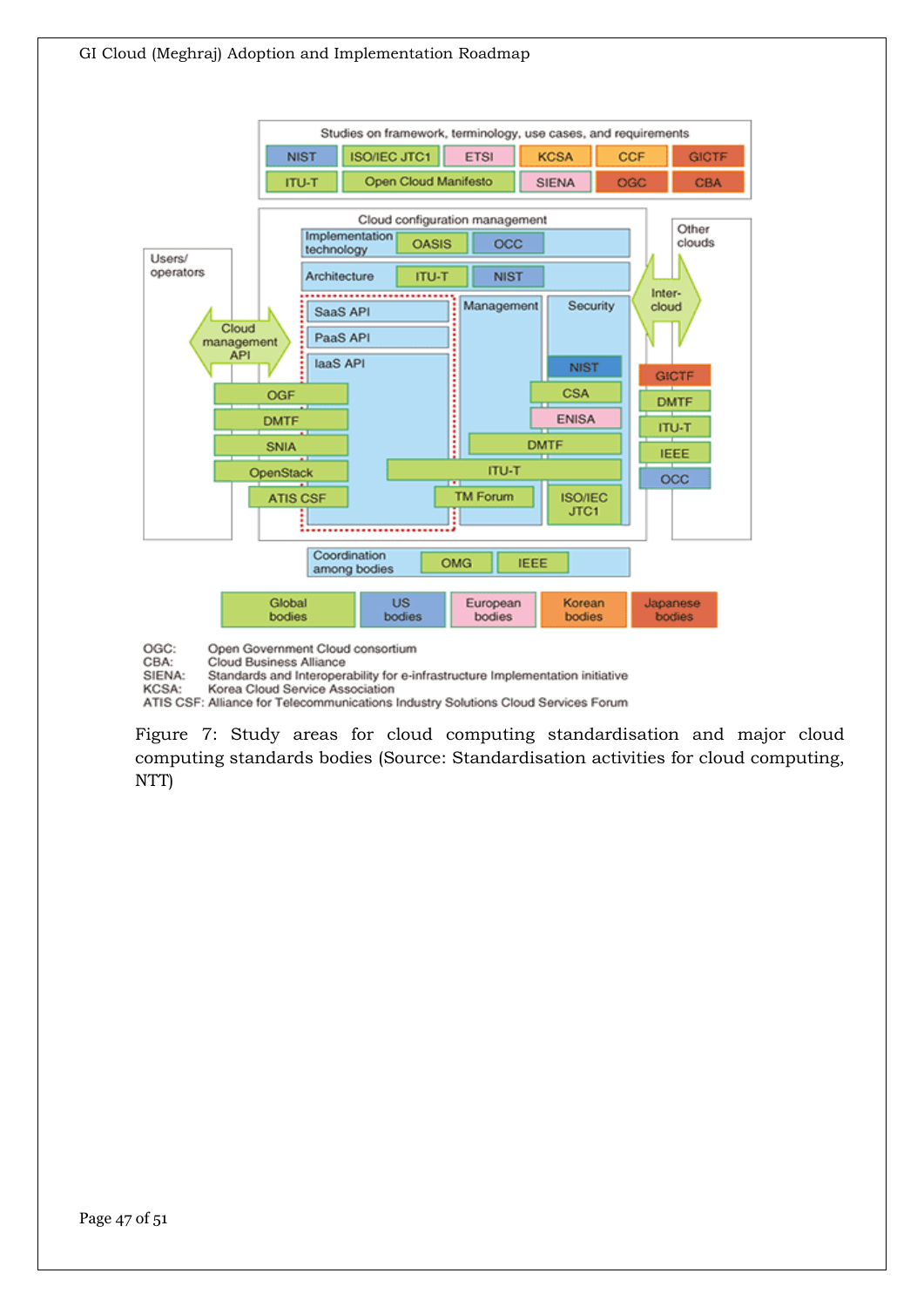# <span id="page-47-0"></span>*11 Annexure III: Illustrative Evaluation Criteria for Hosting Applications on eGov AppStore*

| S. No.         | Weightage | Criteria                                               | Sub-criteria                                                                                                                                                                                                                                                                                 |
|----------------|-----------|--------------------------------------------------------|----------------------------------------------------------------------------------------------------------------------------------------------------------------------------------------------------------------------------------------------------------------------------------------------|
| 1              | High      | Core<br>configurability<br>and<br>customisability      | The core functionality of the application is<br>generic, exhaustive and meets the<br>requirements<br>Configurable for adaption in other states<br>Time and cost to customise                                                                                                                 |
| $\overline{2}$ | Medium    | Architectural<br>upgradeability<br>and flexibility     | Does the application follow centralised<br>architecture and multi-layered architecture<br>pattern                                                                                                                                                                                            |
| 3              | Medium    | Technology used<br>for building the<br>solution        | Does the technology need up-gradation (i.e.<br>database and OS)<br>Technology used and the cost of the solution<br>with breakup<br>Cost and time for migrating the technology (e.g.                                                                                                          |
| 4              | High      | Deployment<br>location and cost<br>of the solution     | database, application server, OS, etc.)<br>Dedicated hosting in own state SDC or NDC or<br>remote SDC                                                                                                                                                                                        |
| 5              | High      | Capability to<br>scale up and<br>total<br>transactions | No. of concurrent users served<br>No. of concurrent users it can serve (stress test)<br>No. of transactions per minute<br>Total transactions served during peak /<br>average times<br>How many transactions has the application<br>handled till date<br>Response time (peak / average times) |
| 6              | High      | Security                                               | Is the application security certified<br>Have security features been in built in the<br>application (in case if not certified)                                                                                                                                                               |
| 7              | High      | IPR (de jure and<br>de facto)                          | Is the IPR with the government<br>is the source code available<br>Is the documentation available<br>Does the govt. / govt. agency has in-house<br>capability for customisation and<br>maintainability                                                                                        |
| 8              | High      | Multi-tenancy                                          | Does the application follow a multi-tenant<br>architectural platform<br>Can the application be made multi-tenant                                                                                                                                                                             |
| 9              | Low       | User interface<br>and language                         | Can the application be used a web-service<br>Does the application support more than one<br>language                                                                                                                                                                                          |

Page 48 of 51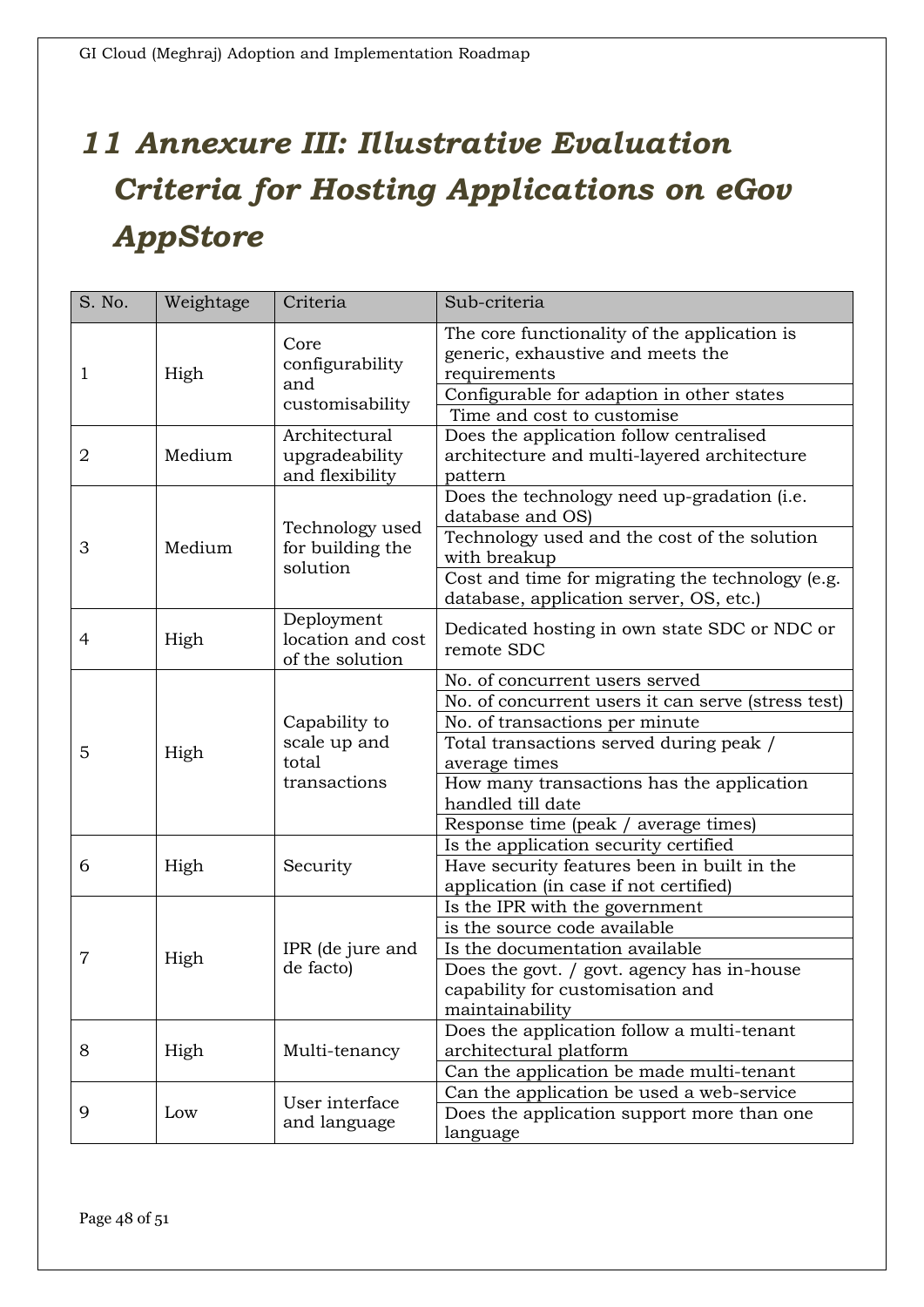# <span id="page-48-0"></span>*12 Annexure IV: Case Study – Government of Maharashtra*

Maharashtra state along with MahaOnline is providing various categories of services through cloud implemented in Maharashtra State Data Centre (SDC). The categories of services provided by SETU Maharashtra in SDC using cloud are following:

- 1. Infrastructure as a Service (IaaS)
- 2. Platform as a Service (PaaS)
- 3. Software as a Service (SaaS)
- 4. Miscellaneous Services

Apart from services provided by SDC, MahaOnline is also providing various services as below:

- Software as a Service (SaaS)
- BI as a Service (BIaaS)
- GIS as a Service (GISaaS)
- API as a Service (APIaaS)
- Survey as a Service (SyaaS)

The following terms will be applicable for all the services provided by SETU Maharashtra and MahaOnline:

- Departments may place the order on SETU or MahaOnline.
- Any of the services of SETU can be provided by MahaOnline and vice-versa at the rates mentioned above
- Internally, SETU and MOL can offload some items to each other
- The rates will be revised from time to time
- Service tax will be applicable on all the services

A rate card has been developed by the Government of Maharashtra and is publicly available at maharashtra.gov.in under the rate contracts category [\(https://www.maharashtra.gov.in/Site/Common/RateContract.aspx\)](https://www.maharashtra.gov.in/Site/Common/RateContract.aspx)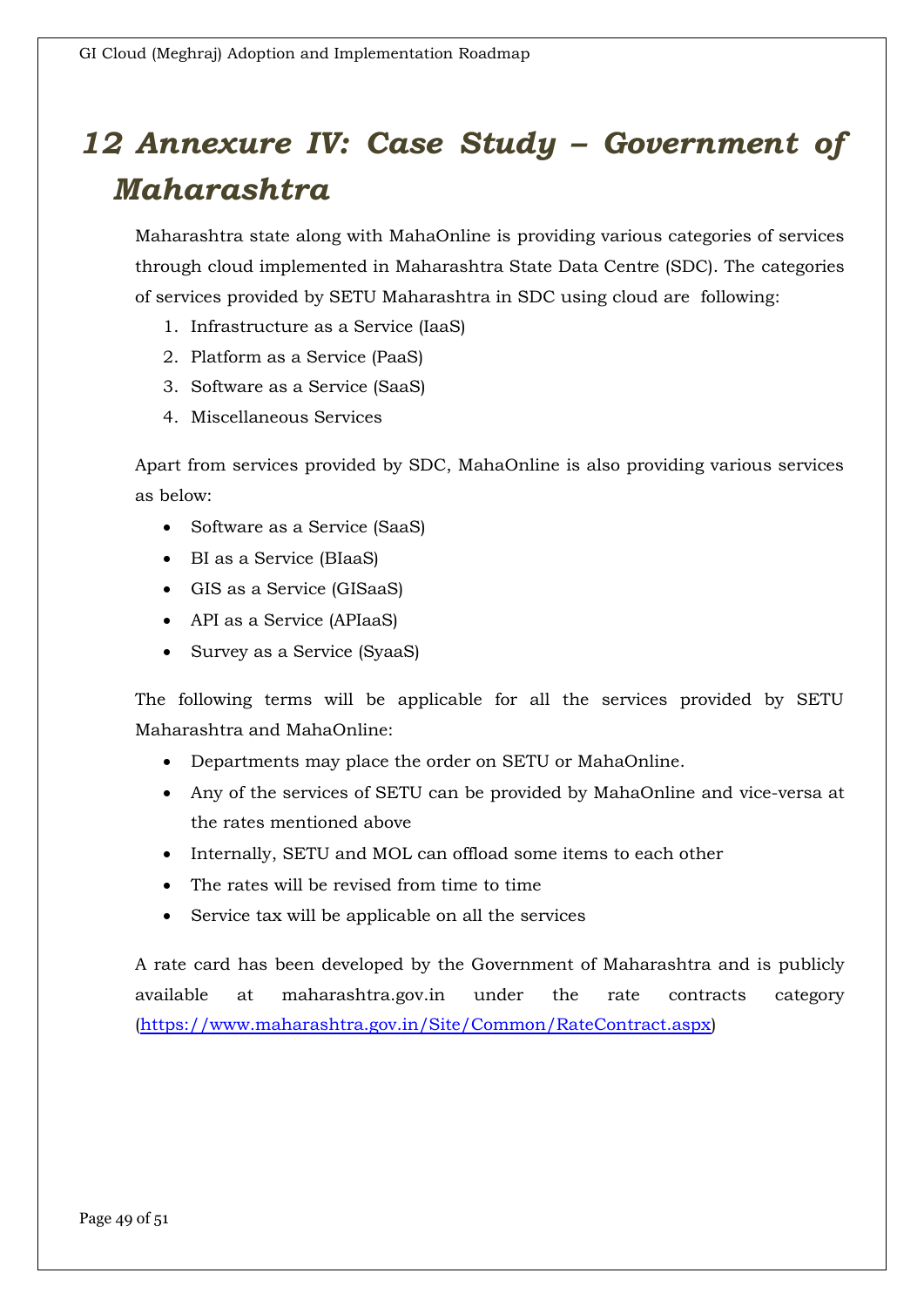# <span id="page-49-0"></span>*13 Annexure V: GI Cloud Task Force Constitution*

- Constitution of the GI Cloud Task Force includes the following:
- Additional Secretary (e-Gov), DeitY, Chairman
- National Informatics Centre (NIC)
- Directorate of Information Technology, the Government of Maharashtra
- Centre for e-Governance, the Government of Karnataka
- National Institute for Smart Government (NISG)
- C-DAC, Mumbai
- C-DAC, Chennai
- National e-Governance Division (NeGD)
- Bharat Sanchar Nigam Limited (BSNL)
- Ministry of Law
- NASSCOM
- IIIT Bangalore
- Gartner
- CISCO
- Microsoft
- HP
- TCS